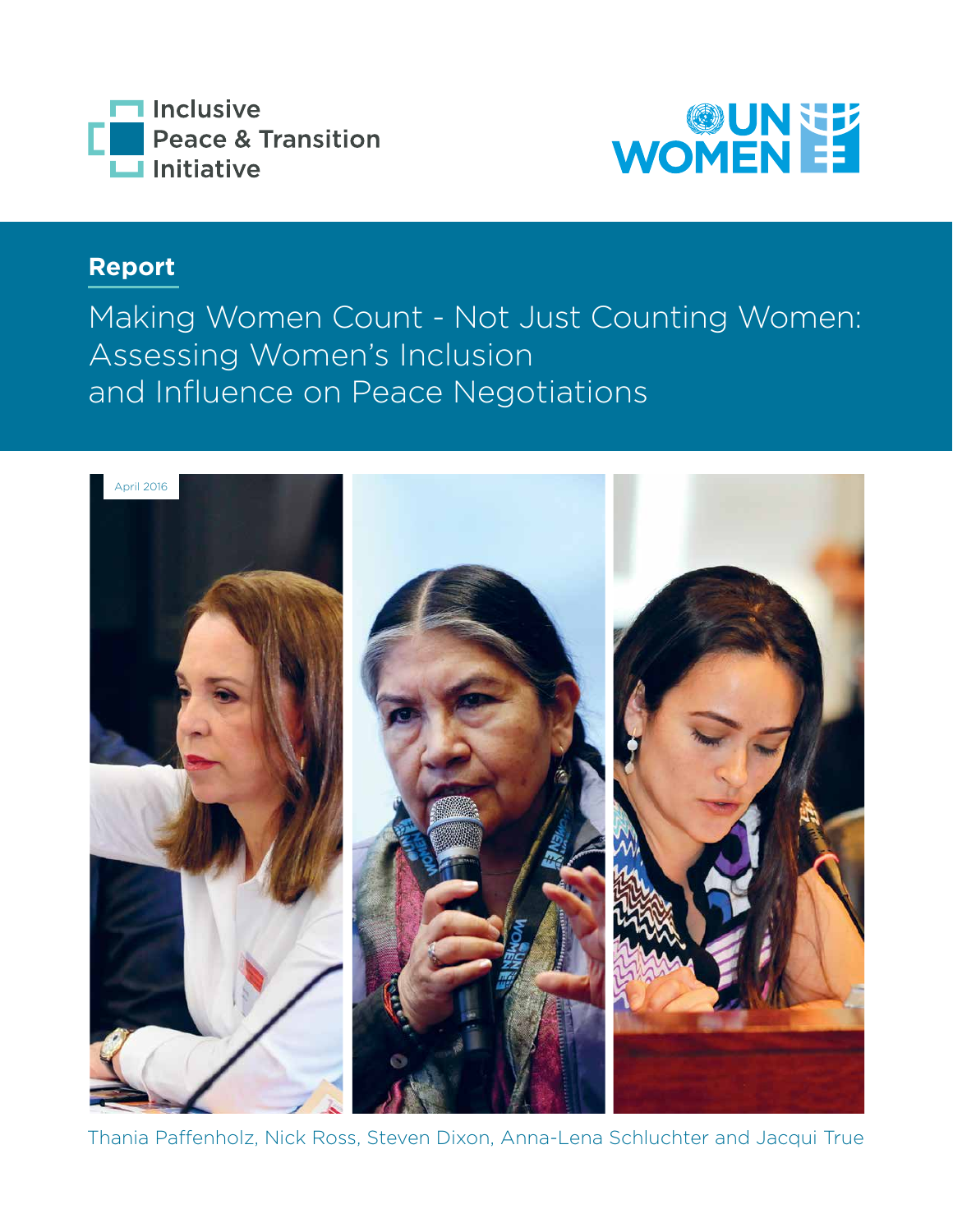This report is based on results from the Graduate Institute of International and Development Studies' multi-year research project entitled "Broadening Participation in Political Negotiations and Implementation" (2011-ongoing), and was originally prepared as an input to the Global Study in preparation for the High-level Review on the Implementation of UN Security Council Resolution 1325

#### **Suggested citation**

Thania Paffenholz, Nick Ross, Steven Dixon, Anna-Lena Schluchter and Jacqui True, "Making Women Count - Not Just Counting Women: Assessing Women's Inclusion and Influence on Peace Negotiations," Geneva: Inclusive Peace and Transition Initiative (The Graduate Institute of International and Development Studies), UN Women, April 2016

© by Inclusive Peace and Transition Initiative (The Graduate Institute of International and Development Studies) and UN Women, 2016 All Rights Reserved

Cover images © Juan Manuel Herrera/OAS, UN Women/Ryan Brown

#### With the support of: **IPTI** is an initiative of:



Schweizerische Eidgenossenschaft Confédération suisse Confederazione Svizzera Confederaziun svizra

Federal Department of Foreign Affairs FDFA **Directorate of Political Affairs DP** Human Security Division



INSTITUT DE HAUTES<br>ÉTUDES INTERNATIONALES<br>ET DU DÉVELOPPEMENT GRADUATE INSTITUTE<br>OF INTERNATIONAL AND<br>DEVELOPMENT STUDIES

**Inclusive Peace and Transition Initiative Maison de la Paix Chemin Eugène-Rigot 2 1202 Genève** 

#### **www.inclusivepeace.org**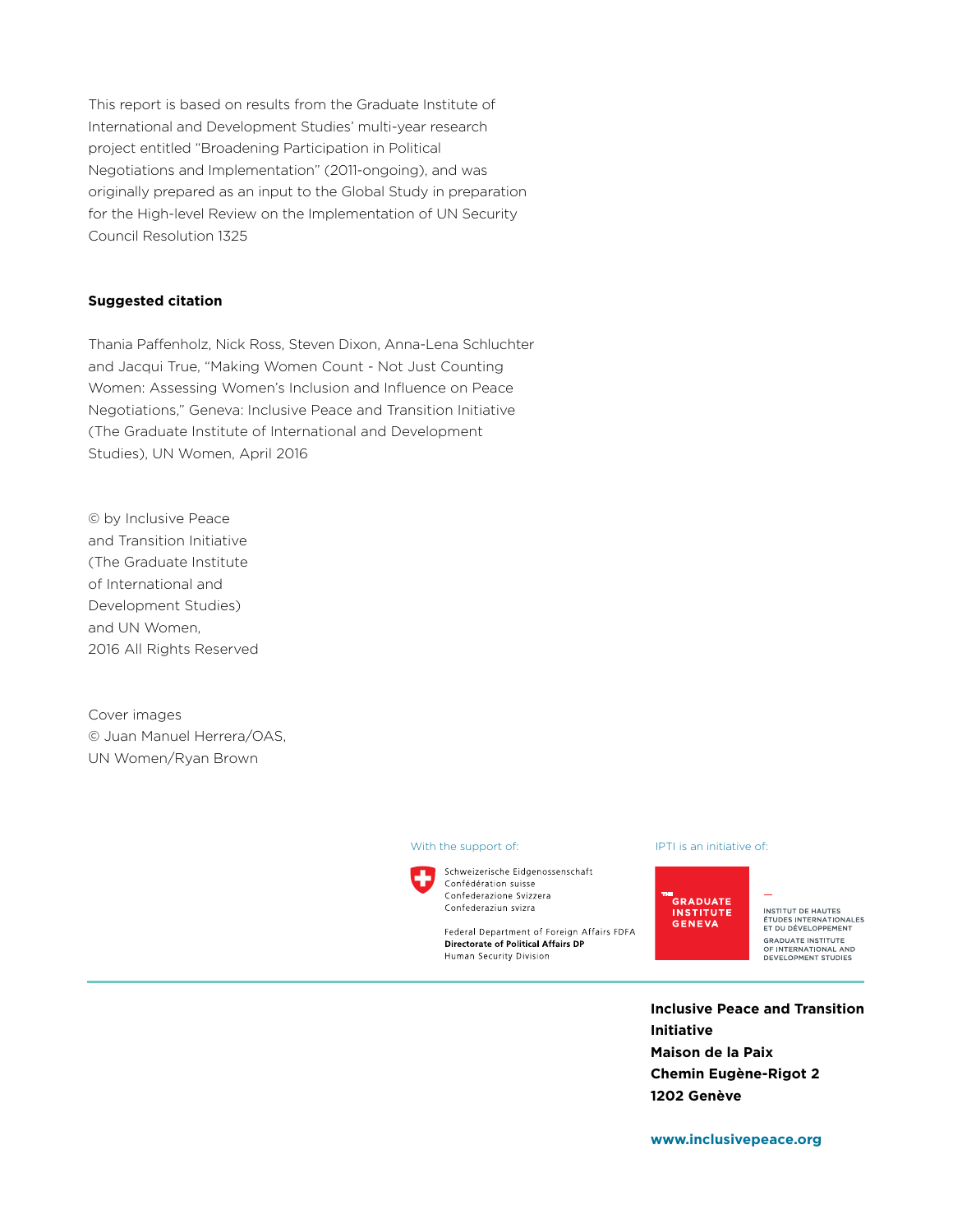### | Acknowledgements

The authors would like to express their gratitude to UN Women for encouraging and supporting the writing of this study as well as for providing the research team with several rounds of substantial comments and fruitful discussions. We would also like to thank the Crisis Management Initiative (CMI) for conducting a joint workshop to discuss the research results of the Broadening Participation Project relevant for women's participation. These research results constitute the substance of this study, and the comments and feedback from all workshop participants were tremendously useful for the report (see list of participants in Annex 3). In appreciation of their substantial comments, we would like to give special thanks to the following colleagues: Mireille Affa'a-Mindzie (UN Women), Rachel Gasser (swisspeace), Marie O'Reilly (Inclusive Security), Andrea Ó Súilleabháin (IPI), Antonia Potter Prentice (CMI), Dewi Suralaga (Cordaid), Barbro Svedberg (WILPF), Nahla Valji (UN Women), and Angelic Young (Inclusive Security). We would also like to thank all case studies authors and external reviewers as well as the colleagues also involved in data analysis, i.e. Christoph Spurk, Lais Meneguello Bresson, Christian Keller and Debora Reymond. We also like to thank our colleagues of the Inclusive Peace and Transition Initiative, in particular Estefania Charvet and Farrah Hawana, for supporting the final revision of this report and Natasha Lamoreux and Emily Kenney from UN WOMEN for their effective support with the final editing as well as the Government of Switzerland for their flexible additional financial support. We finally would like to thank Madeleine Rees (WILPF) for all her support.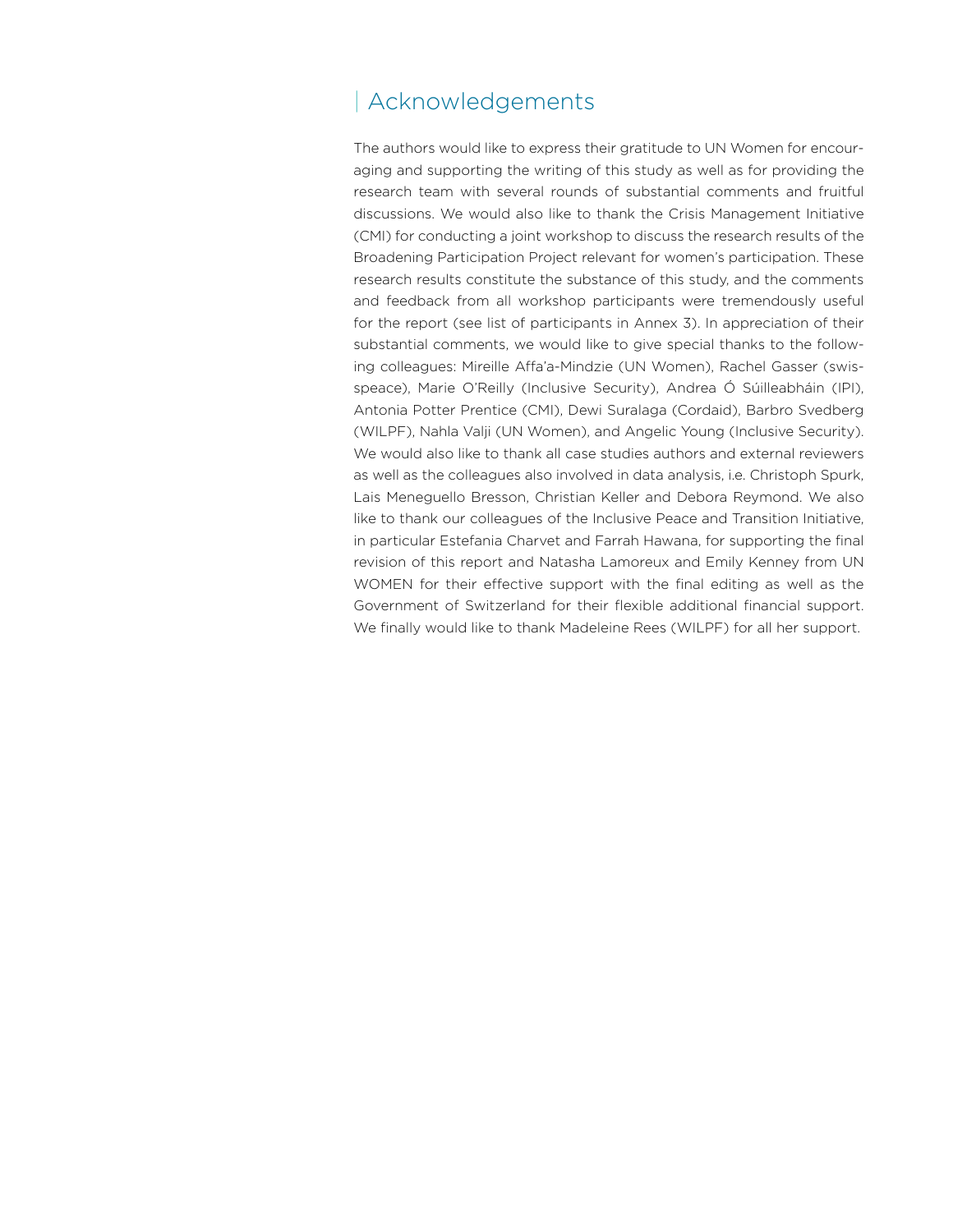# | TABLE OF CONTENTS

|                                                                      | 2               |
|----------------------------------------------------------------------|-----------------|
|                                                                      | 3               |
| Acronyms .                                                           | $\overline{4}$  |
|                                                                      | 5               |
|                                                                      | $\overline{11}$ |
| 2   Methodology                                                      | 12              |
|                                                                      | 18              |
| 4   Making Women Count, Not Just Counting Women                      | 22              |
| 5   Inclusion Modalities in Different Phases of Peace Processes , 26 |                 |
| Factors Enabling or Constraining Women's<br>6                        |                 |
|                                                                      | 38              |
| 7   Conclusions                                                      | 55              |
|                                                                      | 58              |
| Annex 2: Broadening Participation Project Research                   |                 |
| Framework                                                            | 59              |
| Annex 3: List of Participants Workshop                               |                 |
| January 2015                                                         | 60              |
| LAdditional References to the Case Studies Used<br>8                 | 61              |
|                                                                      |                 |

### | List of Boxes

| Box 3.2 Mediators Supported Women's Inclusion  19             |
|---------------------------------------------------------------|
|                                                               |
| Box 3.4 Inclusion Pushed for by International Actors  21      |
|                                                               |
|                                                               |
| The Importance of Influence in Nepal and Northern Ireland  24 |
|                                                               |
|                                                               |
|                                                               |
|                                                               |
|                                                               |
| Box 6.1 Women Successfully Pushed for a Quota  40             |
|                                                               |
|                                                               |
|                                                               |
|                                                               |
| Box 6.4 Unified Women or Heterogeneous Groups?  43            |
| Box 6.5 Effective Women's Cooperation in Observer Roles  44   |
| Box 6.6 Examples of Joint Women's Declarations  45            |
|                                                               |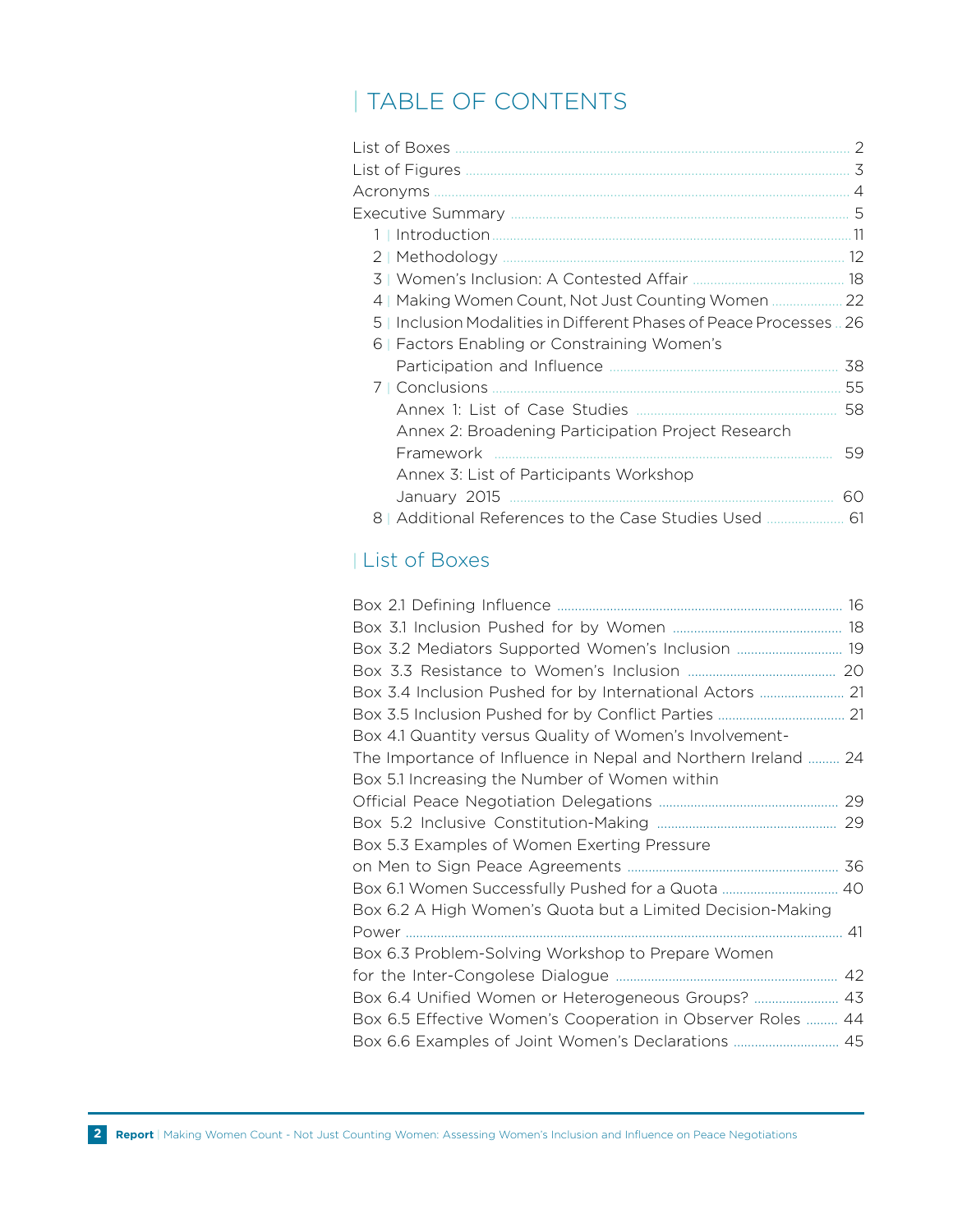| Box 6.7 The Role of Graça Machel in Pushing |  |
|---------------------------------------------|--|
|                                             |  |
|                                             |  |
| Box 6.9 Preparing for the Referendum:       |  |
|                                             |  |

# | List of Figures

| Figure 2 Inclusion Models in Different Phases |  |
|-----------------------------------------------|--|
|                                               |  |
|                                               |  |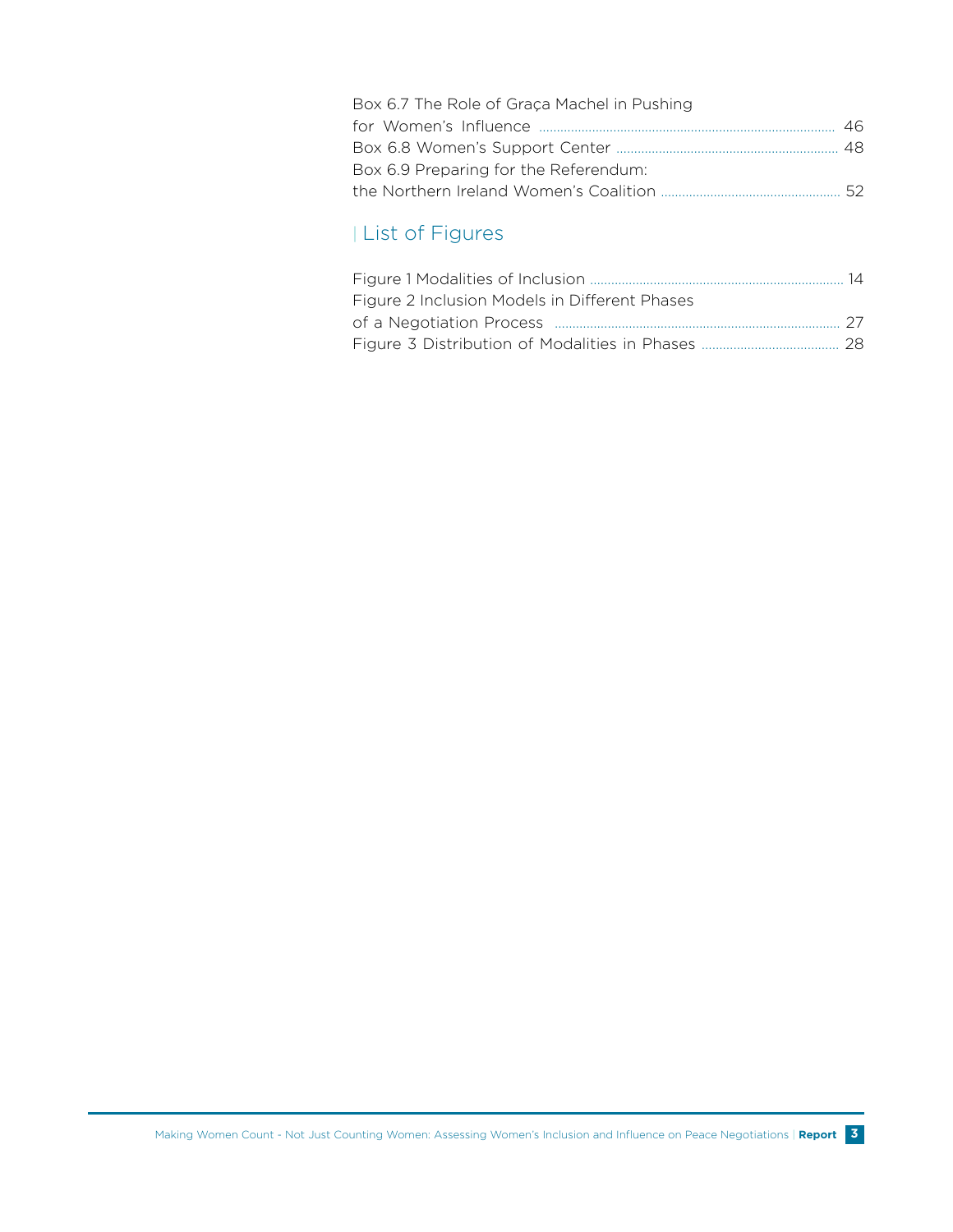### **<sup>|</sup>** Acronyms

| AU   African Union                                             |  |  |
|----------------------------------------------------------------|--|--|
| CA   Constituent Assembly                                      |  |  |
| CEDAW   Committee on the Elimination of Discrimination against |  |  |
| Women DRC Democratic Republic of Congo                         |  |  |
| EU   European Union                                            |  |  |
| EZLN   Zapatista Army of National Liberation                   |  |  |
| <b>FMLN</b>   Farabundo Marti National Liberation Front        |  |  |
| <b>GCC</b>   Gulf Cooperation Council                          |  |  |
| GFA   Good Friday Agreement                                    |  |  |
| GII Gender Inequality Index                                    |  |  |
| INGO   International Non-Governmental Organization             |  |  |
| MARWOPNET   Mano River Women's Peace Network                   |  |  |
| MSU   Mediation Support Unit                                   |  |  |
| NGO   Non-Governmental Organization                            |  |  |
| NIWC   Northern Ireland Women's Coalition                      |  |  |
| OECD   Organization for Economic Co-operation                  |  |  |
| and Development                                                |  |  |
| OSCE   Organization for Security and Co-operation in Europe    |  |  |
| SAF   Sister Arab Forum for Human Rights                       |  |  |
| SCR Security Council Resolution                                |  |  |
| SIGL Social Institutions and Gender Index                      |  |  |
| WANEP   West Africa Network for Peace Building                 |  |  |
| WIPNET   Women in Peacebuilding Network                        |  |  |
| UN   United Nations                                            |  |  |
| UN DPA   United Nations Department of Political Affairs        |  |  |
| UNDP   United Nations Development Programme                    |  |  |
| UNIFEM   United Nations Development Fund for Women             |  |  |
| UN Women   United Nations Entity for Gender Equality           |  |  |
| and the Empowerment of Women                                   |  |  |
|                                                                |  |  |

**4 Report** | Making Women Count - Not Just Counting Women: Assessing Women's Inclusion and Influence on Peace Negotiations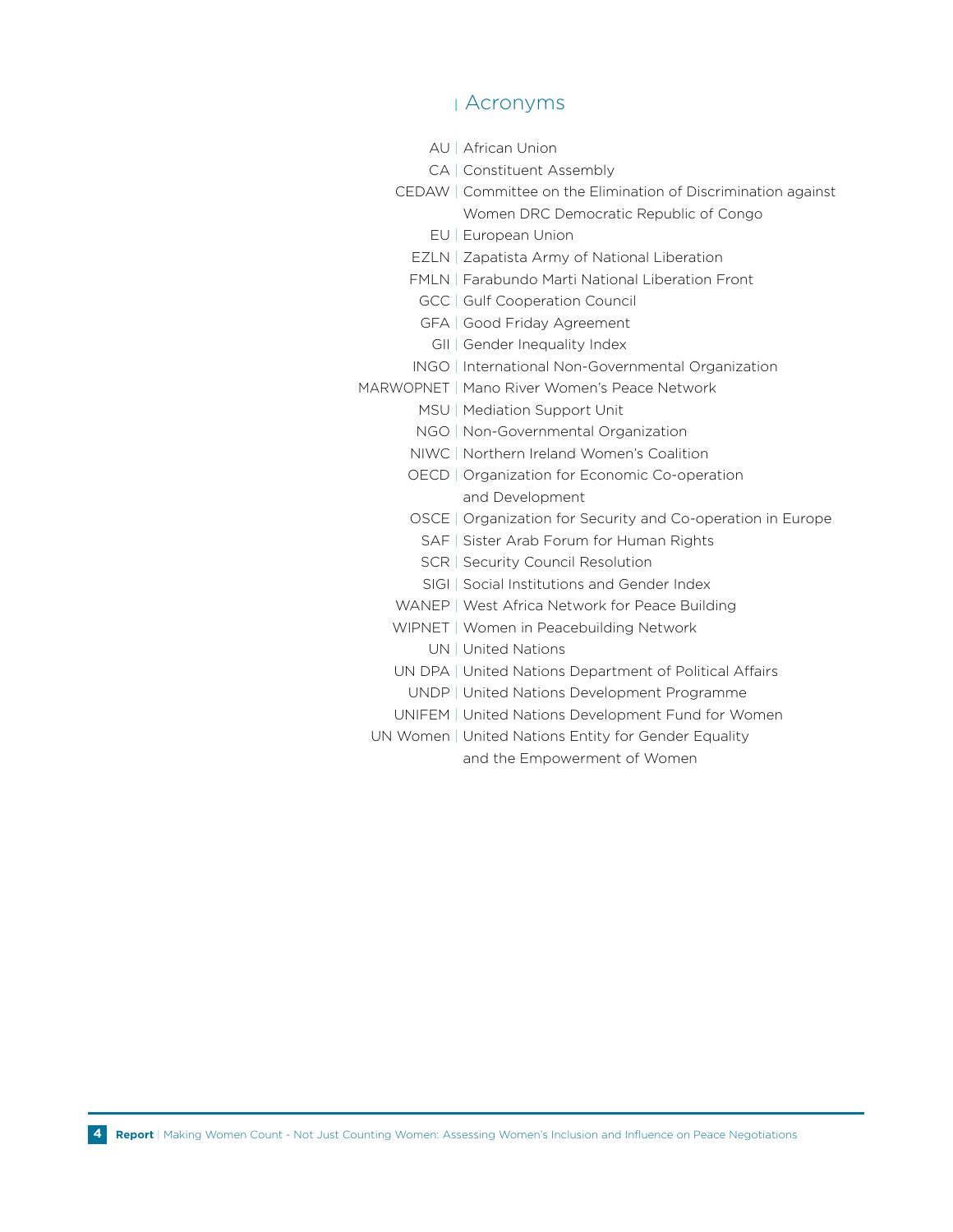#### | Executive Summary

Fifteen years after the adoption of the landmark UN Security Council Resolution 1325, women remain significantly underrepresented in peace and transitional processes. A central challenge is the lack of evidence-based knowledge on the precise role and impact of women's inclusion on peace processes. When women have been included in the past, it was mainly due to normative pressure applied by women's groups and their international supporters.

The results of the "Broadening Participation in Political Negotiations and Implementation" project—an ongoing multi-year research project started in 2011 at the Graduate Institute of International and Development Studies in Geneva, Switzerland, under the leadership of Dr. Thania Paffenholz address these empirical knowledge gaps. Comprised of 40 in-depth qualitative case studies, this project examines the role and impact of all actors and groups— in addition to the main conflict parties—included in peace and political transition processes throughout all phases, including post-agreement implementation.

The objective of this report is to present an analysis of women's inclusion distilled from the larger "Broadening Participation" research project to date, in order to provide UN Women (and other organizations studying women's inclusion) with direct comparative evidence on women's influence in previous cases of peace processes since the 1990s.

For the purpose of the research, 'women' were defined as organized groups (such as women's delegations and women's civil society organizations, networks, or coalitions) participating alongside other actors, such as civil society, political parties, or previously-sidelined armed groups.

#### KEY FINDINGS

**Essentially, the research found that the direct inclusion of women does not** *per se* **increase the likelihood that more peace agreements are signed and implemented. What makes a difference is the influence women actually have on a process. In short, making women's participation count is more important than merely counting the number of women included in peace processes. Six key findings reinforcing this general conclusion are highlighted below:**

First, women have made **substantial contributions to peacemaking and constitution-making negotiations and to the implementation of final agreements**—even if their inclusion is still challenged or met with indifference by many negotiation parties and mediators.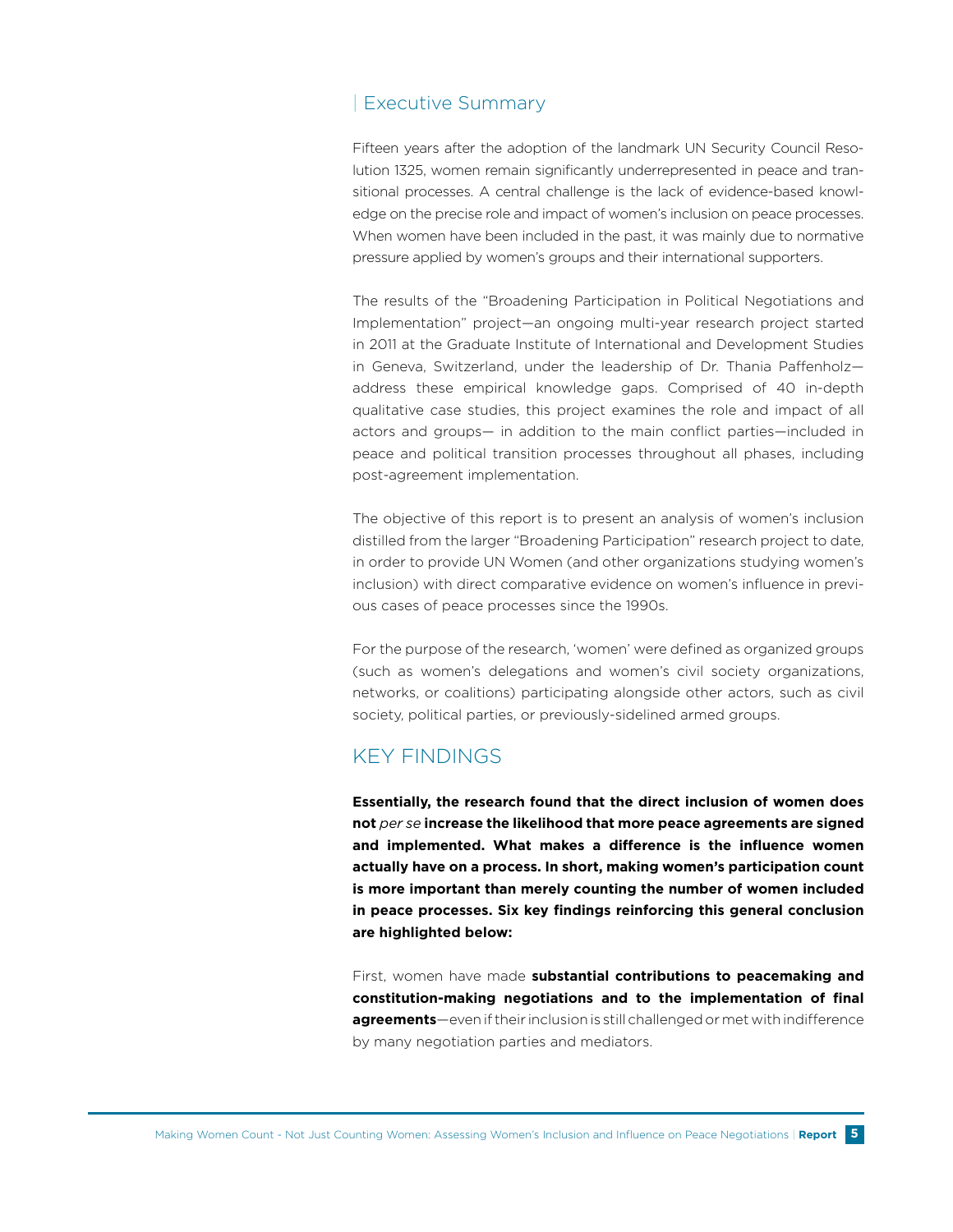Second, the **strength of women's influence is positively correlated with agreements being reached and implemented.** In cases where women's groups were able to exercise strong influence on a negotiation process, the chances of a final agreement being reached were much higher than in those cases where women's influence was moderate, weak, or absent in practice. The chances of peace agreements being implemented—i.e. that the resulting peace will be sustained—were also much higher when women's groups had a stronger influence on the process.

Third, **the involvement of women does not weaken peace processes.** On the contrary, the presence of women strengthened the influence other additionally included actors (aside from the main conflict parties) had on the peace processes studied. This is because, in the cases analyzed, organized women's groups pressured for signing peace deals more often than any other group participating in a peace process. Of course, the involvement of women is never the only factor influencing the reaching of agreements—some agreements have also been reached without any involvement by women.

Fourth, **women's inclusion is not limited to direct participation at the negotiation table.** Women's inclusion has occurred in the past through multiple modalities, along several tracks, and throughout the different peace process phases (i.e. pre-negotiation, negotiation, and post-agreement implementation). In any given peace process, several modalities of inclusion may be present either separately or, more often, in parallel to each other during all process phases. Seven modalities of inclusion were identified:

**• Direct representation at the negotiation table:** Women's quotas, as part of selection criteria for negotiation delegations, are often effective in enlarging women's representation at the table. However, quotas alone do not automatically lead to more women's influence, as case study research indicates that political party loyalties often trumped genuine women's interests. Women had much higher chances of exercising influence at the negotiation table when they had their own independent women-only delegation, and/or when they were able to strategically coordinate among women across delegations in order to advance common interests, such as by formulating joint positions on key issues and/or by forming unified women's coalitions across formal delegations.

**• Observer status:** When women were granted observer status, they could rarely influence the process. No patterns assessing the influence of women as observers emerged; rather, the way in which women were able to use observer status during negotiations varied according to context-specific factors.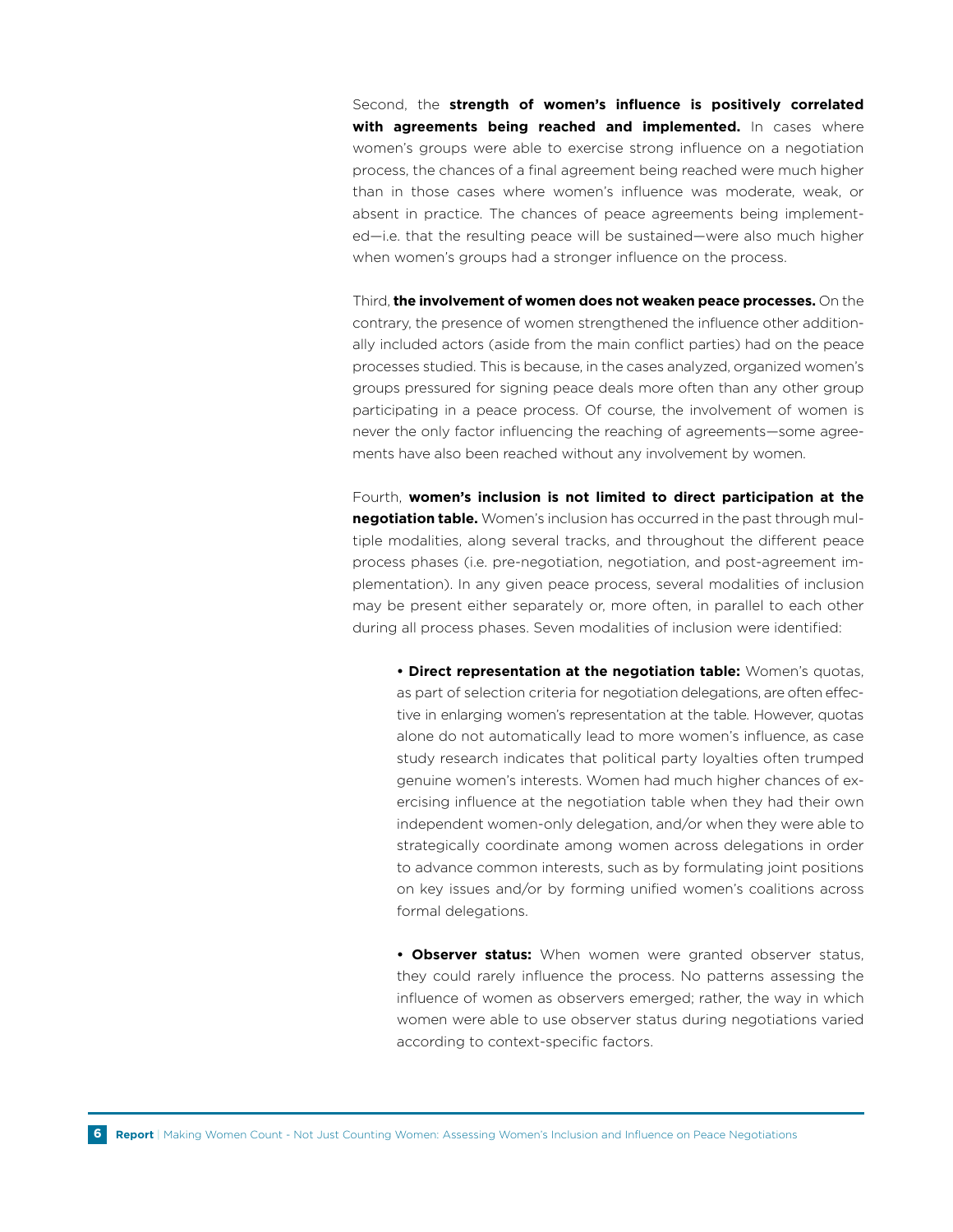**• Consultations:** Setting up formal (i.e. officially endorsed by the mediation team and the negotiating parties) or informal consultative forums to identify key issues, demands, and proposals made by women—in parallel to ongoing peace negotiations—was found to be the most common modality of women's inclusion in peace and transition processes. However, for such consultations to be influential in practice, establishing clear and effective transfer strategies that systematically communicate results of the consultations to negotiators and mediators is necessary. Overall, women were most influential within consultations when able to formulate joint women's positions on key issues. Joint positions were then presented, often in concise documents, to explain women's demands to the main negotiating parties, which then were either formally obliged or informally pressured to consider this input in the drafting of a final peace agreement.

**• Inclusive commissions:** These were found to be a common mechanism of participation for women in all peace process phases. There are generally three types of commissions: those established to prepare and conduct peace and transition processes, post-agreement commissions (e.g. transitional justice mechanisms, ceasefire monitoring, constitution-drafting), and permanent commissions that endure in the long-term. Particularly in post-agreement commissions, women's inclusion was mostly the result of gender-sensitive provisions already written into the peace agreement. Securing women's participation in all commissions across all phases of a peace process requires explicit gender equality provisions (such as specific quotas) to be introduced as early as possible, in order to be present in the language of a final peace agreement.

**• Problem-solving workshops:** Women were found to be highly underrepresented in these processes. Exceptions to this general finding occurred when workshops were specifically designed for women, as a means of overcoming political tensions and grievances. Such cases often resulted in the formulation of joint positions, which then increased women's overall influence.

**• Public decision-making:** In some cases, negotiated peace agreements or new constitutions are put to public vote (e.g. in the form of a national referendum). Reliable gender-disaggregated data on voting patterns are often lacking. When such data were available, it was found that the voting patterns of women did not differ from those of men. However, women's groups have successfully launched public nation-wide electoral mobilization campaigns in favor of voting to approve a peace deal, as was the case for instance in Northern Ireland.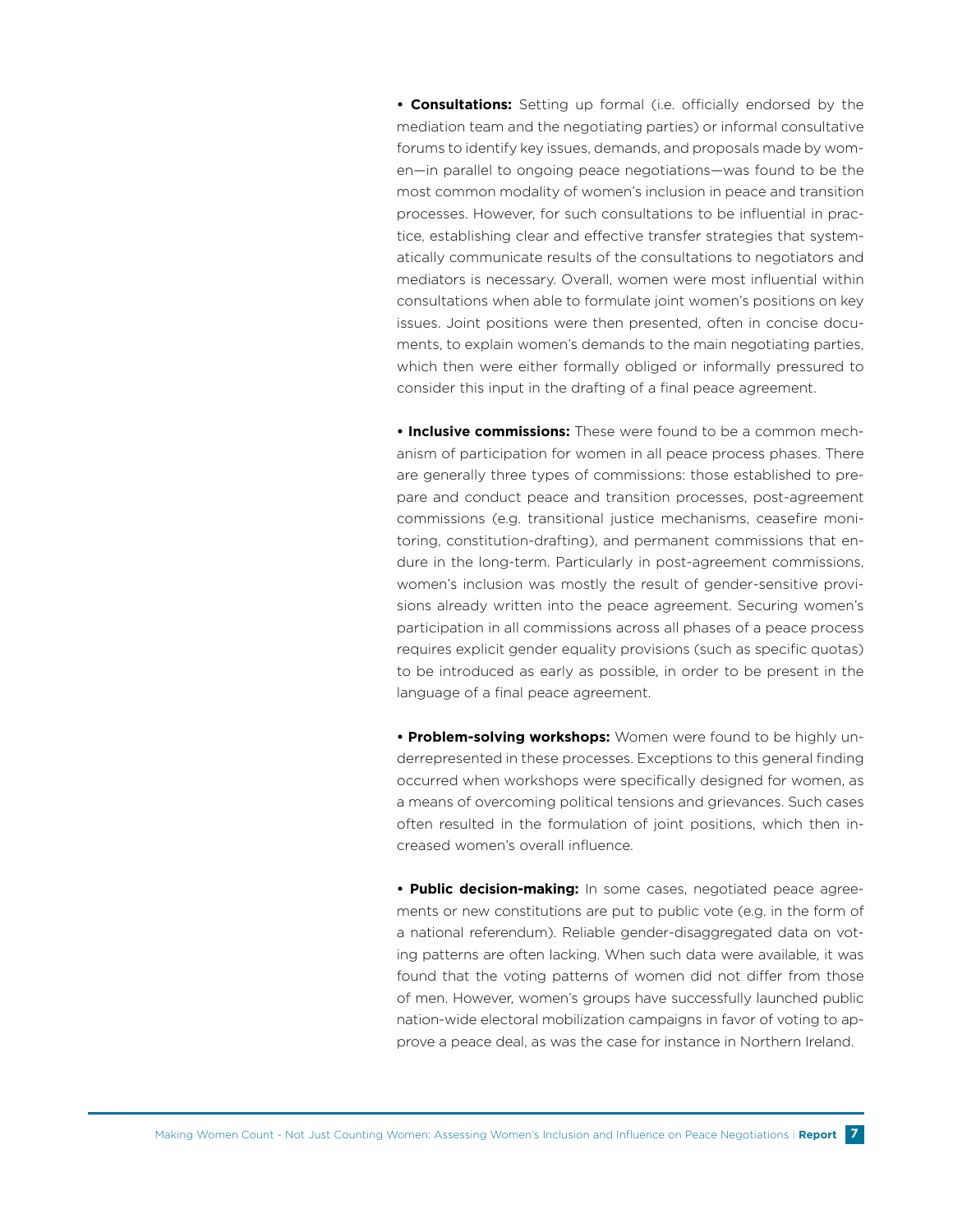**• Mass action:** More than any other group, women have organized mass action campaigns in favor of peace deals. They have pressured conflict parties to start negotiations and eventually sign peace agreements. Women have also undertaken mass action campaigns to push their way into official processes that exclude them.

#### Fifth, **a specific set of process and context factors work hand in hand to either enable or constrain the ability of women to participate and exercise influence.**

There are nine main process factors affecting the ability of women to participate and have an influence in peace processes:

**• Selection criteria and procedures** determine the groups that will be included in a process, and identify group members that will be able to influence negotiation outcomes. Women were only able to exercise meaningful influence when gender-sensitive procedures were already in place for the selection of participants.

**• Decision-making procedures** establish the means by which the preferences of different actors are validated across the peace process. Decision-making procedures can make the crucial difference between nominal and meaningful participation, and are relevant across multiple modalities. In fact, women's opportunities to make an impact can be substantially limited—even if they are included in high numbers—without procedures explicitly enabling them to influence the decision-making process.

**• Coalition-building** allows women, under a collective umbrella, to mobilize around common issues and negotiate as a unified, representative cluster, which increases the chance of being heard. Overcoming differences and sharing grievances was often a precondition for these coalitions to function.

**• Transfer strategies** ensure that the inputs given from actors outside of the negotiation table find their way into the agreement and the peace process as a whole. These mechanisms are particularly important for modalities of inclusion outside the negotiation table. For women, the creation of a joint position paper or common policy document proved especially useful in gaining influence.

**• Inclusion-friendly mediators** provide strong and supportive leadership in peace negotiations, and are a major enabling factor ensuring meaningful women's inclusion. Strong and supportive guidance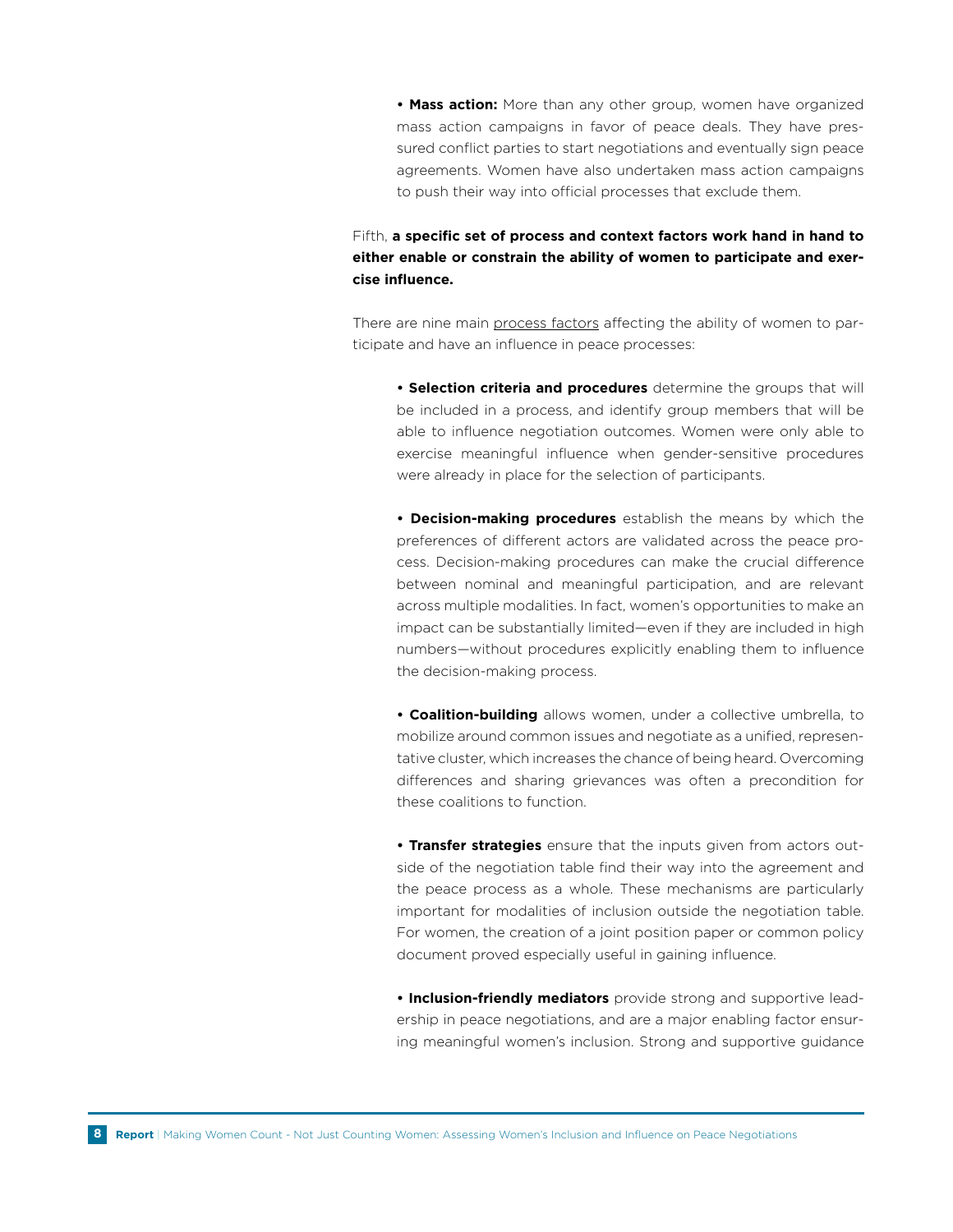by these actors played a decisive role in supporting women during the peace process.

**• Early inclusion in the peace process** can set a precedent that then ensures the continuous involvement of women's groups and increases their ability to make meaningful contributions. Early women's involvement—preferably in the pre-negotiation phase—has often paved the way for sustained women's inclusion throughout subsequent negotiations and agreement implementation processes. All case studies showed that the international community tends to pay the most attention during the negotiation phase.

**• Support structures** prior to, during, and after negotiations allow women to make more effective and higher quality contributions to a process. In past cases, support structures strengthened women's roles and influence during peace negotiations and in the subsequent implementation of final agreements.

**• Monitoring** is a key activity during the implementation of a peace agreement. However, women's role in monitoring was generally found to be weak. Even in the strong cases—i.e. when women had strong influence in negotiations and were able to include many provisions in the final agreement and to secure a gender quota for key implementation bodies—monitoring of the implementation of these achievements was rarely conducted.

**• Funding** is a means to facilitate action, and it becomes particularly relevant with regard to informal inclusion modalities. Funding can support the preparedness of women, provide beneficial support structures and allows them to act flexibly and independently. It can particularly enhance the participation of women by providing for the basic preconditions of participation

The other set of relevant factors are context factors, which may not only enable and constrain women's inclusion, but also shape the trajectories of peace processes as such. These factors include: elite support or resistance; public buy-in; regional and international actor's influence on a peace process; presence of strong women's groups; preparedness of women; heterogeneity of women's identities; societal and political attitudes and expectations surrounding gender roles; regional and international women's networks and the existence of prior commitments to gender sensitivity and women's inclusion.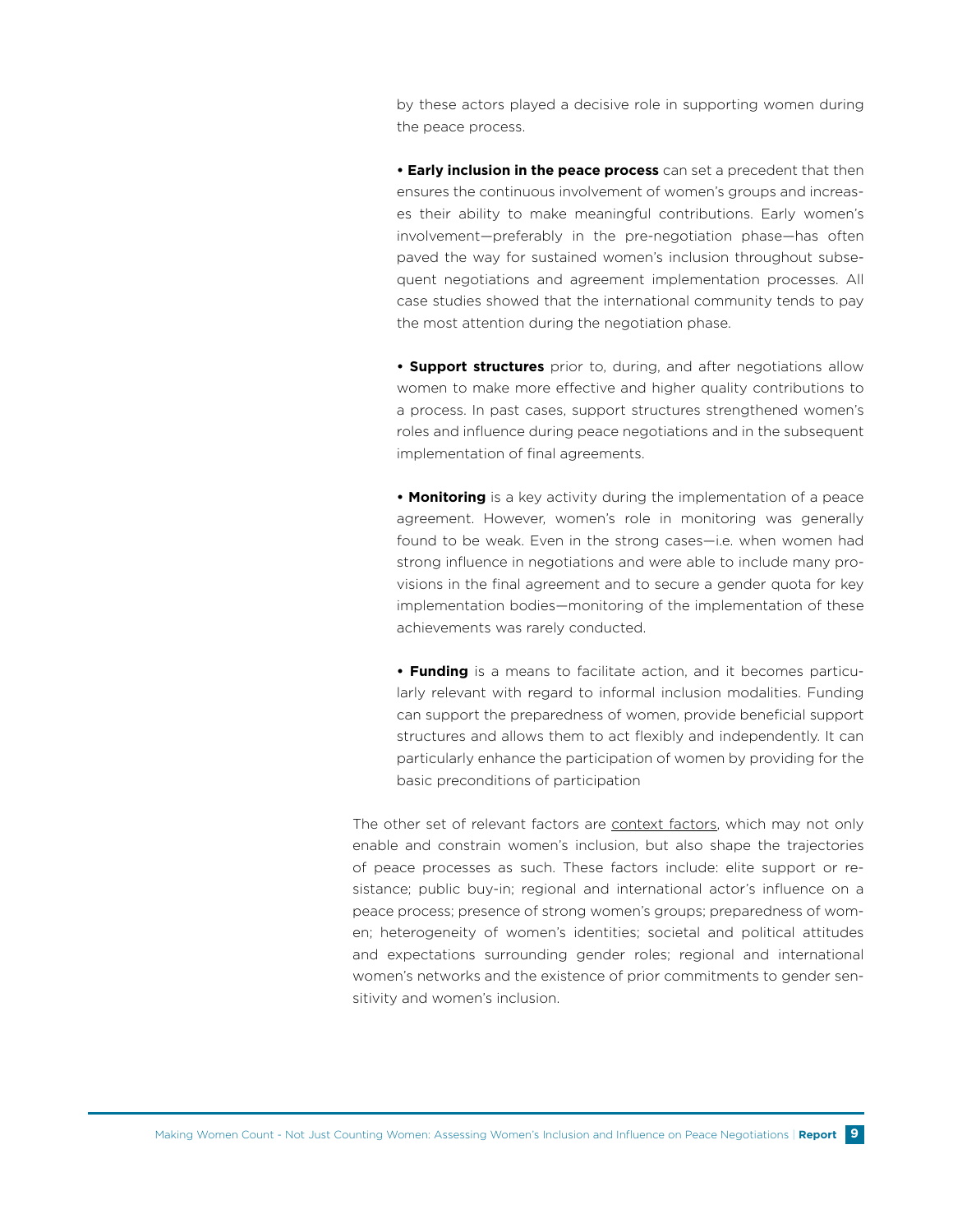**When women were found to be influential in a particular multi-stakeholder negotiation process, it was often because they pushed for more concrete and fundamental reforms.** Four issues were commonly pushed by women's organizations in the different peace processes analyzed: 1) the cessation of hostilities and agreements on long-term ceasefires, and/or pressure to start new (or continue stalled) peace negotiations; 2) the signing of peace agreements—here, women exerted pressure both from within or outside formal negotiations; 3) enhanced women's representation in the ongoing peace process, as well as in the political structure of the post-conflict state; and 4) additional gender-sensitive political and legal reforms (e.g. demanding changes to laws governing land ownership, inheritance, or healthcare), transitional justice issues (e.g. addressing any gender-based violence and human rights violations that occurred during the conflict, or demanding truce and reconciliation commissions), and post-conflict reconstruction concerns (e.g. equal access to disarmament, demobilization, and reintegration programs for women, and/or child soldiers where applicable).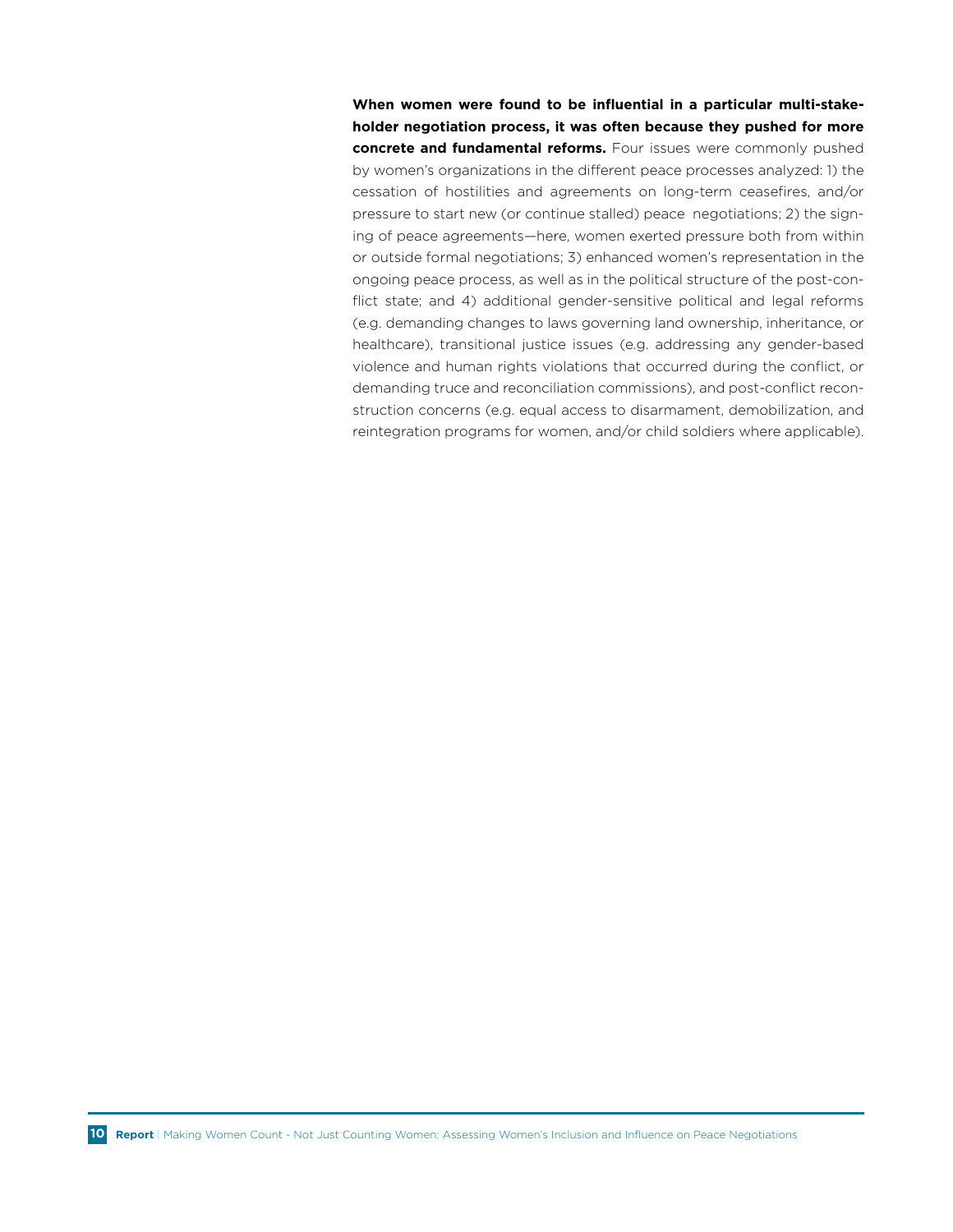# | 1. Introduction

In 2000, the United Nations Security Council passed a landmark Resolution (1325) stressing the importance of women's "equal participation and full involvement in all efforts for the maintenance and promotion of peace and security." Seven more resolutions on Women, Peace and Security have followed; yet most negotiation parties and many mediators still do not regard the inclusion of women and gender issues as an essential component in the process of negotiating and implementing peace and transition agreements. This attitude persists despite the previous success of women's groups in contributing to reaching peace agreements and their implementation, and despite extensive lobbying by UN Women and other international and local organizations for greater women's participation. A central problem is the lack of evidence-based knowledge on the modalities of women's inclusion, and their impact on peace and other political transition processes (negotiations and beyond). As a consequence, political negotiations and peace processes are often designed on the basis of untested hypotheses and normative arguments, instead of on the basis of empirical evidence and analysis of when, how, and under what conditions women's inclusion can work effectively.

Led by Dr. Thania Paffenholz, the multi-year "Broadening Participation" research project, conducted at the Geneva-based Graduate Institute of International and Development Studies, has studied questions of broader inclusion. Employing a comparative case study approach, the project has investigated 40 in-depth qualitative peace and transition case studies analyzing peace negotiations and agreement implementation (see list of case studies between 1989 and 2014 in annex 1). The project focused on all groups of relevant actors, including women as a distinct group, in addition to the main conflict parties involved in peace and transition processes. In particular, this research project examined the actions of these additional groups within seven inclusion modalities. These modalities are comprehensive, encompassing official and non-official roles, both at the negotiating table and more distant to it (i.e. through consultations and other modalities [see chapter 2]).

For a summary of the project's research findings so far for all actors, please visit the IPTI's "Research" page (http://www.inclusivepeace.org/content/broadening-participation) or see:

http://graduateinstitute.ch/files/live/sites/iheid/files/sites/ccdp/shared/Docs/Publications/briefingpaperbroader%20participation.pdf

 $^{\text{1}}$  The project's full title is: "Broadening Participation in Political Negotiations and Implementation", and will be referred to as the "Broadening Participation" project throughout this report. This project, started in 2011 and still ongoing, has been funded by the governments of Finland, Germany, Norway, Switzerland, and Turkey. The "Broadening Participation" project also cooperated with academic institutions outside of Switzerland: parts of the project were conducted in cooperation with Dr. Esra Çuhadar at Bilkent University in Ankara from 2013/14; case study research additionally benefitted from cooperation with Dr. Eileen Babbit of Tufts University in Boston in 2013/2014.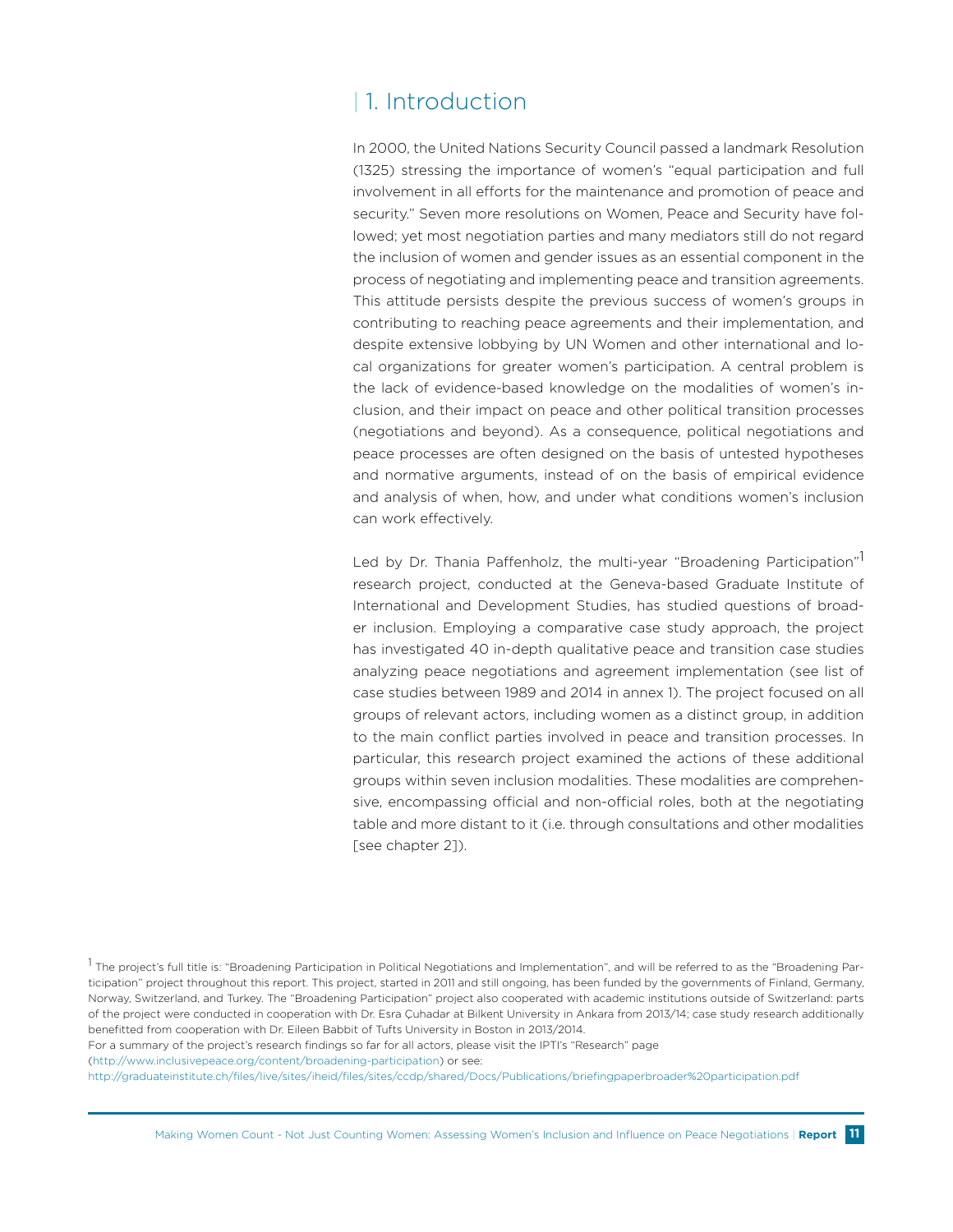The terms 'participation' and 'inclusion' are used interchangeably in this report, and refer to taking part in an official peacemaking or constitution-making process within a formal inclusion modality either before negotiations, at the negotiation table, in parallel to official negotiations, or after negotiations during the implementation phase.

Concerning women, the project mostly focuses on the participation of organized women's groups, networks, or coalitions operating within the aforementioned inclusion modalities. The decision to focus on organized women's groups as the central unit of analysis was not a deliberate choice. Rather, it resulted from the fact that the "Broadening Participation" project analyzed the influences and contributions of those actors included in a process in addition to the main conflict parties, instead of taking a numeric approach of counting frequency rates of participation. Doing so revealed that women's visible contributions mostly occurred when women were present in some sort of organized form, be it as an independent women's delegation or through women's civil society organizations, networks, or more loosely-formed coalitions. The project did not examine the role of women as mediators or negotiators.

The report is structured in seven chapters. After this introduction, the second chapter provides a brief overview of the project's methodology. The third chapter analyzes why inclusion happened in the case studies and who initiated it. Subsequently, chapter 4 examines the impact of women's inclusion, highlighting the quantitative findings on reaching and sustaining agreements. Chapter 5, the main body of the report, presents the qualitative findings on women's participation across tracks and phases of peace processes and analyzes the inclusion of women in the seven inclusion modalities identified. Chapter 6 identifies and discusses all the major process and context factors enabling and constraining the quality of women's participation. The conclusion then recapitulates major findings. Throughout the report, several boxes extracted from the 40 case studies illustrate the findings. A list of these cases and the research framework for the project is provided in the annex.

### | 2. Methodology

#### Research focus

The "Broadening Participation" project (BP project) has been designed to investigate inclusion in peace processes and political transitions. The project aims to capture a dynamic understanding of inclusive negotiations, establishing how and under what conditions included actors participate and influence political negotiation processes and their implementation. It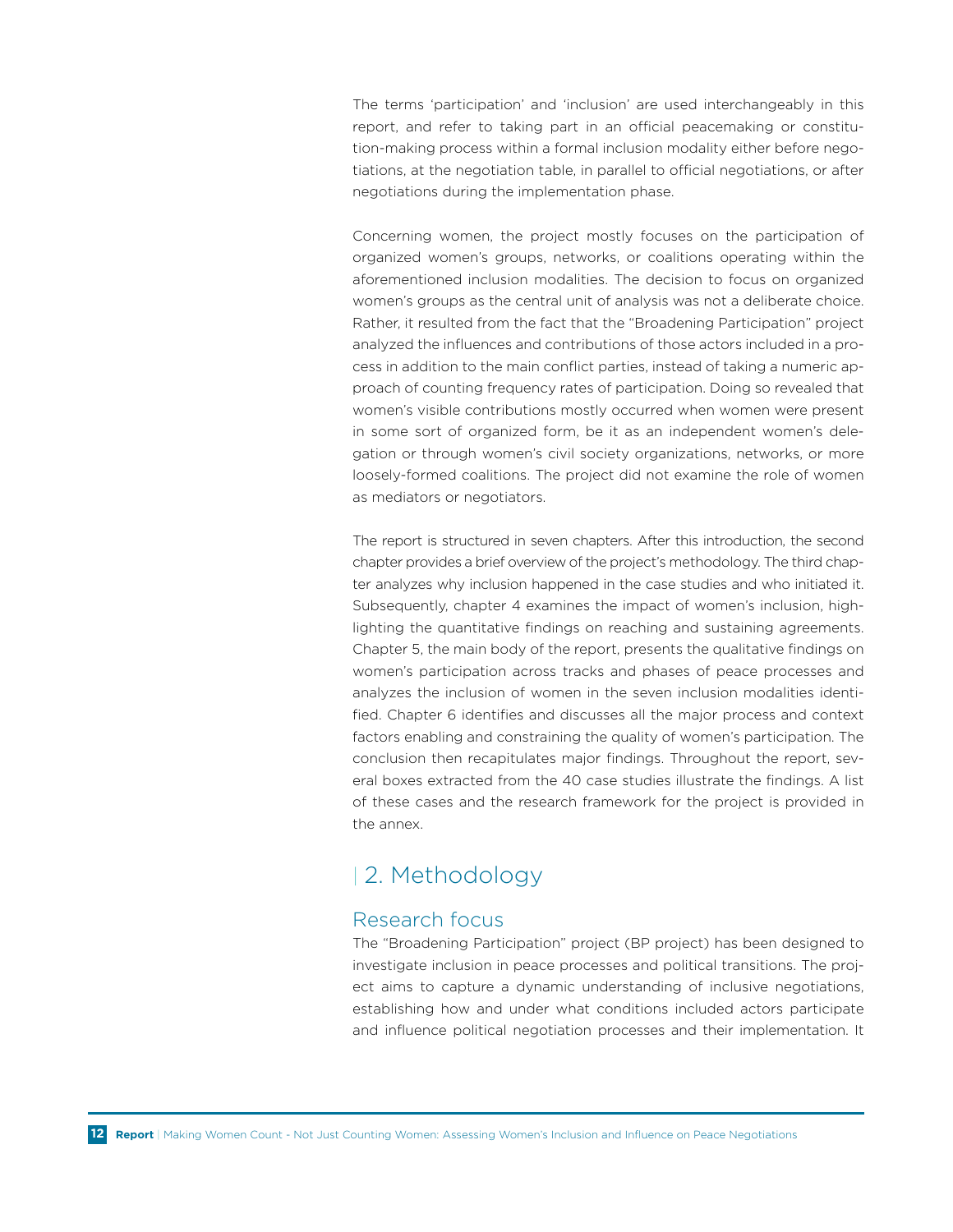thus turns the focus of debate away from the inclusion-exclusion dichotomy that had characterized previous research and policy debates (Paffenholz 2014a).

The BP project categorizes inclusion in peace and transition processes according to seven inclusion modalities (Paffenholz, 2014a; Paffenholz,  $2014b$ ).<sup>2</sup> These modalities describe the range of possible formats through which actors other than the principal negotiating parties have been included into formal and informal negotiation processes. The negotiation processes studied in the BP project encompass peace negotiations, political transitions, and constitution-making processes, including the pre-negotiation phase and the implementation of any resulting agreements. The principal negotiating parties were defined as those actors with an independent veto power over the negotiations, and hence without whom negotiations could not take place. For example, in the case of an interstate armed conflict, the governments/leaders of both states would constitute the principal negotiating parties, while in civil wars it is usually the government and its main armed contenders. Included actors were defined as any individuals or groups aside from these principal negotiating parties taking part in one or more of the inclusion modalities.

#### Phases

The project began in 2011 with the exploration of inclusion modalities in the theoretical and empirical literature and the development of a framework to conduct a rigorous comparative case study analysis. In 2013/2014 the framework was applied to 40 in-depth qualitative case studies.<sup>3</sup> During the second half of 2014 and the first half of 2015, the data produced during the case study phase was analyzed. A comparative case study approach was applied to analyze the data using mainly qualitative but also quantitative methods.

#### Research framework

The research framework included an analysis of the context, including the conflict and peace or transition process (not all cases involved armed conflict), in order to identify the social and political ruptures and major grievances that precipitated the negotiation process. The second part of the framework focused on the investigation of the occurrence and functioning of the seven modalities during the time period under study. Data has been

 $2$  The modalities applied in the BP project were first described in Paffenholz, 2014. In this publication nine modalities were described. This number was later reduced to seven through the consolidation of the various consultative forums under a single category.

<sup>3</sup> Case study research benefitted from cooperation with Dr. Esra Çuhadar at Bilkent University in Ankara and her team as well as with Tufts University in Boston.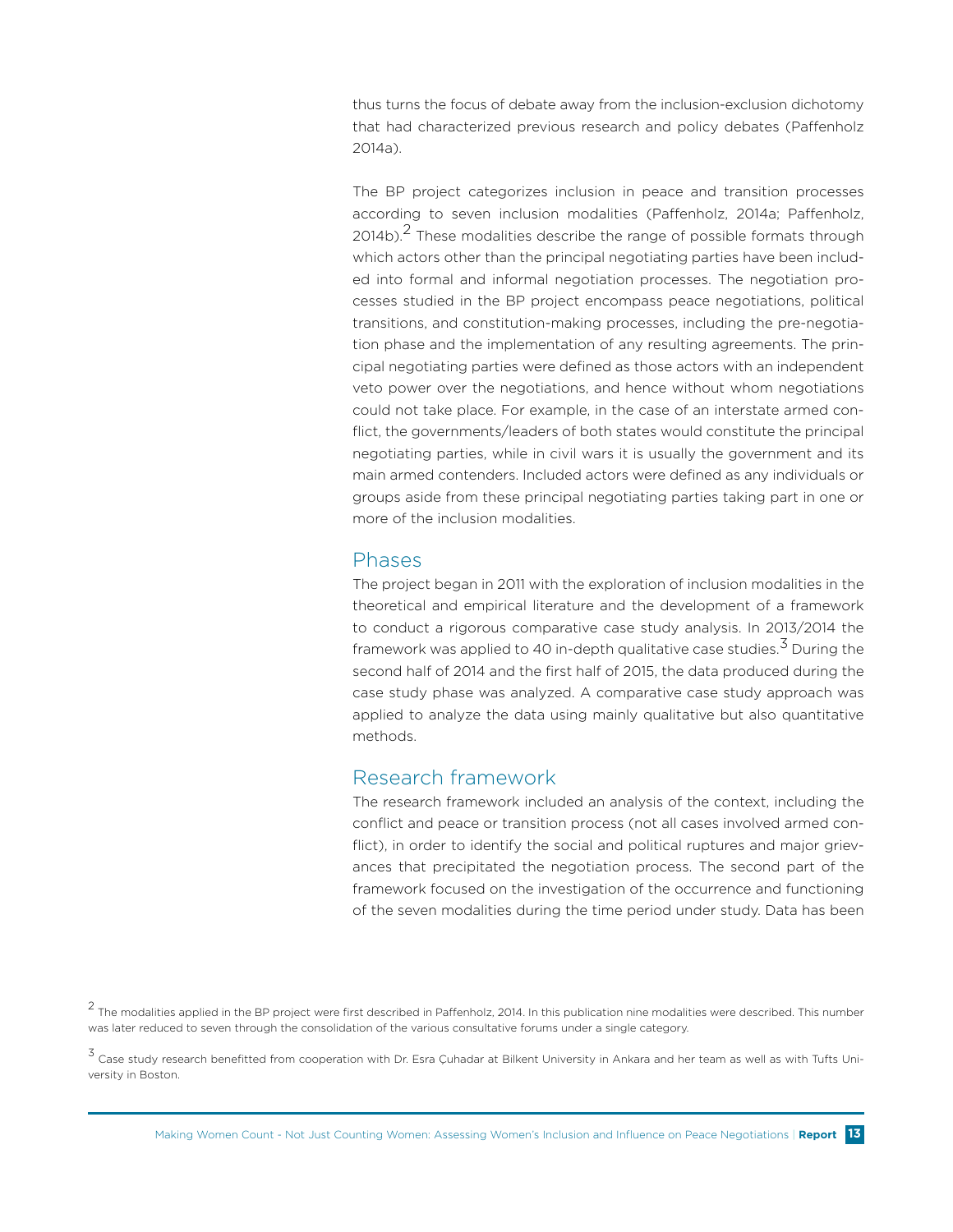collected on which actors were present in which modalities, how and why they had been included, the procedures of participation in each modality (including how work was allocated, how decisions were taken), as well as how information, demands and resolutions were transferred to the official negotiation process. This allowed for assessing the influence of the included actors on the negotiation process, outcome and implementation. The research framework also included a focus on the inclusion and influence of women, among other actors.

#### *Figure 1: Modalities of Inclusion*

### 7 Modalities of Inclusion

#### **1 | Direct representation at the negotiation table**

- A. Inclusion within negotiation delegations
- B. Enlarging the number of negotiation delegations (i.e. including a separate women's delegation)

#### **2 | Observer status**

#### **3 | Consultations**

- A. Official Consultations
- B. Non or semi-official Consultations
- C. Public Consultations

#### **4 | Inclusive commissions**

- A. Post-agreement commissions
- B. Commissions preparing/conducting peace processes
- C. Permanent Commissions
- **5 | High-level problem-solving workshops**
- **6 | Public decision-making** (i.e. referendum)
- **7 | Mass action**

#### Women in negotiation processes: **Definitions**

Women were one of the distinct groups included in peace, transition, and constitution-making processes that the BP project identified. For the purpose of this research, women were defined as more or less organized groups, such as delegations of women, women civil society organizations, networks or coalitions. (Women) delegations are defined as groups of actors set up for the specific purpose of inclusion into a negotiation or implementation process. Women civil society organizations are defined as having the following criteria: they are voluntary organizations interacting in the public sphere whose objectives, interests,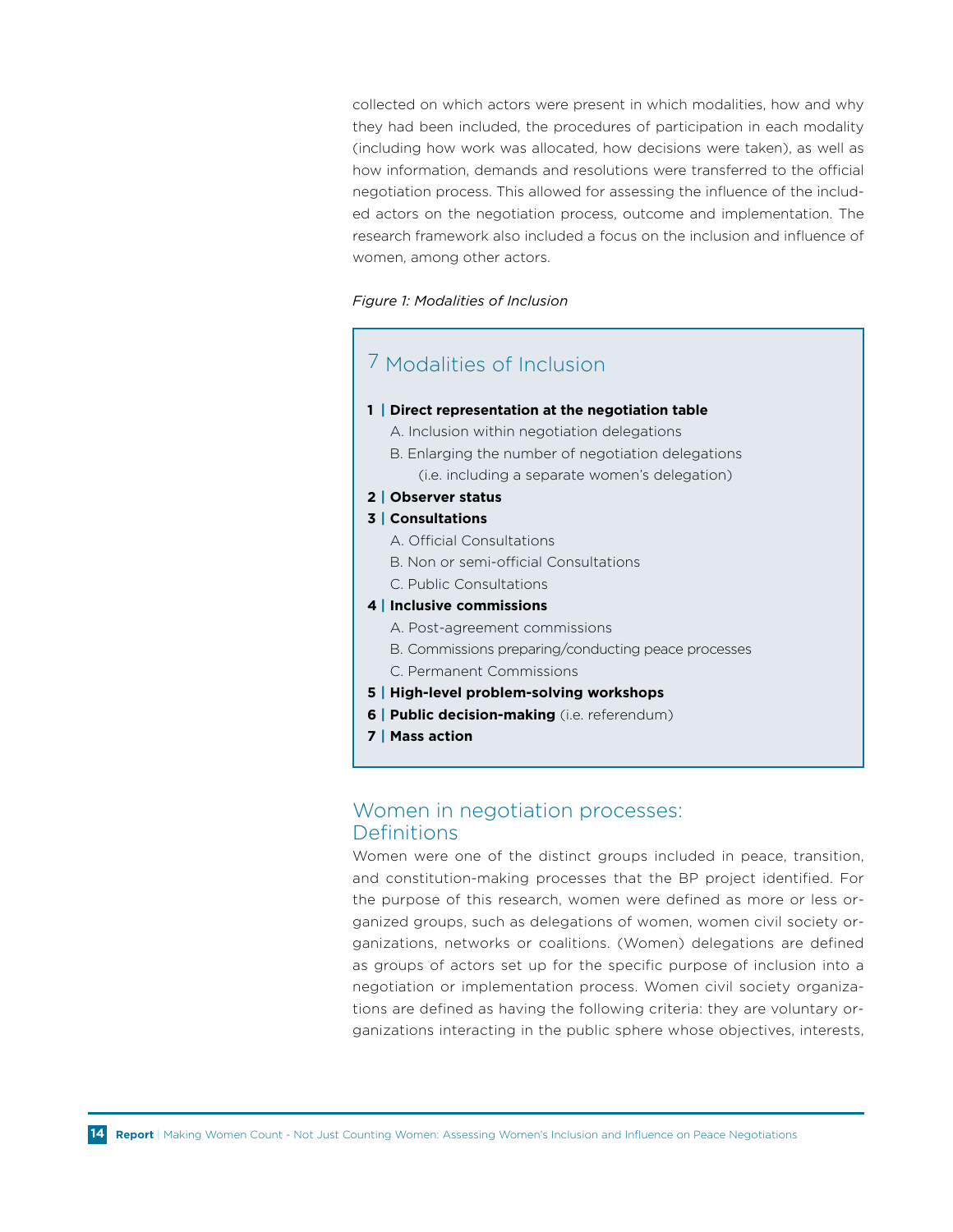and ideologies focus mainly on gender and women's issues. Coalitions are made up of different women coming together out of concern for a specific cause or issue, and networks are considered interconnected coalitions of different women's organizations. The project also studied the role of quotas, which allocate a certain percentage of all delegate places in a negotiation process to women. According to these definitions, 28 out of 40 cases had a measurable involvement of women.

#### Type of case studies and their selection

Cases were defined as official high-level political negotiations encompassing the pre-negotiation, negotiation and implementation phase (if any), i.e. a case study constitutes a negotiation case and not a country. Hence, in countries with more than one high-level official negotiation, the BP project either chose to study only one negotiation case or else included more than one case study per country (see annex with list of case studies<sup>4</sup>). The case studies were selected to provide data on different types of peacemaking, constitution making and major political reforms leading to political transitions, to cover a range of geographic regions, and featuring at least two modalities of inclusion. One of the cases began in the 1980s, 22 began in the 1990s, 15 began in the 2000s, and two began in the 2010s. Seventeen of the country cases are located in Africa, thirteen in Asia, four in Latin America, three in Europe, and three in Oceania.<sup>5</sup> The project did not analyze exclusion cases (i.e. cases solely featuring the track 1 parties) as the goal was to better understand inclusive negotiation processes. Nilsson (2012) had already studied whether exclusive or inclusive processes contributed to more durable peace settlements, and found that the inclusion of civil society actors reduced the risk of peace agreements failing (See Annex 1).

#### Data collection

Data collection for case studies was carried out using secondary and primary data sources as well as in-depth interviews with mediators, negotiators and included actors involved in these negotiations and academics with experience in the countries or contexts of the case studies. Access to mediators, negotiators, and included actors was facilitated by academic networks, but was also greatly assisted by the Centre for Humanitarian Dialogue, Conciliation Resources, the Crisis Management Initiative, as well as the UN Mediation Support Units at the UN Department of Political Affairs and the OSCE (Organization for Security and Co-operation in Europe) Conflict Prevention Centre, and the Governments of Norway, Switzerland, and

 $^4$  For example, we looked at three cases for Somalia or two for Mali, or only one for Aceh or Columbia.

<sup>5</sup> Regional designations are taken from United Nations Statistical Division Country or Region codes. "Composition of macro geographical (continental) regions, geographical sub-regions, and selected economic and other groupings" 2013 http://unstats.un.org/unsd/methods/m49/m49regin.htm#asia [accessed 18.02.2016]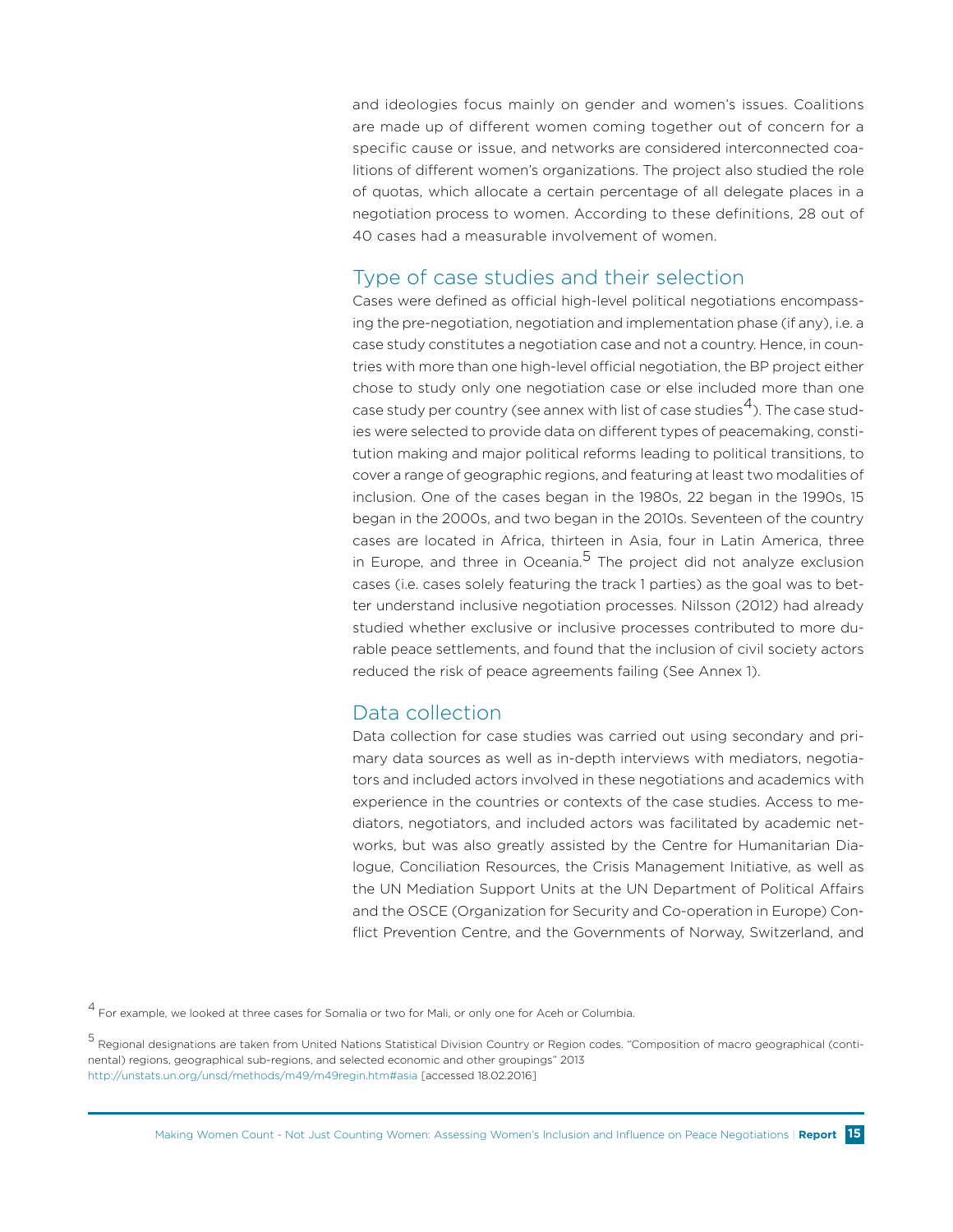Turkey. All case studies were subject to an internal and external review process. Case experts and practitioners served as external reviewers.

#### Box 2.1: Defining Influence

#### Defining Influence

The influence of included women's groups and networks is defined as their ability to push for their preferences before, during, and after the negotiation process.

Preferences can relate to

- Bringing issues onto the negotiation and implementation agenda;
- Putting issues into the substance of the agreement;
- Taking part in the implementation of an agreement;
- The demand for negotiations to begin, for negotiations to resume, or for an agreement to be signed.

Preferences can be both positive and negative, where negative preferences encompass opposition to negotiations, and opposition to an agreement or its implementation. While the BP project overall assesses the influence of all included actors, for the purpose of this study, the role and influence of women has been assessed.

#### Data analysis

The case studies were comparatively analyzed along the categories of the research framework supported by a software programme for qualitative data assessment. This allowed for the assessment of women's presence, activities, roles, procedural issues and influence on the process in different inclusion modalities, as well as enabling or constraining factors regarding women's presence and influence. Thereafter, women's presence and influence were analyzed regarding their correlation to the outcome of negotiations, i.e. agreement reached or not and degree of implementation. The methodologies for assessing influence and computing the correlations are described below.6

#### Assessing influence

To compare, analyze and rate women's influence on the negotiations across cases, researchers assessed women's influence within the inclusion modalities along the project's definition of influence (see box 2.1 above). The

<sup>6</sup>All case study data used in the correlations/cross-tabulations that inform this report were analyzed last on April 30, 2015. Case study developments since then are not reflected in the calculations for this report.

**16 Report** | Making Women Count - Not Just Counting Women: Assessing Women's Inclusion and Influence on Peace Negotiations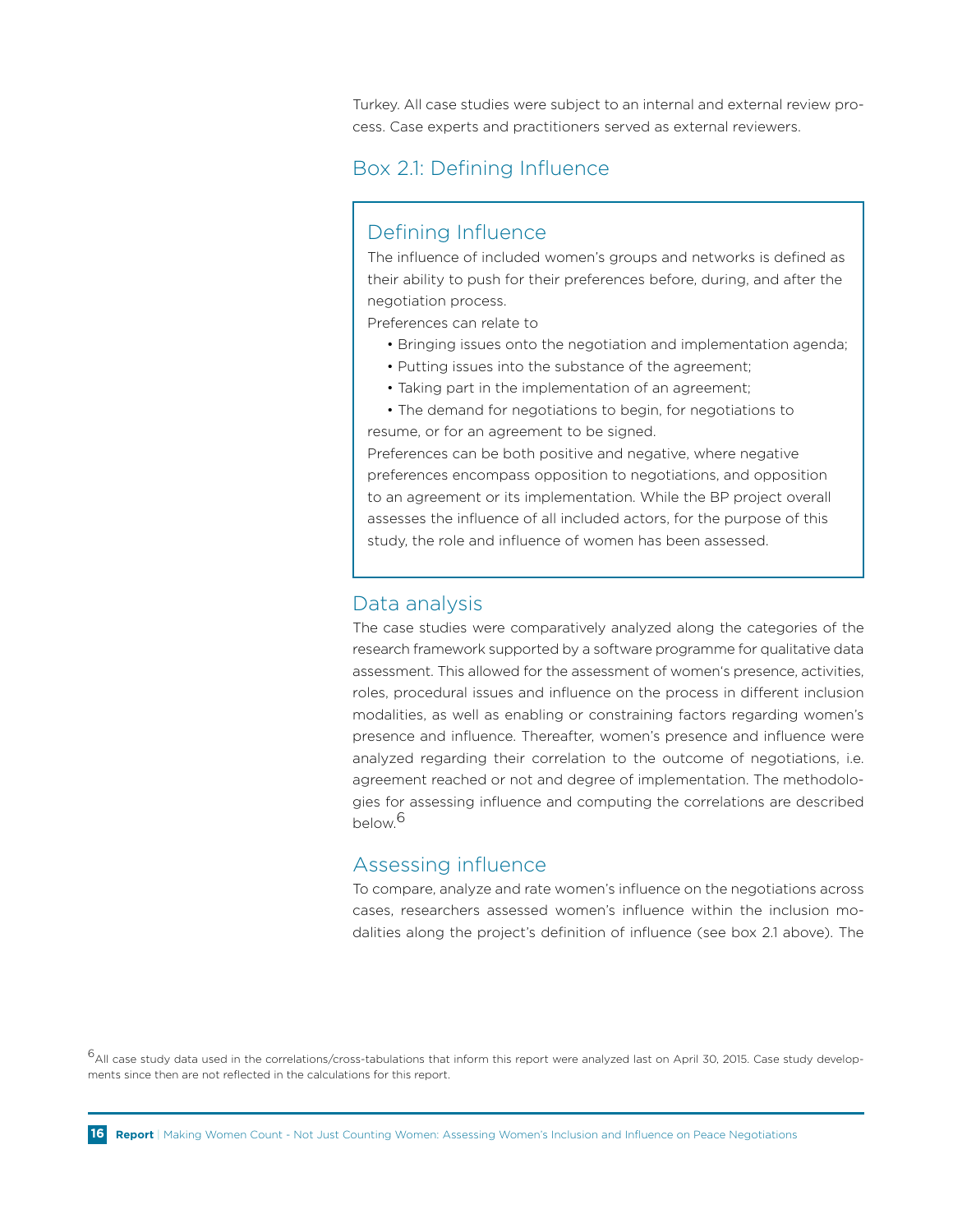influence of women was assessed on a four-level ordinal scale – ranging from 'no influence' to 'very strong positive influence'. A weak influence of women was defined as bringing only some items onto the negotiation agenda or trying to push for negotiations to begin or for an agreement to be signed in a limited manner. A strong influence of women was defined as bringing several significant issues onto the agenda and proposals for an agreement, or strongly pushing for negotiations to begin or for an agreement to be signed. Hence, the influence of women was not assessed in terms of their impact on the text of the agreement itself, but on the negotiation agenda or specific proposals advanced during negotiations. **This means that women's influence was based on their activities to influence the agreement and its implementation, and not assessed against whether or not an agreement was finally reached or implemented.**

In cases where the information about women's influence was judged to be too weak to analyze, women's influence was coded as missing. Two teams of researchers independently evaluated this variable for all cases and any discrepancies were investigated in consultation with case study authors as well as independent experts.

#### Correlations of influence and agreements reached and implemented

The outcome categories in the negotiation processes measured whether an agreement was reached and to what extent that agreement was implemented. All cases were classified according to whether an agreement was reached or not. Cases in which an agreement was reached were further classified according to what extent the agreement was then implemented.

Cases in which none or few of the provisions were implemented after five years were classified as 'not implemented'; cases where some provisions were implemented but major provisions were not yet addressed were classified as 'partially implemented'; and cases where most provisions were fully implemented were classified as 'fully implemented'.

The 'influence of women' variable was cross-tabulated with the outcome variables identified above (agreement reached and implementation levels) to identify correlations between them. Statistical tests have been run to identify the significance and the strength of the associations between variables (Chi-square; Kendall-tau b).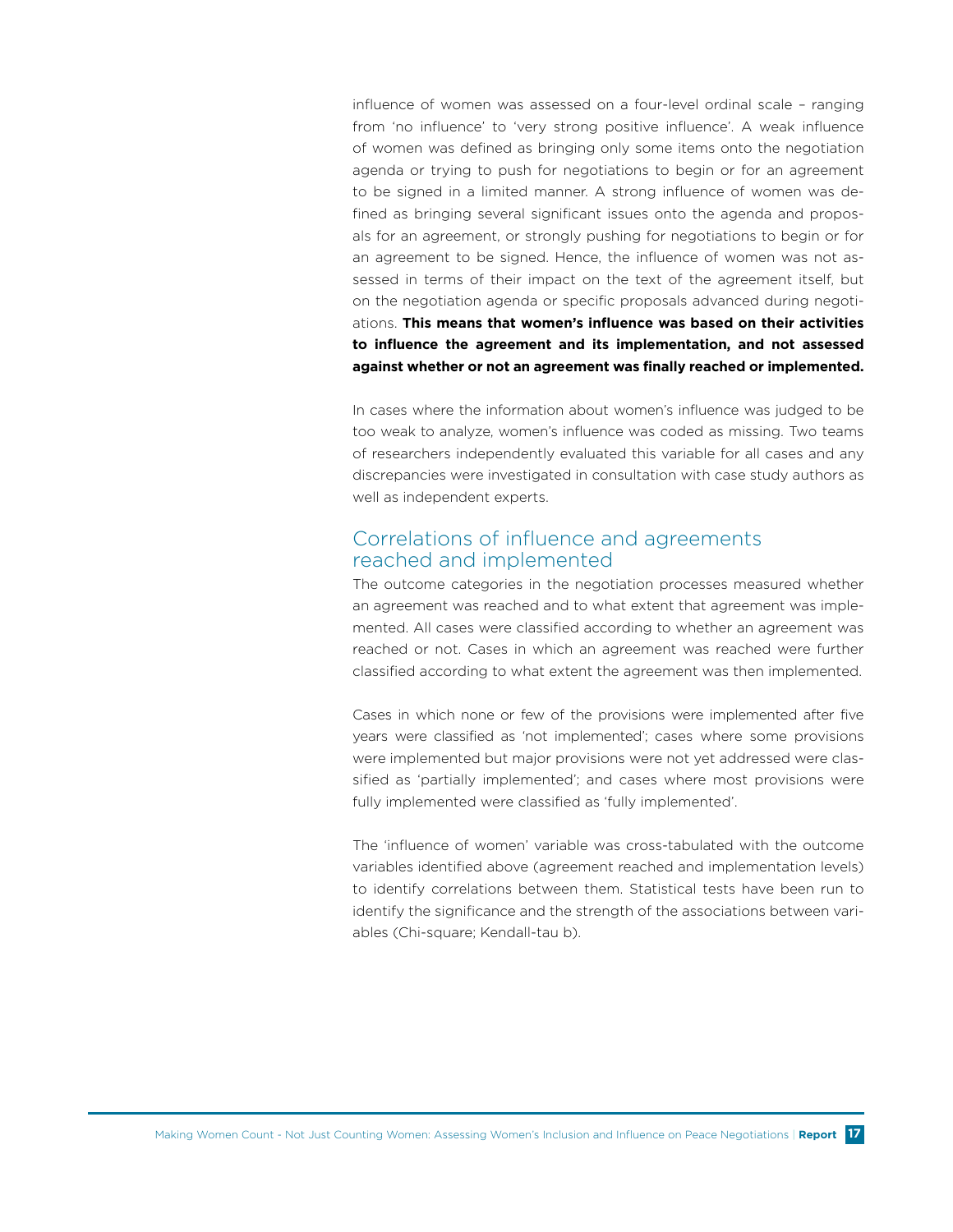# **|** 3. Women's Inclusion: A Contested Affair

The "Broadening Participation" research project found that the participation of women in peace processes was often a contested affair, rarely perceived as a natural and obvious element of proceedings. Women's inclusion was nearly always initiated for normative reasons, and met with indifference and resistance in the cases studied. Main conflict parties or negotiation parties hardly ever took active steps to include women in the peace process. Instead, women had to rely on their own efforts to be included (see Box 3.1: Inclusion Pushed for by Women or were forced to rely on external support of the international community and third party mediators in order to secure participation.

#### Box 3.1: Inclusion Pushed for by Women

#### Somalia Arta Peace Process, 1999

Women in Somali society have traditionally been excluded from the political sphere, and the early deliberations of the 1999 Arta peace process reflected this. Decision-making power rested in the hands of the male elders from the five traditionally dominant Somali clans. The leaders of the five clans intended to structure the peace accord in a way that distributed power along clan lines, but a number of female delegates realized that a peace process based strictly on the traditional Somali clan structure would essentially exclude women from decision-making. Consequently, of the 100 female delegates present, 92 formed a joint women's coalition to transcend clan lines and vote as a single bloc. In doing so, these women effectively initiated their own inclusion as a group based on gender identity. This so-called 'sixth clan' was able to bring about the creation of a national charter that reserved 25 seats in the 245-member Transitional Assembly for women, and also negotiated guarantees to protect the human rights of children, women and minorities.

There are many possible explanations for understanding why conflict parties and mediators included some actors as opposed to others. For instance, civil society organizations or political parties have been included for a range of strategic reasons mostly related to attempts to overcome lack of legitimacy and ensure public buy-in in support of the overall peace process. Aside from these political reasons, mediators who pushed for inclusion often did so in order to gain momentum for peace negotiations, to generate new perspectives as a way to broaden negotiation agendas, or to test new ideas. Nevertheless, there seems to be general awareness and acknowledgement among mediation teams of the international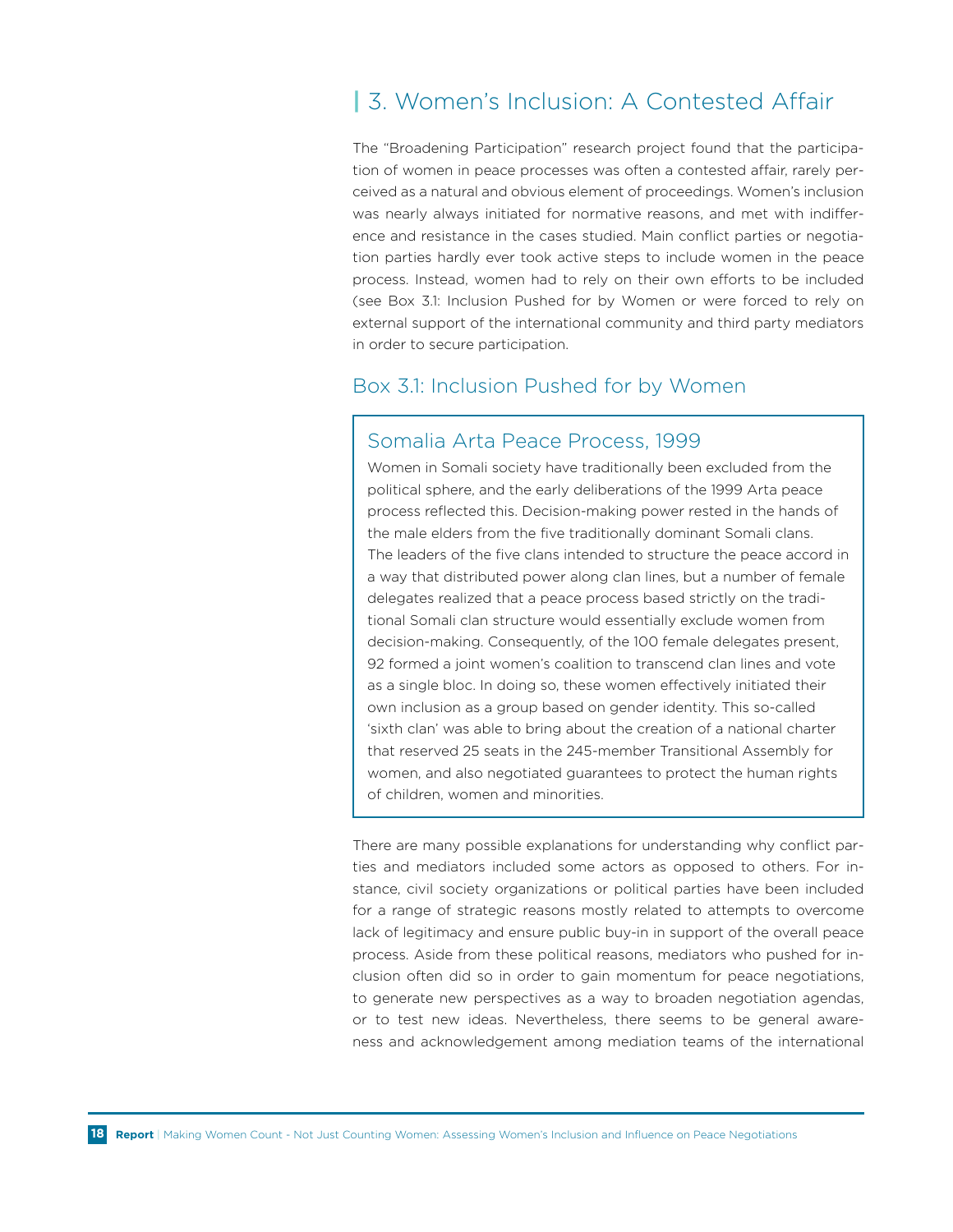normative frameworks that stipulate women's inclusion and participation in peace processes and political transitions (see Box 3.2: Mediators Supported Women's Inclusion).

### Box 3.2: Mediators Supported Women's Inclusion

### Burundi, 1996-2013

Mediators were also found to initiate women's inclusion in formal peace processes. During the peace process in Burundi, women's groups initially lobbied for inclusion in formal negotiations but were flatly rejected by the government delegation. However, the Tanzanian mediation team, headed at the time by Julius Nyerere, supported the principle of women's inclusion. Although unable to secure direct representation at the table, Nyerere managed to negotiate observer status for women's groups in the process.

In societies where women do not generally play a prominent role, and where gender-sensitive provisions and women's rights remain contentious issues, women's participation is often met with resistance. Conflict parties have resisted women's participation in a variety of ways ranging from questioning the independence and legitimacy of their participation to direct harassment and serious threats in some cases (see Box 3.3: Resistance to Women's Inclusion).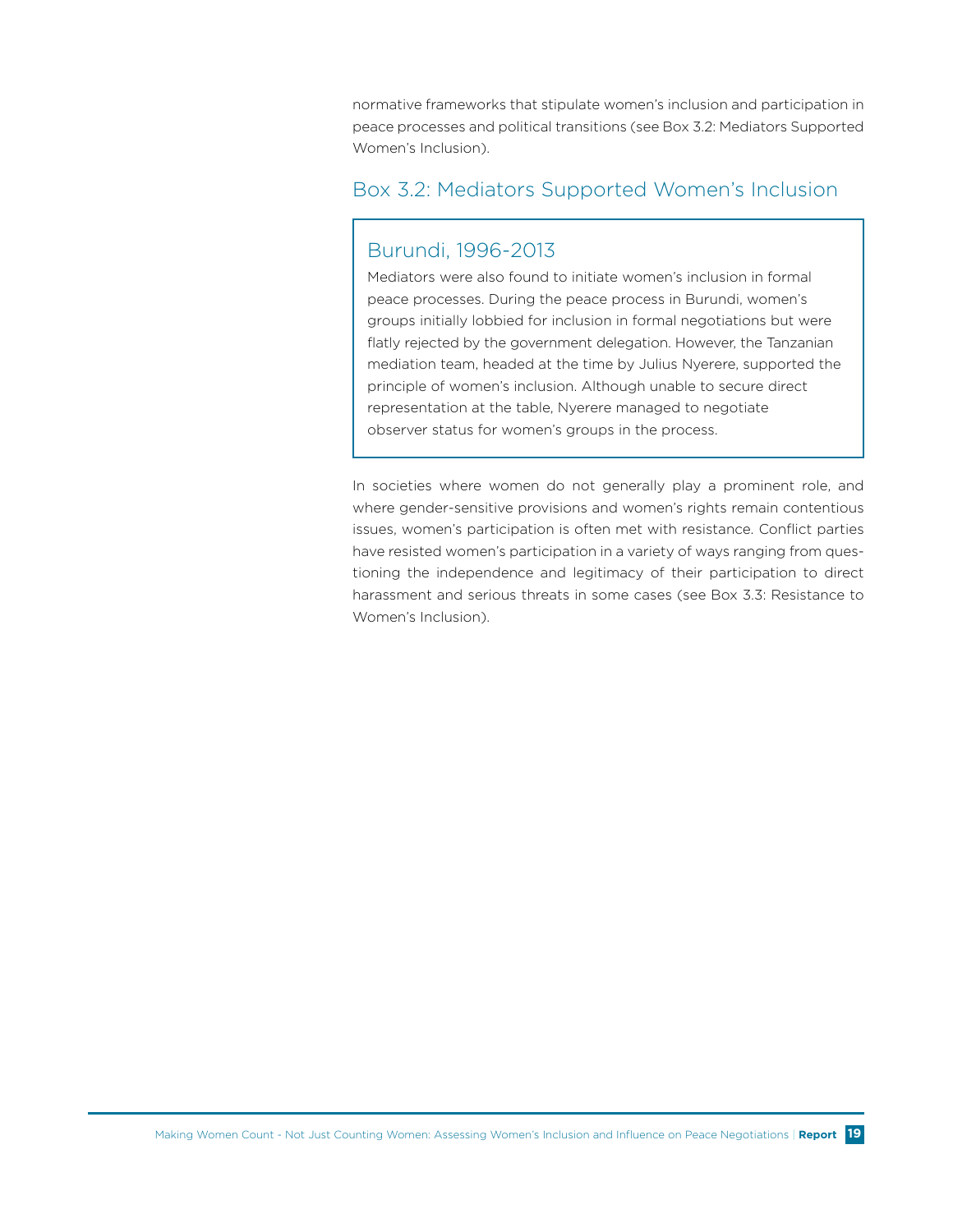### Box 3.3: Resistance to Women's Inclusion

#### Yemen, 2013-2014

At the Comprehensive National Dialogue Conference for a New Yemen, women benefitted from a 30 per cent quota in formal negotiating delegations throughout the conference. Women also formed a separate, independent delegation with 40 reserved seats. Despite these encouraging conditions, female delegates faced serious challenges as the social and political environment was not favorable to women's participation.

Traditional actors, along with fundamental religious movements, opposed demands by women and youth that challenged cultural practices and historical narratives. Gender issues and women's rights not only proved to be highly contentious issues in discussions during the National Dialogue Conference, but women delegates were also in many cases publicly threatened for participating, and even physically attacked. There are reports about female delegates being singled out by name and in pictures on the internet calling them 'dishonorable' for going to dialogue meetings unaccompanied and at night.

To counter those dynamics, women's human rights organizations, such as the Sisters Arab Forum for Human Rights (SAF), and the UN Special Adviser and his team increased their efforts to support and encourage women to participate and raise issues they cared about. Importantly, there were also several NGOs that supported the women by facilitating workshops and providing training sessions. This allowed women to participate in a meaningful way despite the adverse sociocultural climate.

In a number of cases, resistance to women's inclusion has been overcome with the strong support of external mediation teams, as well as other involved third parties, including international actors. In cases where women had previously accumulated traditional authority and experience in dispute settlement and conflict resolution, their later participation in a peace process tended to be more openly accepted and acknowledged (see Box 3.4: Inclusion Pushed for by International Actors and Box 3.5: Inclusion Pushed for by Conflict Parties).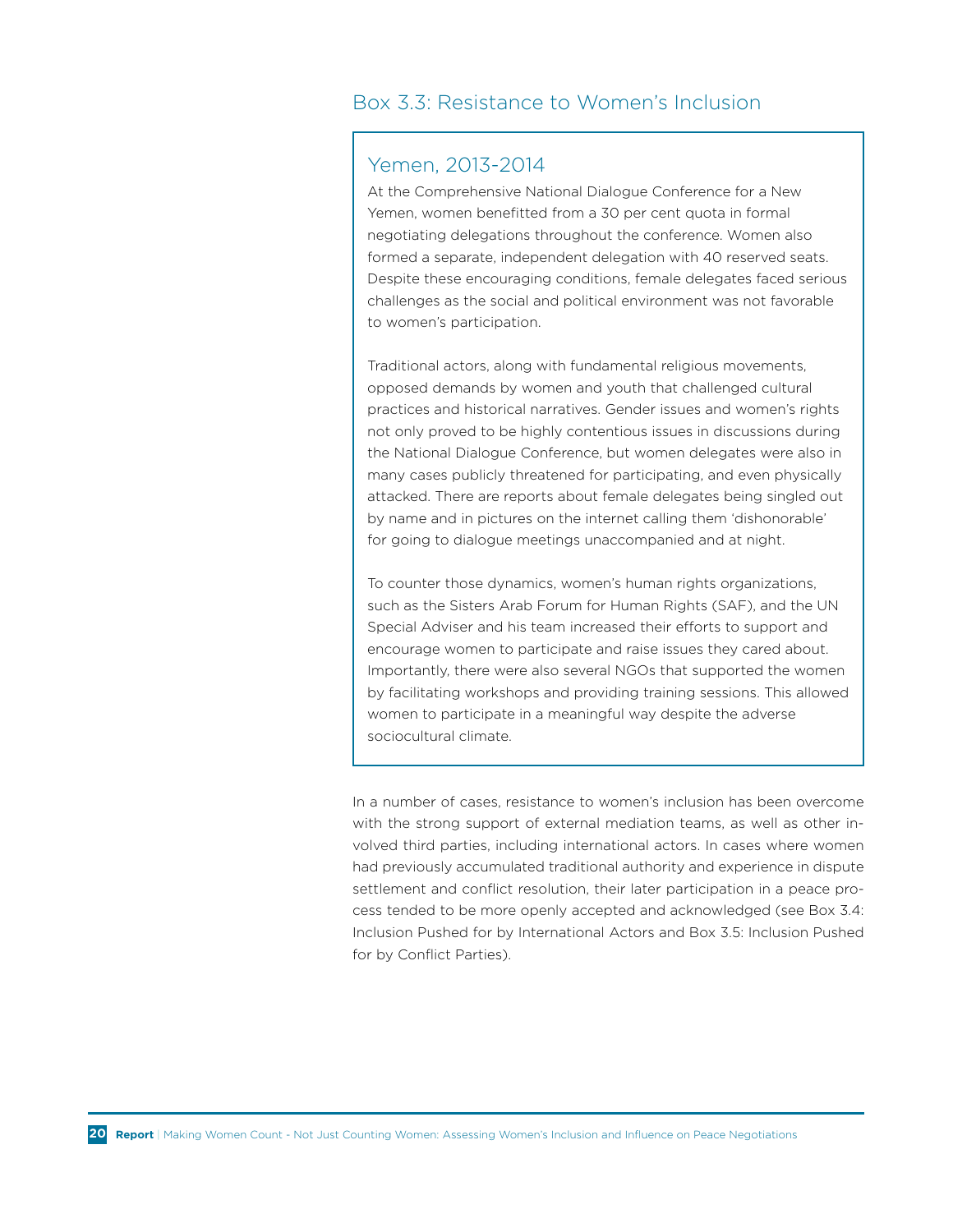### Box 3.4: Inclusion Pushed for by International Actors

#### Darfur Negotiations, 2006

The 2006 Darfur peace negotiations led by the African Union (AU) in Abuja, prior to the Djibouti process, illustrates how women's inclusion can also be pushed for by international actors other than external mediators. While mediators brought together male representatives of rebel groups from the diaspora, the Canadian Special Envoy to the talks, Senator Mobina S.B. Jaffer, questioned the AU chief mediator as to why there were no women involved. After a positive response from the AU chief mediator, women from Darfur refugee camps were included. Their inclusion added substantial value to the talks, as the women understood the problems on the ground and needs of the civilian population much better than diaspora rebel groups.

### Box 3.5: Inclusion Pushed for by Conflict Parties

### Papua New Guinea Bougainville Negotiations, 1997-2005

Although rare, the inclusion of women in peace negotiations pushed for by conflict parties did sometimes occur. At the Papua New Guinea-Bougainville peace negotiations, the women's coalition dubbed the "Women of Bougainville"—was one of the three main groups included at the negotiation table (alongside the local warring parties and the Council of Elders). The women's coalition had an active presence in the high-level negotiations and decision-making processes, and also signed the main Peace Agreement in 2001. The main warring parties readily accepted the legitimacy of women's participation because of their important roles in traditional dispute-settlement practices and in locally-generated peace efforts prior to the beginning of the formal peace process. In general, the domestic political environment displayed a high degree of support for a peaceful settlement and for the role women played throughout this process.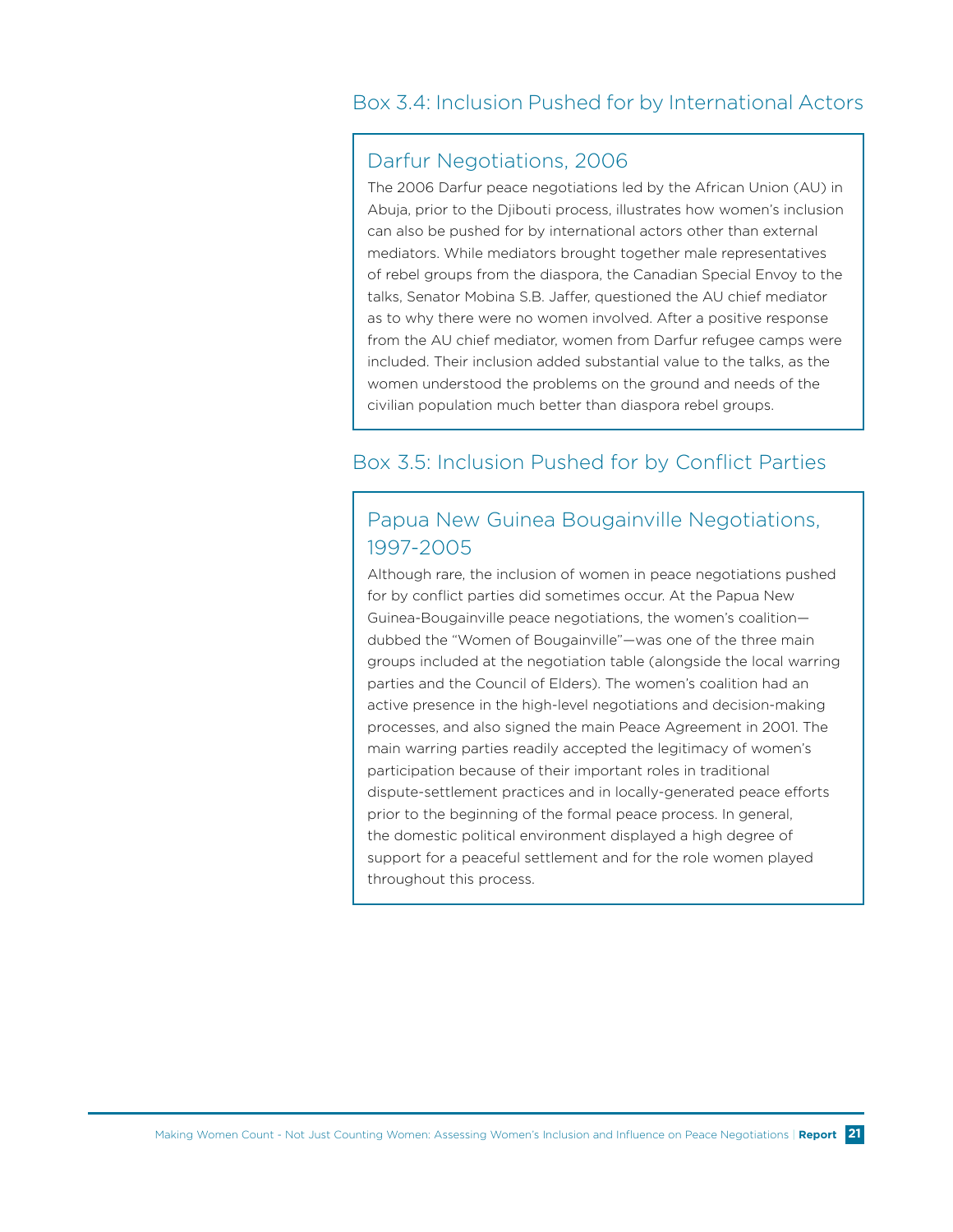# **|** 4. Making Women Count, Not Just Counting Women

A great deal of lobbying effort by women and gender advocates centers on 'counting' the number of women in official delegations at the formal negotiating table. However, the findings of the "Broadening Participation" research project show the importance of understanding the difference between mere numerical presence of women and the actual influence women had on peace processes. **Evidence from the case studies points to the reality that even when women had a good number of representatives at the negotiation table, they were not necessarily able to assert a strong influence (see Box 4.1).** A 'frequency count' or 'head count' of female participants provides merely the number of women that were present—in practice, this is not a primary determinant of their actual influence.

It is the influence women can assert on the process that can make a difference for reaching and implementing agreements. The "Broadening Participation" project found that stronger influence of women on peace processes is positively correlated with more agreements reached and implemented. **In cases where women were able to exercise a strong influence on the negotiation process, the chances of agreements being reached were much higher than when women's groups could only exercise moderate or weak/no influence.**

Although the involvement of women is obviously not the only factor influencing the reaching of agreements (see chapter 6 on enabling and constraining factors), this correlation is important and strong statistically. $\prime$ 

 $^7$  This correlation between women's influence and reaching agreements is not only statistically significant at the confidence level of 95 per cent% (Chi square test), but also of medium strength with 0.4 (kendall-tau b).

**22 Report** | Making Women Count - Not Just Counting Women: Assessing Women's Inclusion and Influence on Peace Negotiations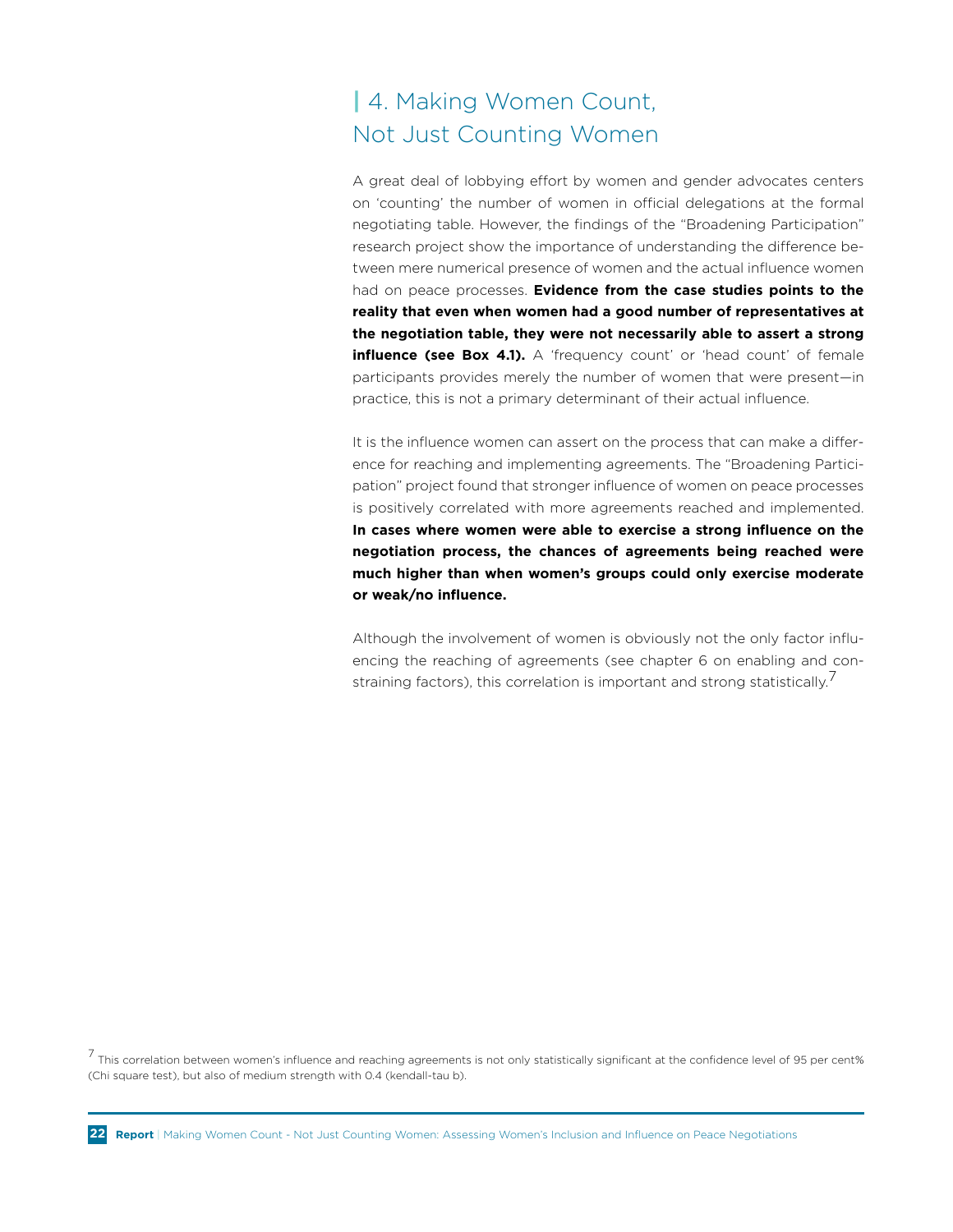Interestingly, there is no correlation between strong involvement of women and the score on the UNDP's Gender Inequality Index (GII) $^8$ . In fact, our research found that those countries with the best scores in this index were the ones with low to no participation of women in a peace process, while those countries with low index scores actually featured a greater impact of women in peace processes. We suggest three explanations: first, the gender gap index might not be the best index to assess these issues, as it does not provide any data for women in conflict-affected countries. In this regard, the OECD's Social Institutions and Gender Index (SIGI)<sup>9</sup> might be better suited. Second, in countries with a particularly high gender gap, the international community makes a concentrated effort to attempt the introduction of a multitude of women's empowerment programs supporting women's rights organizations. Third, a few extremely active women's groups can make a significant difference, as seen in a number of case studies where these women became leaders of movements.

8 For more information, see: http://hdr.undp.org/en/content/gender-inequality-index-gii 9 For more information, see: http://www.genderindex.org/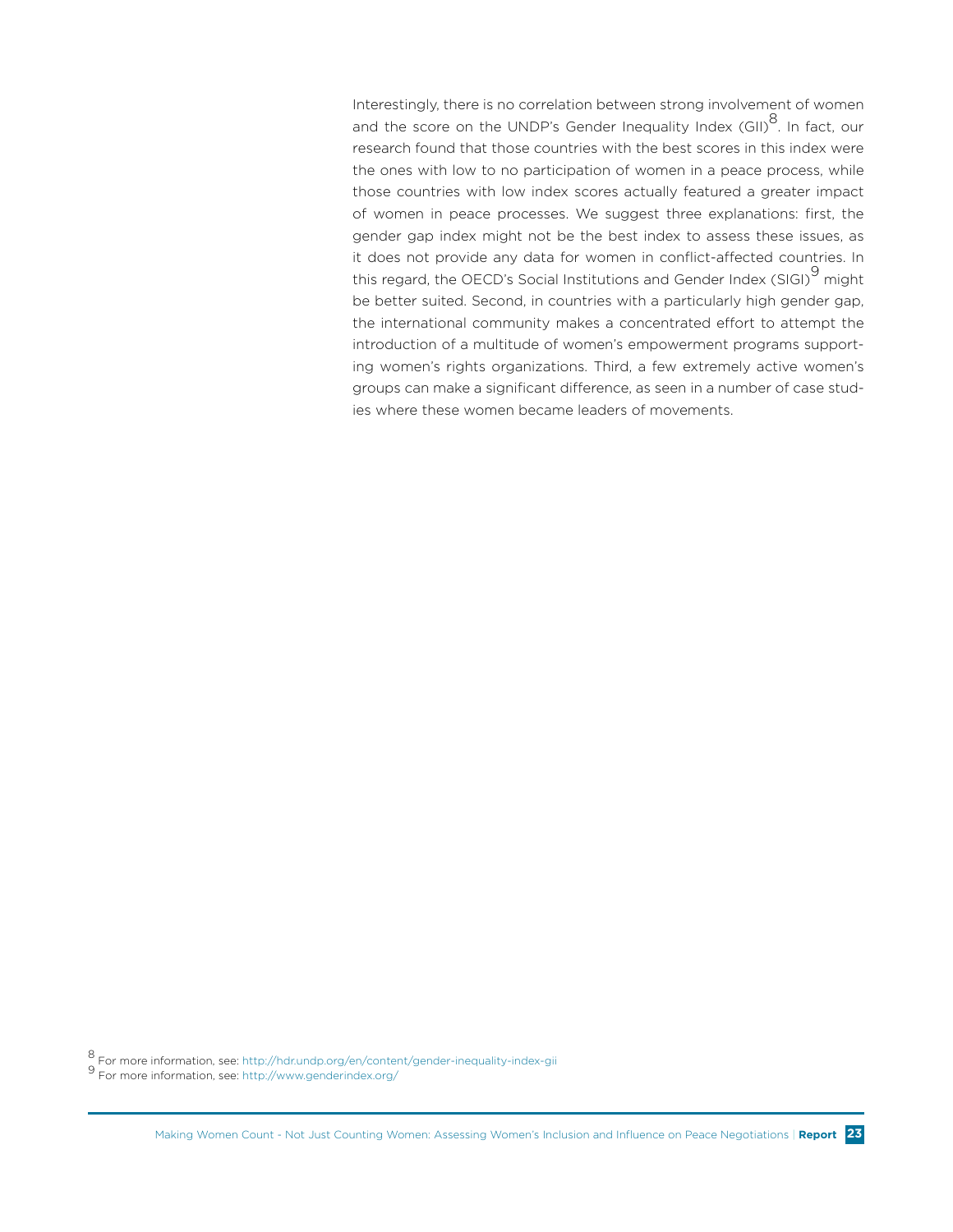Box 4.1: Quantity versus Quality of Women's Involvement – The Importance of Influence in Nepal and Northern Ireland

In **Nepal** (2008), women's participation in the Constituent Assembly (CA) was boosted by the adoption of a quota system, which led to 197 women out of a total of 601 CA members. Women comprised almost 33 per cent of the total CA. They were also represented in a number of the CA's thematic committees.

However, the overall influence of women in the CA was weak as increased representation did not have a commensurate impact on their influence. On the one hand, there was huge resistance among major political parties (mainly male political actors) to challenging inequality and to discussing women's issues and gender sensitivity. For example, male political elites undermined the inclusive decision-making processes by organizing close-door informal meetings that excluded women. On the other hand, the influence women could assert was also affected by their lack of collective voice. In an effort to enhance their ability to advocate for women's issues and to develop a common agenda, female CA members formed a women's caucus. However, such efforts failed because, ultimately, party loyalties proved to be more compelling. These dynamics limited the impact of women despite their large numbers and illustrate that when women are divided over crucial issues and lack a common goal, this often translates into weak overall influence – even when an advantageous quota system is in place.

By contrast, in **Northern Ireland** during the negotiations for the Good Friday Agreement (1998) the top ten political parties represented at the negotiation table had no female representation at all. That was the trigger for several women leaders to form a separate women's political party, the Northern Ireland Women's Coalition (NIWC), which won support and gained a seat next to the other parties at the negotiation table. Although the NIWC did not have signatory power in the end and was outnumbered by male-dominated parties, their decision-making power was enhanced because they were negotiating at the same level as the other political parties and were able to push for the inclusion of gender issues, many of which made it into the final agreement. The NWIC pushed for equality, human rights, and broad inclusion. They promoted an inclusive, cooperative process, and put women's participation and women's rights at the top of the political agenda. The NIWC also focused on preventative measures for violence, specifically addressing prosecutions of cases of violence against women.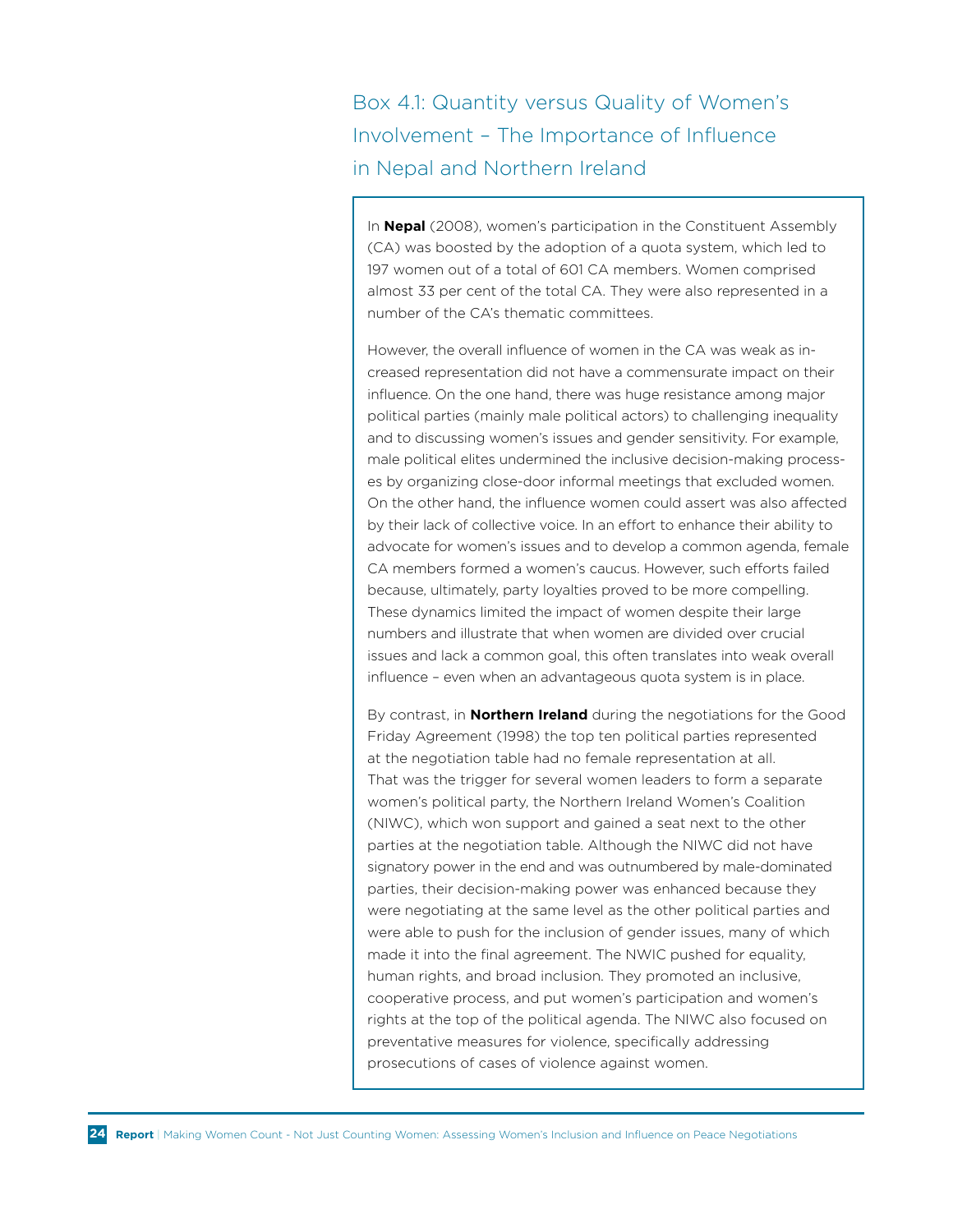The study found that where women wielded strong influence, there was recurrence of four specific types of actions and issues being brought to the peace process:

**• Cessation of hostilities and/or pressure for starting or continuing peace negotiations:** In several cases during the pre-negotiation phase, women's groups participated in actions intended to bring parties to the table. Once in the negotiation phase, women's groups often pressured parties to return to, or remain at the table when proceedings stalled or reached an impasse. These actions, by pushing for the resolution of the peace process as a whole, directly affected its overall quality.

**• Pressure for signing peace agreements from within or outside of the negotiations:** In several cases women pushed the main parties to the conflict into signing an agreement. In the Democratic Republic of Congo (1999) and Liberia (2003), for example, women literally blocked the doors of the negotiation room until the men inside signed the agreement.

**• Greater representation of women in the peace process:** Women's groups commonly pursued greater representation of women throughout the peace process, especially across the negotiation and implementation phases. In a number of processes women's groups actively worked towards the further inclusion of women, often by demanding a gender quota. From greater representation in negotiations to mandatory positions in transitional assemblies, inclusive commissions or legislatures, whenever women's groups had influence this was reflected in guarantees of women's inclusion not only during the negotiation process but also in post-conflict/post-agreement political institutions.

**• Gender-awareness provisions:** Women's groups were likely to advocate for the inclusion of gender-awareness provisions in peace agreements. Their participation repeatedly led to pushing for specific gender-aware processes and provisions. These processes and provisions were often related to addressing the special needs of vulnerable groups of society in conflict and post-conflict situations. Importantly, peace processes featuring women's participation were far more likely to have these issues successfully raised and implemented than processes without women's participation. The research project also indicates that the more influence women had on the process, the more specific these gender provisions were.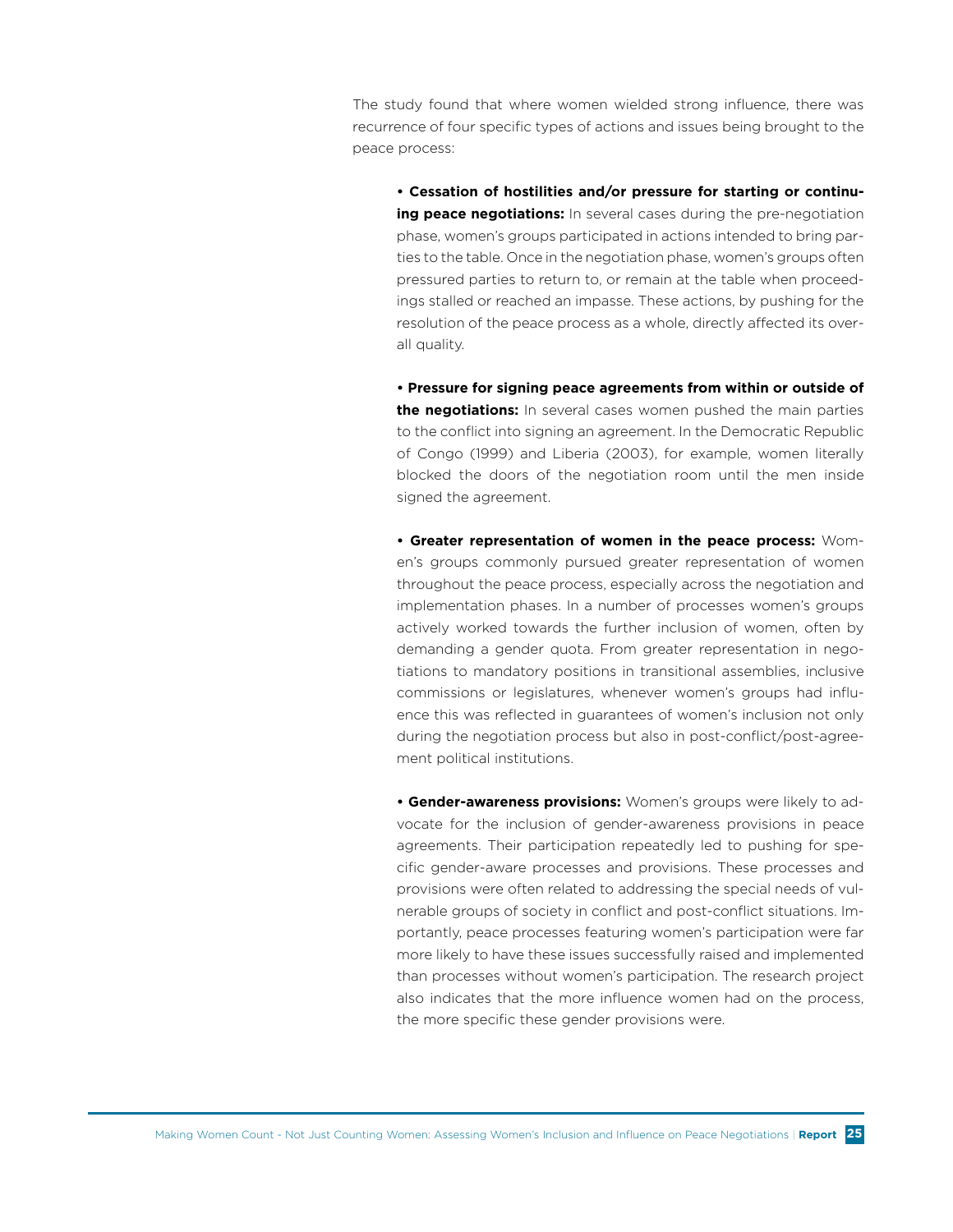These findings show that the ability of women's groups to exert influence has positive and wide-ranging benefits for peace processes. Yet, the study also found that opportunities for women to do so were often limited. **The capacity of women to exercise meaningful influence was strongly affected by several enabling and constraining factors occurring in different phases of peace processes and within specific modalities of inclusion.** These factors are the focus of Chapter 6.

# **|** 5. Inclusion Modalities in Different Phases of Peace Processes

Those pushing for the inclusion of women have thus far excessively focused on the negotiating table as the main track of the peace process. However, according to the "Broadening Participation" research project, the negotiation table is neither the only modality for participation nor should it be seen as a single entry point for women's participation. Rather, the formal 'negotiation table' itself may be comprised of multiple entry points permitting women's engagement to manifest itself in different ways.

Women may be part of official negotiation delegations (i.e. as representatives of a main conflict party) or may have an independent women-only delegation that acts alongside other official delegations. They can also be granted observer status at the negotiation table, or can play different roles in sub-committees or technical committees during the negotiations. Furthermore, formal negotiations (often referred to as 'track 1' processes) are not the only 'tracks' that may be present in contemporary peace processes. Other levels of peace processes (i.e. tracks 1.5, 2, and 3) may unfold before, in parallel to, or after, formal track 1 negotiations begin. Women's inclusion and participation in these complementary 'tracks' alongside the formal negotiation table may occur through a variety of potentially relevant inclusion modalities (see the modalities in Chapter 2).

The 1994-1997 peace negotiations in Mexico show how the various inclusion modalities are not mutually exclusive, and how there may be multiple opportunities and entry points for women during peace negotiation processes (Figure 2). In its negotiations with the Government of Mexico, the Zapatista Army of National Liberation (EZLN) used a wide variety of inclusion modalities to pressure the government to start and continue negotiations, to increase its legitimacy, and to generate novel inputs for their negotiating delegates.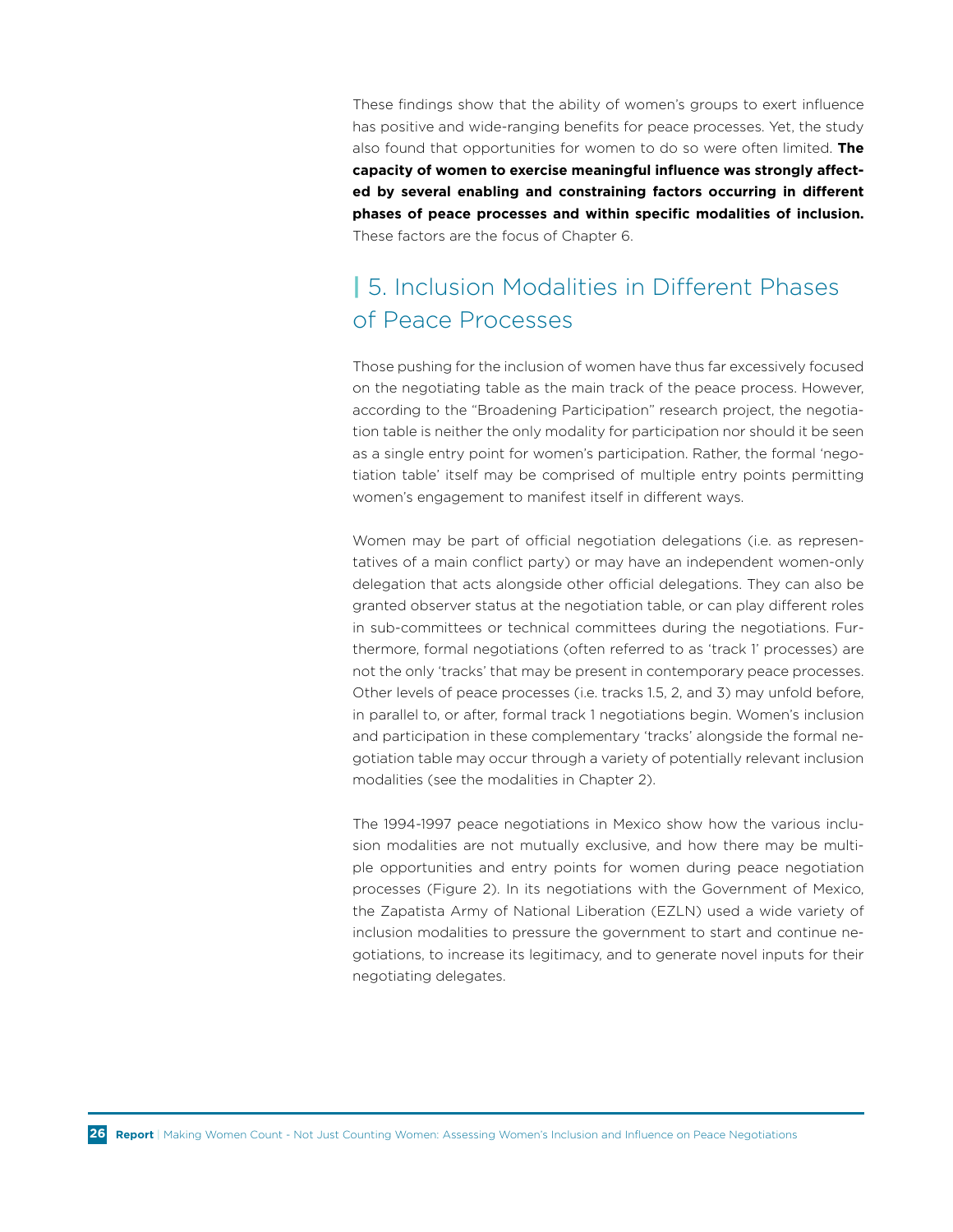#### *Figure 2: Inclusion Models in Different Phases of a Negotiation Process*

### Case study: Negotiations between EZLN and Govt. of Mexico

| <b>Pre-negotiation</b>                                                                                                                                                                                                            | <b>Negotiation</b>                                                                                                                                                                                                                                                                                                                                                                                    |                                                                                                     | <b>Implementation and</b><br><b>Agreement</b><br>long term                                                                                                                                      |
|-----------------------------------------------------------------------------------------------------------------------------------------------------------------------------------------------------------------------------------|-------------------------------------------------------------------------------------------------------------------------------------------------------------------------------------------------------------------------------------------------------------------------------------------------------------------------------------------------------------------------------------------------------|-----------------------------------------------------------------------------------------------------|-------------------------------------------------------------------------------------------------------------------------------------------------------------------------------------------------|
|                                                                                                                                                                                                                                   |                                                                                                                                                                                                                                                                                                                                                                                                       |                                                                                                     |                                                                                                                                                                                                 |
| <b>Track 1. Cathedral Dialogues</b>                                                                                                                                                                                               | San Andres Dialogues                                                                                                                                                                                                                                                                                                                                                                                  |                                                                                                     | Via Parallela                                                                                                                                                                                   |
| • The Cathedral<br>Dialogues were the<br>first meetings after<br>the Chiapas rebellion.<br>Agenda items<br>amounted to a<br>commitment to<br>discuss terms at a<br>later date.<br><b>Mass Mobilization</b><br>• Supporters of the | Indigenous women's delegations<br>attended as part of the approx.<br>100 intellectual, activists and<br>representatives of indigenous<br>organizations advising the EZLN<br><b>Public Consultations</b><br>The National Poll for Peace and<br>Democracy invited voters in<br>Mexico to vote on a number of<br>agenda items related to the San<br>Adres Dialogues as well as the<br>future of the EZLN | • The Special Forum for the<br>Reform of the State<br>approximately 1500<br>variety of backgrounds. | The Via Parallela was an<br>attempt to restart<br>negotiations after they had<br>stalled.<br><b>Unofficial Consultations</b><br>This consultative forum invited<br>representatives fronm a huge |
| Chiapas pressured for                                                                                                                                                                                                             | <b>Unofficial Consultations</b>                                                                                                                                                                                                                                                                                                                                                                       |                                                                                                     | <b>Inclusive Commission</b>                                                                                                                                                                     |
| peaceful negociations.<br><b>Mass Mobilization</b><br>• Ongoing civil society<br>mobilization in Mexico<br>pressured the<br>government to negotiate<br>peacefully with the EZLN                                                   | The National Forum for<br>Indigenous Rights<br>This Consultative forum invited<br>178 indigenous organizations,<br>with many women delegates<br>among these, to advise the<br>EZLN negotiators.                                                                                                                                                                                                       |                                                                                                     | • COCOPA was created to facilitate the<br>continuation of dialogue between the<br>EZLN and the government of Mexico                                                                             |

\* Case is an approximate timeline. Arrows represent inclusion modalities at approximate degrees of remove from the track 1 negotiation process (in grey).

> The negotiation process is typically divided into three phases: pre-negotiation, negotiation, and implementation. Figure 3 below illustrates how most modalities can occur in all three phases, although all but three modalities predominantly appear during negotiations. Another important finding is that multiple modalities can occur across multiple phases. When modalities occurred more than once in the same phase, they were counted once.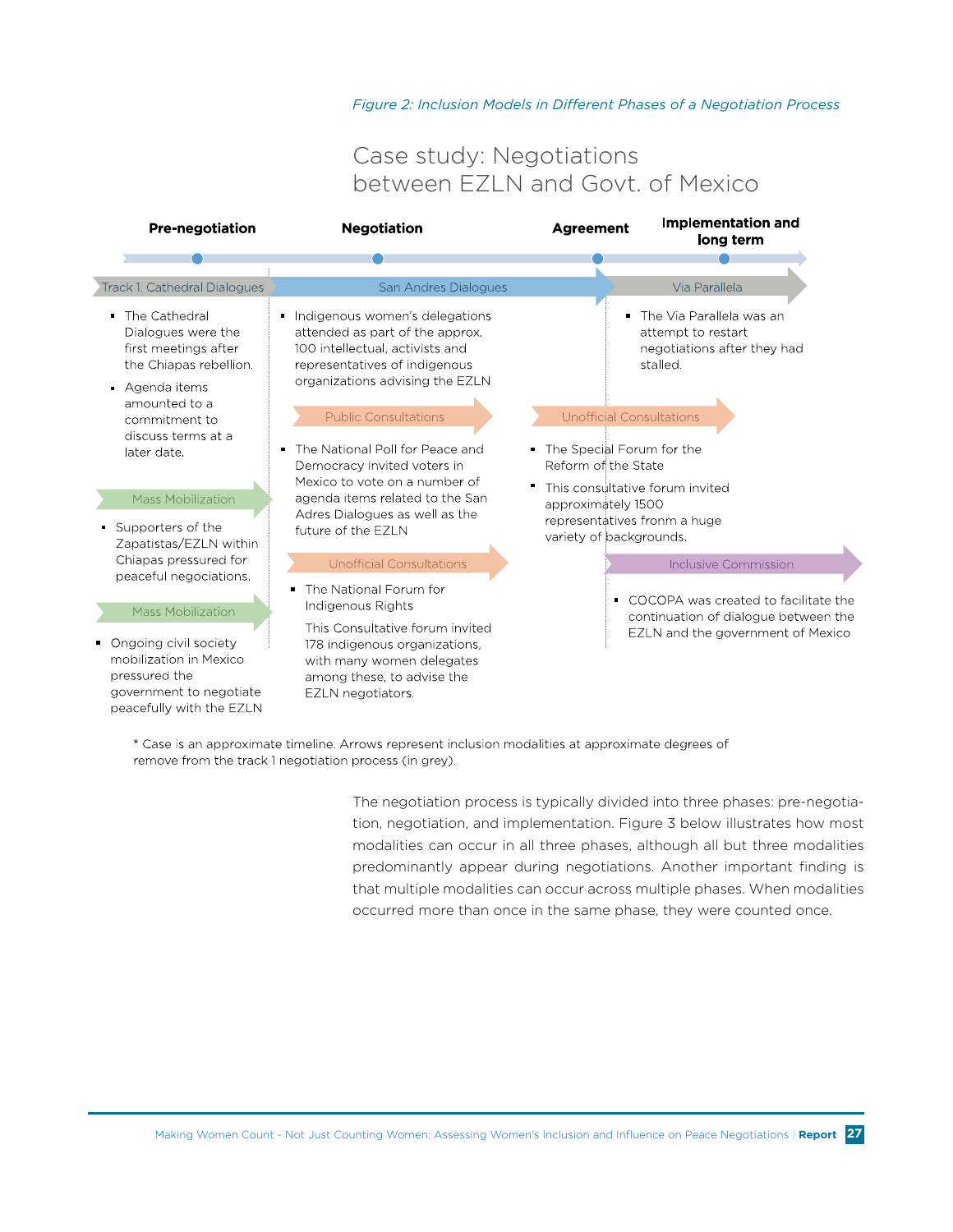



### Distribution of modalities in phases

The following section discusses each of the seven inclusion modalities and explains their forms and functioning during the phases in which they may occur.

### Modality 1: Direct representation at the negotiation table

The modality of direct representation refers to women's presence at the negotiation table. Direct representation most commonly occurs during the negotiation phase, though sometimes dialogue processes occur as part of the implementation of an earlier agreement, as in Afghanistan with the two Loya Jirgas that were held after the 2001 Bonn Agreement. Women may also be included as part of a transitional government, as was the case after the Comprehensive Peace Agreement in Liberia in 2003.

Women can be included in the official negotiation delegations of the main conflict parties or have a delegation in their own right alongside other parties. Having more groups at the table is usually made possible through working groups, sub-committees or technical committees dealing with specific issues.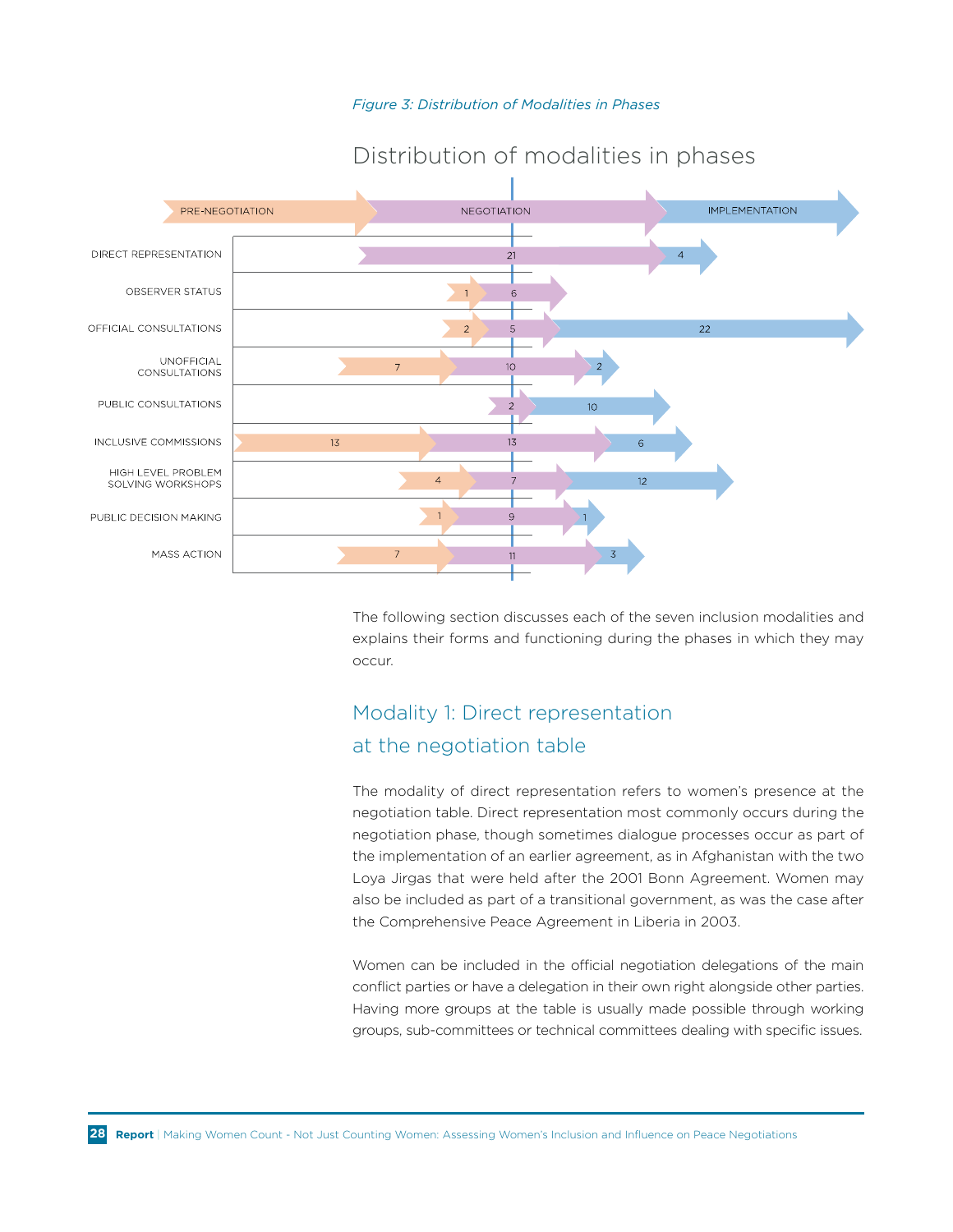Box 5.1: Increasing the Number of Women within Official Peace Negotiation Delegations

### The Democratic Republic of Congo (DRC), 1999-2003

During the Inter-Congolese Dialogue (1999-2003), initially there were only six women out of 362 delegates participating in the negotiations. Women were able to increase their participation from six to 40 women delegates in Sun City after an intervention by the United Nations Development Fund for Women (UNIFEM) and local women's groups. They organized a workshop to foster women's participation, and those initial six female delegates issued an open letter insisting on an increase in female participation. In their letter, these women justified their demands for greater representation by citing the 1979 Convention on the Elimination of all forms of Discrimination against Women (CEDAW) and the 2000 UNSC Resolution 1325.

When women were part of broad-based constitution-making processes, they formed part of official delegations to negotiate new constitutions and were in a few cases even acknowledged as an independent group on the basis of their identity as women. Many of these constitution-making processes followed exclusive official peace talks, as in Nepal or Yemen (see boxBox 5.2: Inclusive Constitution Making ). In both cases, the peace deals included only the main armed parties to the conflict. However, the subsequent constitution-making processes were designed in an inclusive way.

### Box 5.2: Inclusive Constitution-Making

### Nepal (2005-2012) and Yemen (2013-2014)

The Nepali Constituent Assembly has been the most inclusive body of its kind so far in Asia. The electoral system included quotas for women and marginalized communities to guarantee greater inclusiveness. When legislative elections were held in 2008, the country had adopted a legislative gender quota guaranteeing that at least 33 per cent of the Assembly's seats would go to women.

In 2013, during the Yemeni National Dialogue Conference, a 30 per cent gender quota was established for all negotiation delegations, and women's civil society groups were also recognized as an independent delegation and granted 40 reserved seats out of 365 seats.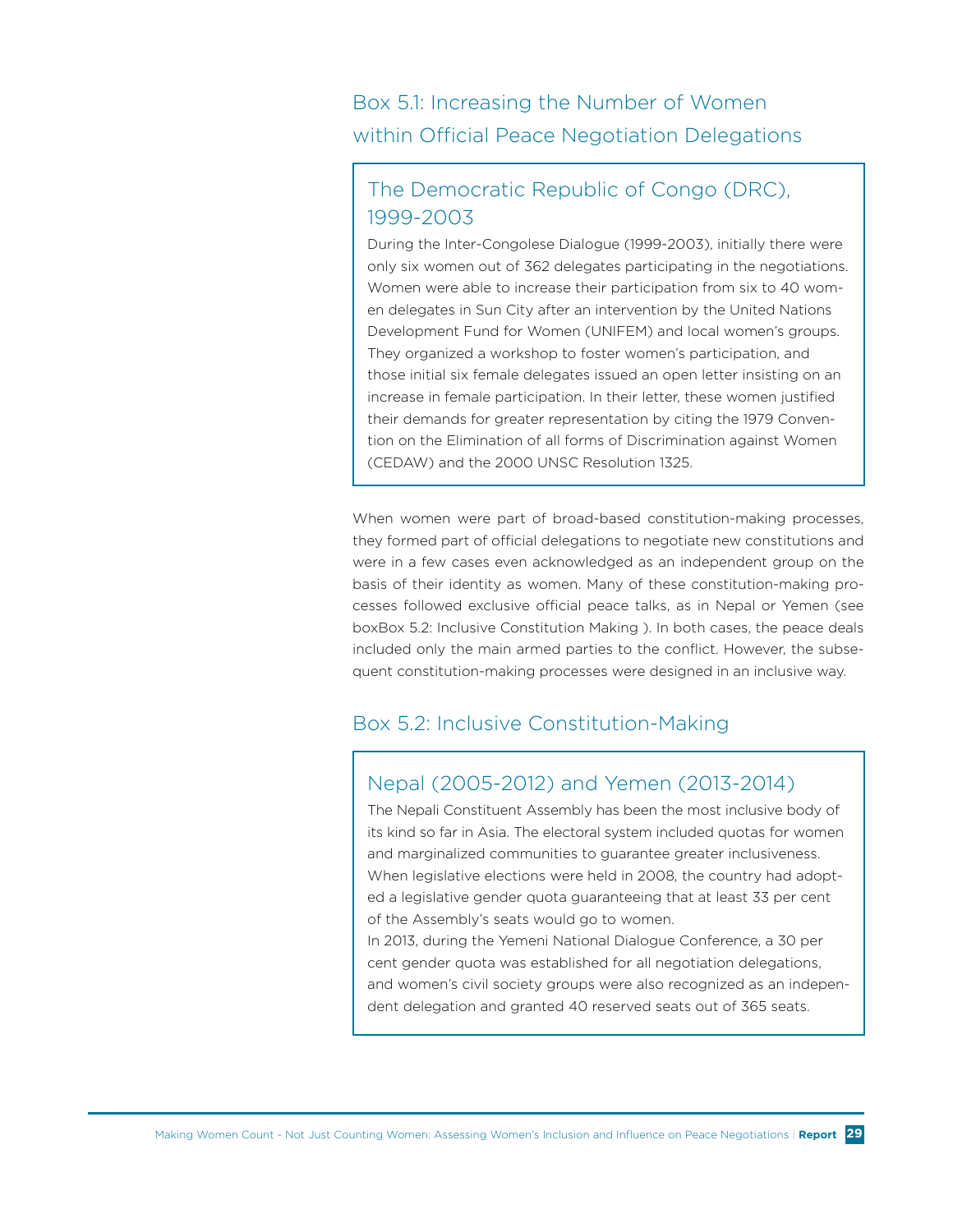When it comes to women's influence at the negotiation table, comparative case study research found that women's quotas—as part of selection criteria for negotiation delegations—have proven effective to enlarge women's representation in the past. **However, quotas alone did not automatically lead to greater women's influence because party loyalties often trumped shared women's interests.** Women had much higher chances of exercising influence at the negotiation table when they had their own women-only delegation and/or when they were able to strategically coordinate among women across delegations in order to advance common interests, such as by formulating joint positions on key issues, and/or by forming unified women's coalitions across formal delegations. However, women also needed to be part of decision-making bodies at the table in order to exert influence.

#### Modality 2: Observer status

Observers have no official role, but do gain a direct presence during the negotiations (Paffenholz 2014b). This modality mostly occurs during the negotiation phase, both in peacemaking and constitution-making negotiations. Given that they are physically located in the same room, observers are typically well-informed about the negotiation agenda. As a result of this first-hand knowledge, mediators may employ observers to take on a critical watchdog function, to informally advise them and the negotiating conflict parties if/ when needed, and to form alliances with other observer groups to help facilitate a final agreement. Observer status allows the possibility for included groups to maintain normative and/or political pressure on the conflict parties, or to lobby for new issues to be added to the negotiation agenda (i.e. agenda-setting).

Granting women observer status was found to be a common approach facilitating women's inclusion, although it was not the most recurrent among all seven inclusion modalities.

There are also disadvantages associated with this modality—namely, potential obstacles related to selection, representation, and the sidelining of observers in practice. Only a few groups will be granted observer status in a peace process, and their selection is a crucial aspect of ensuring their meaningful participation. In many cases, included groups gained recognition and legitimacy to participate as observers due to the relevance of their work in the pre-negotiation period or to their closeness to the main parties.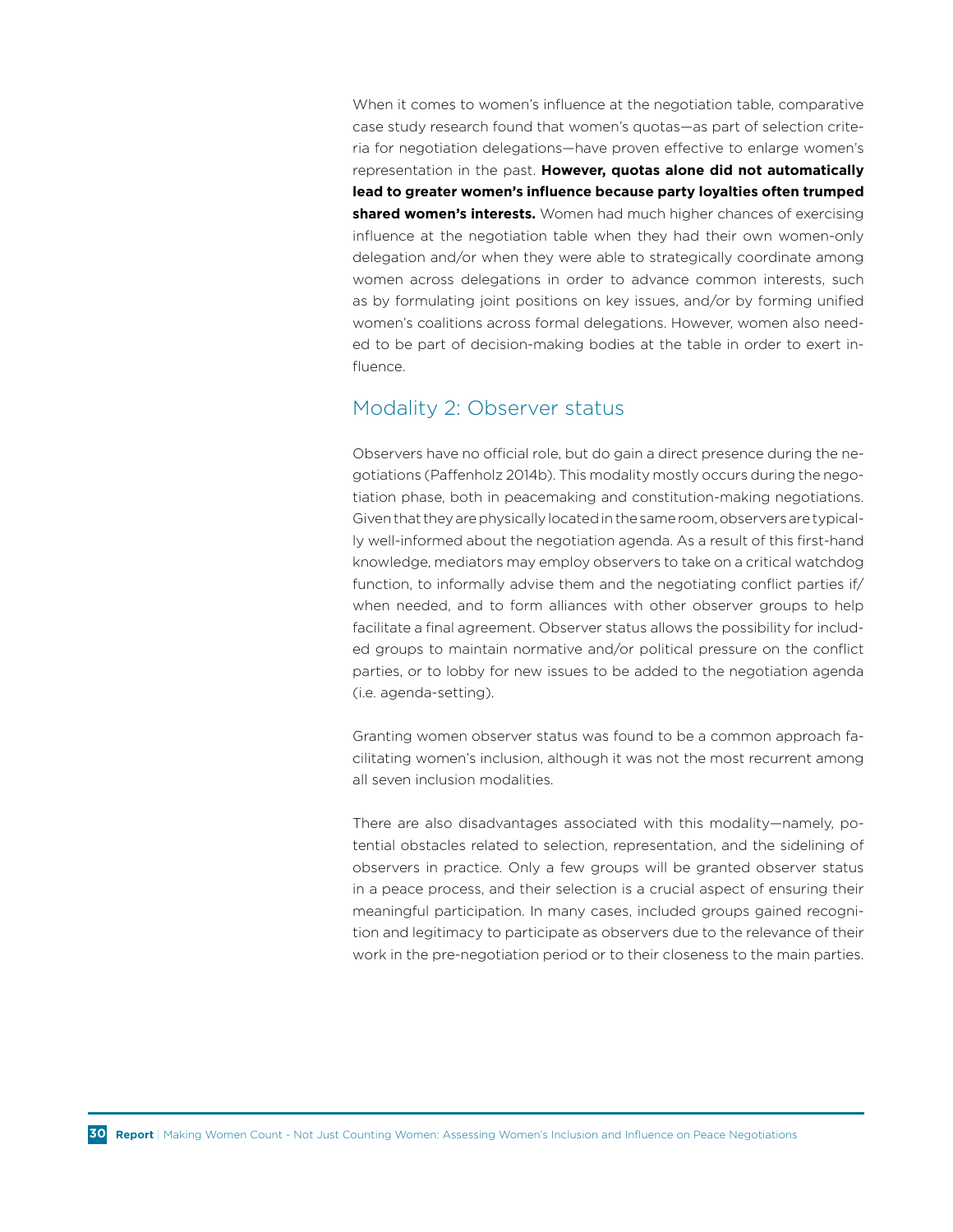In addition, because of the typically small number of observers, they will never be fully representative. There is also the common risk that observers may be seen as being co-opted. Whether and how such issues regarding the selection of observers or their broader representativeness affects the ability of women to influence the process is highly context dependent. In particular, when women were granted observer status, they could rarely influence the process. No patterns assessing the influence of women as observers emerged; rather, the way in which women were able to use observer status during negotiations varied according to a set of specific factors such as selection, influence on the negotiation delegations (mainly conflict parties), and coalition-building with groups outside of the negotiations to form a strategic alliance. Only in the case of Liberia (2003) were women observers influential, because they closely worked together with a strong women's movement outside of the negotiations.

#### Modality 3: Consultations

Consultations may take place prior to, in parallel with, or after official negotiations (see Figure 3 above). Consultations can be elite-based, broadbased, or public. Any of these formats can be either an official part of the negotiation architecture or an informal initiative by one of the negotiating parties, by the mediator or the facilitator, or by groups wishing to influence the negotiations in some way.

Consultations can also be officially-endorsed, unofficial, or public. Officially-endorsed consultations aim to channel local people's demands into a formal peace process, and to better understand how the public evaluates the substance of ongoing negotiations, including what may be widely perceived as missing from the official agendas. This type of official consultation is often chosen when the official negotiation process design is exclusive, and negotiators and mediators recognize that public support is needed at a certain point in time. Unofficial consultations are sometimes used to generate pressure for the commencement of negotiations or in cases where the main parties refuse official consultations. Hence, they were found to occur most frequently in the pre-negotiation phase. Public consultations have also often been used to both disseminate the results of a negotiation process and to generate suggestions from the public. For the latter goal, collecting proposals and opinions from broader society is linked to the possibility that these recommendations will be added to the formal negotiation agenda (i.e. agenda-setting), as a means of developing public ownership of a peace process (i.e. boosting overall process legitimacy) and of furthering the long-term sustainability of a negotiated agreement. Public consultations have often been used to inform post-agreement commissions, and were therefore found to occur most frequently in the implementation phase.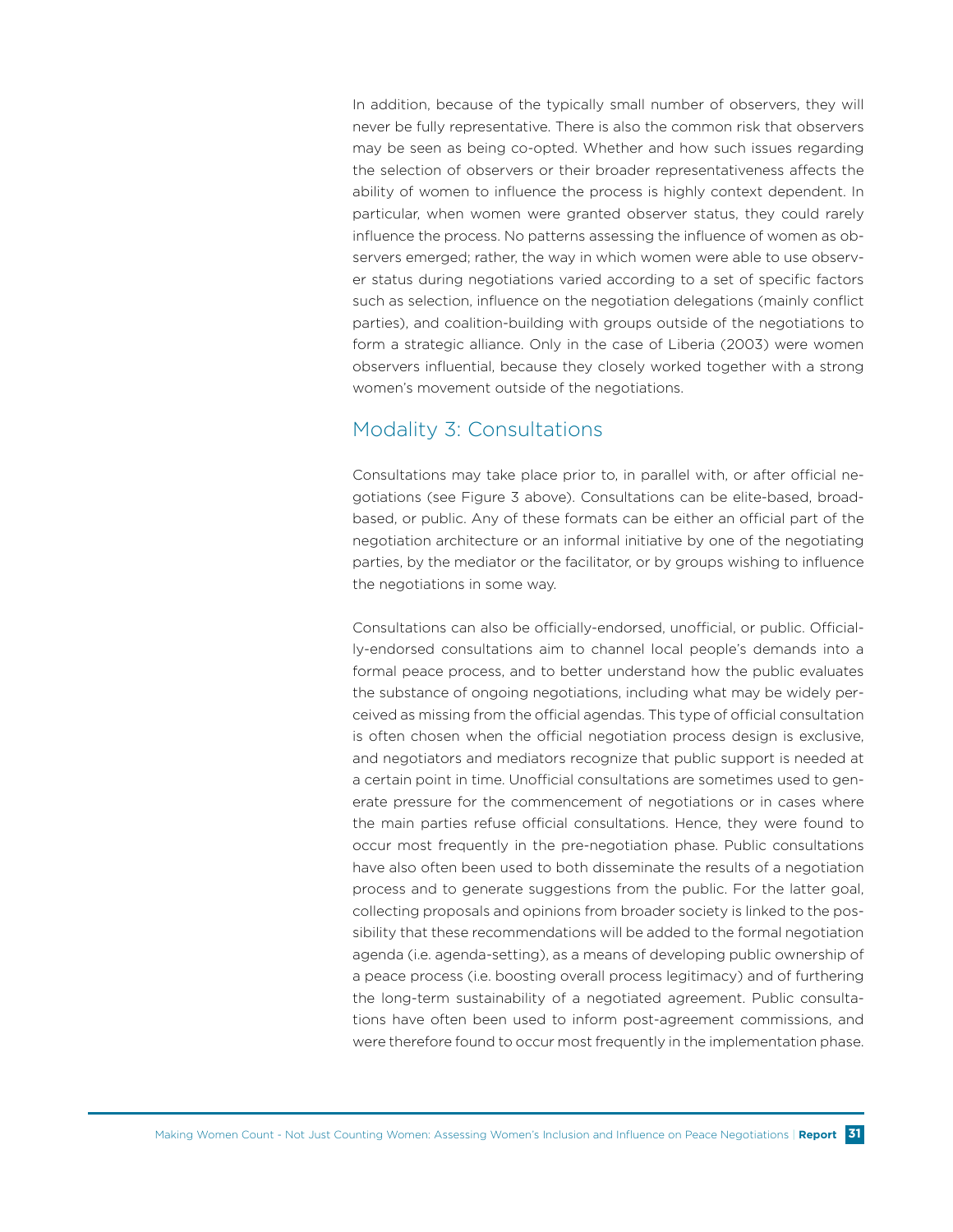In general, while official and unofficial consultations can be elite-based or representative to greater or lesser degrees, public consultations tend to always be broad-based and more representative. Public consultations have been conducted in many previous peace processes. For instance, various commissions addressing such issues as truth and reconciliation, transitional justice, constitutional drafting or reform, or aspects of monitoring, have tended to hold broad-based public consultations to inform their assessments.

Conducting consultations has the advantage of including a broad set of perspectives that confer greater legitimacy on the process, while at the same time avoiding the problem of unmanageable complexity (often cited by reluctant conflict parties or mediators faced with the prospect of broadening participation at the main negotiation table to include a larger number of actors). Consultations can also help facilitate discussion of difficult issues and provide an alternative channel for negotiations in the event that official negotiations stall. Consultative forums and processes also present an opportunity for groups to practice democratic procedures.

However, these advantages come at the price of distance from the formal negotiation table. Another risk is the possibility that the consultative forum may be co-opted by the main negotiators seeking to use civil society or others to promote their own negotiation agendas. Despite their mandate, they might still be ignored, sidelined, or dismissed by the principal negotiators. The participants of the forum might also fail to attain the desired cohesion and level of organization necessary for effectively influencing official negotiations.

**Overall, the "Broadening Participation" research project found that consultation was the most common modality of inclusion in peace processes for all actors, including women's groups.** Even though most broad and public consultations included women, consultations that particularly targeted women were rare. In a few cases, special emphasis was put on improving understanding of the needs and demands of women.

**For such consultations to be influential in practice, it is necessary to establish clear and effective transfer strategies that systematically communicate results of the consultations to negotiators and mediators.** Overall, women were most influential within consultations when able to formulate a joint women's position addressing important issues. Joint positions were then presented, often in concise documents, to explain women's demands around particular issues to the main negotiating parties, which then were either formally obliged or informally pressured to consider this input in the drafting of a final peace agreement. For example, the Women's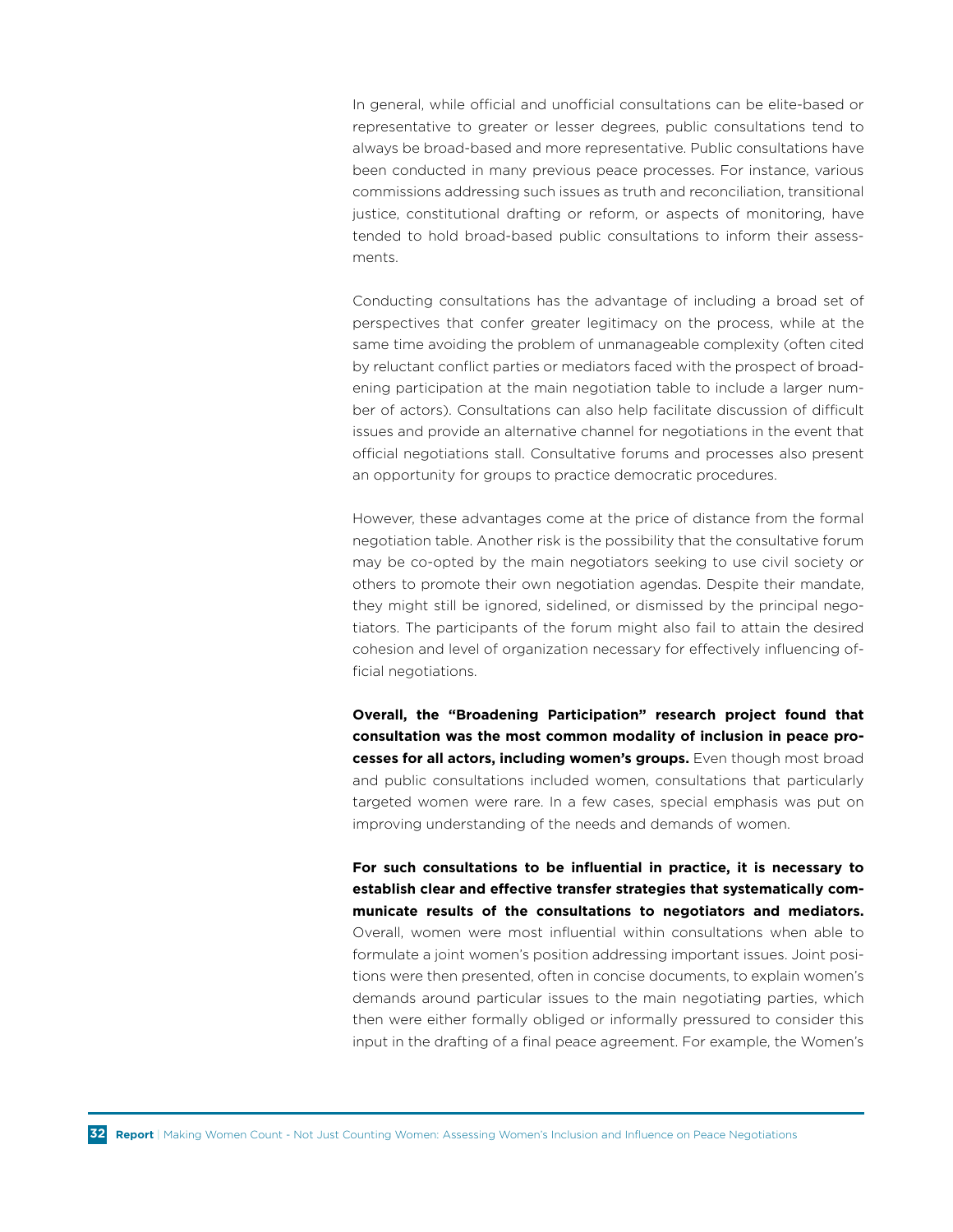National Coalition in South Africa (1990) conducted countrywide public consultations on women's needs that directly fed into the publication of the Women's Charter for Effective Equality. The Charter subsequently had a significant impact on equality provisions in the 1997 constitution.

#### Modality 4: Inclusive commissions

Inclusive commissions are most commonly found in the post-agreement stage, but they are occasionally used to set up or run part of the negotiation process. Setting up commissions and specific mechanisms for the implementation of a peace agreement is crucial for the future of a country. There are three types of commissions: a) commissions preparing/conducting a peace process; b) Post-agreement commissions such as transitional justice mechanisms, ceasefire monitoring, or constitution-drafting commissions; and c) commissions set up as permanent constitutional bodies like the inter-ethnic commission in Kyrgyzstan (2013) or the National Integration and Cohesion Commission in Kenya (2008), which both addressed equal rights for all ethnic groups in the country.

The presence of women in *post-agreement commissions* was mostly due to gender equality provisions (such as quotas) already written into the peace agreement. Especially when there are multiple selection criteria in addition to gender, securing women's presence requires these gender equality provisions to be explicit. This also allows greater inclusion of highly qualified women into the process.

Overall, women were part of this modality of participation in all negotiation phases. **However, exerting influence in commissions required women to get involved as early as possible. Securing women's participation in all commissions across all phases of a peace process requires that explicit gender equality provisions (such as specific quotas) be introduced from the outset, in order to present in the language of a final peace agreement.**

# Modality 5: High-level problem-solving workshops (Track 1.5)

High-level problem-solving workshops bring together representatives close to the leaders of the conflict parties and offer them a space for discussion without the pressure to reach an agreement. They are unofficial and generally not publicized. Moreover, problem-solving workshops are meeting spaces that can last several years and are often organized and facilitated by INGOs or academic institutions (sometimes in cooperation with local partners). They also are an option when belligerents refuse to meet public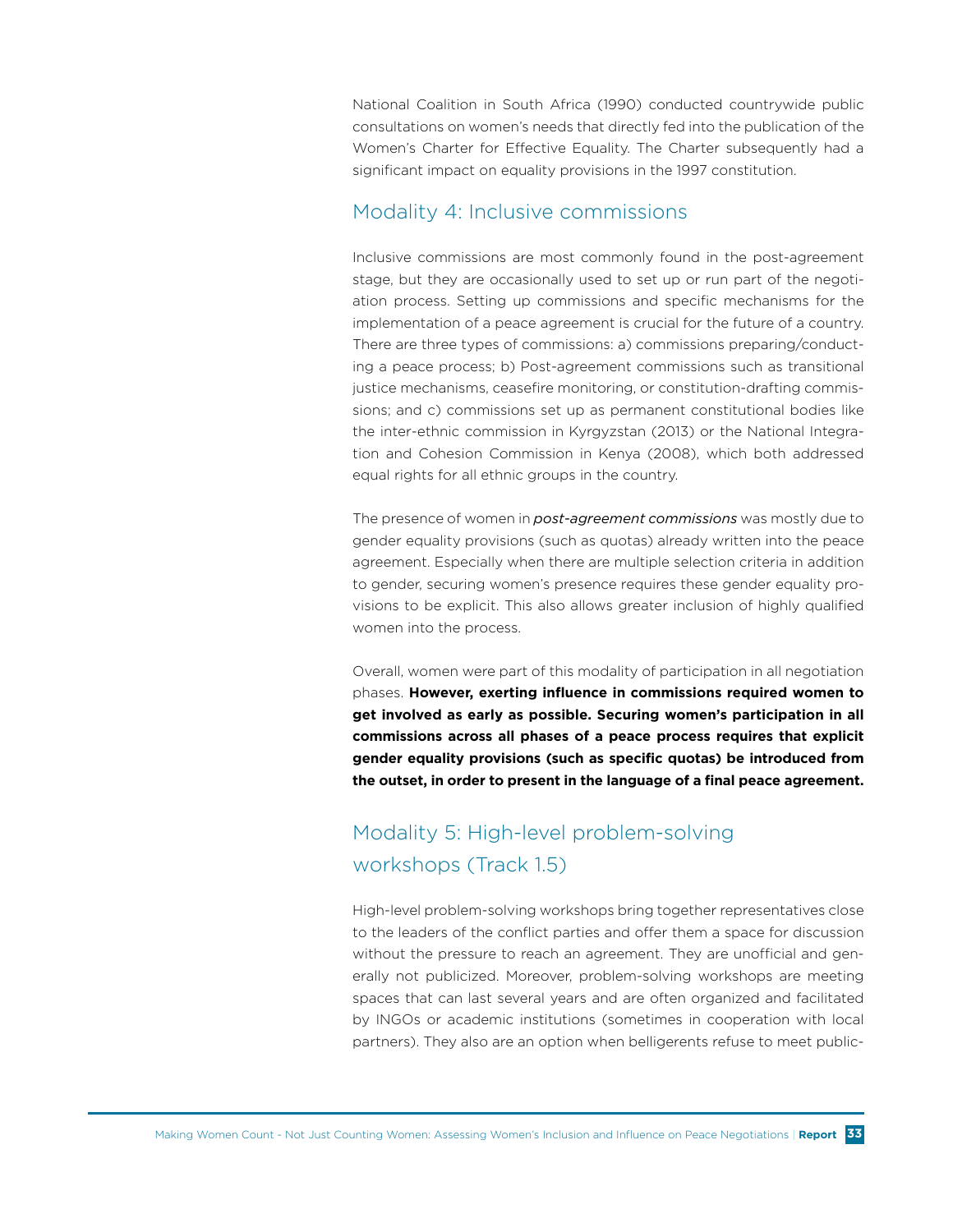ly (Paffenholz; 2014b). **The "Broadening Participation" research project found that women were underrepresented in this modality. This pattern changed when the workshops were specifically designed for women's groups as a means to overcome their own tensions and grievances.** In this scenario, women were able to find joint positions and develop common statements that subsequently influenced negotiations or supported women's inclusion. Women have participated in these workshops prior to, in parallel to, and/or after official negotiations, and they were able to successfully influence processes, such as in the case of the Inter-Congolese Political Negotiations in the DRC (2002). Importantly, the influence all actors can exert under this participation modality depends mainly on the availability of efficient and effective transfer strategies (see modality 3 above).

#### Modality 6: Public decision-making

Public decision-making processes are standard features of democracies. Peace agreements and/or new constitutions can be submitted for ratification by the population and the results are usually binding. A public endorsement of a peace deal also seeks to protect the negotiated agreement, provide democratic legitimacy to the process, and ensure public support and sustainability of the agreement.

The decision to put a negotiated peace deal to a public vote needs to be carefully considered. A vote against the agreement blocks its implementation and usually puts the entire process on hold. A number of peace agreements have been put to public referendum: in Cyprus (1999), for example, the UN-developed Annan Peace Plan was accepted overwhelmingly by Turkish Cypriots, while Greek Cypriots rejected the plan. The negative vote in one camp put the peace process on hold. In contrast, the 1998 referendum to ratify Northern Ireland's Good Friday peace agreement was accepted.

**Reliable, gender-disaggregated data is often missing or unable to be compiled, which poses difficulties in understanding women's voting patterns.** According to the Northern Ireland Life and Time Survey, a major annual social survey conducted since 1998 <sup>10</sup>, 71 per cent of men and 72 per cent of women claimed to have voted in favor of the Good Friday Agreement a year earlier. The same survey indicated that voter abstention was approximately equal between men (16 per cent) and women (18 per cent), which is roughly consistent with available data about the 81 per cent overall participation rate for both genders (implying a total abstention rate of 19 per cent).<sup>11</sup> This indicates that, at least in Northern Ireland, women were not

10 All annual survey results of the Northern Ireland Life and Times Survey since 1998 are available online and can be viewed here: http://www.ark.ac.uk/nilt/

**34 Report** | Making Women Count - Not Just Counting Women: Assessing Women's Inclusion and Influence on Peace Negotiations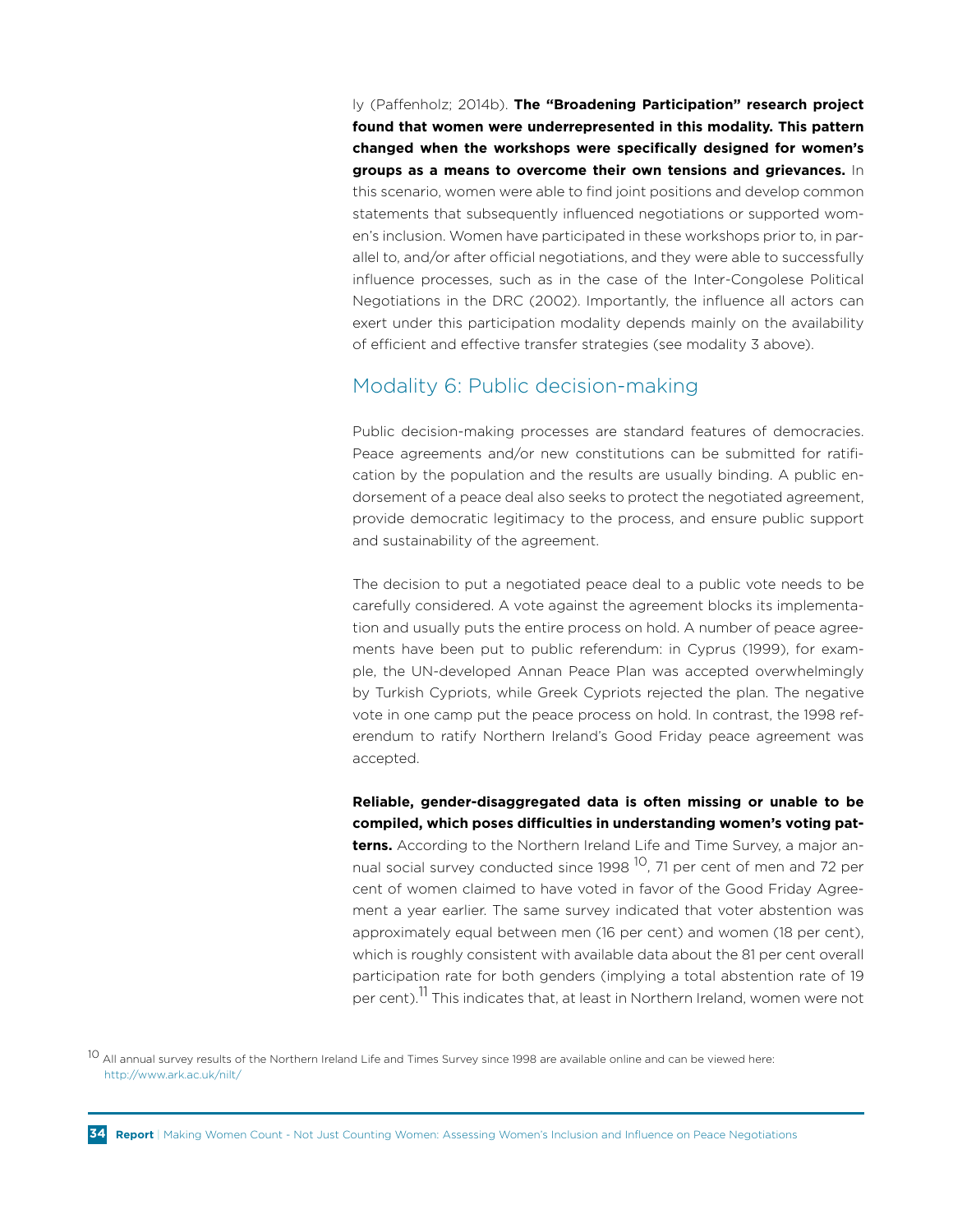overwhelmingly more supportive of peace than men. In the case of Guatemala (1989), engagement with the peace process can only be indirectly inferred based on recorded participation rates in the 1999 Consulta Popular held to ratify the peace agreement. This is because no gender-disaggregated data on voter participation appears to exist. In this case, the participation rate of literate men was 41 per cent compared to the 28 per cent participation rate of literate women. The difference in turnout was narrower among illiterate voters, with 17 per cent of men and 14 per cent of women voting. Literate voters represented 69 per cent of the total voter turnout while illiterate voters represented 31 per cent.<sup>12</sup> Female participation rates in Guatemalan elections tend to be much lower than those of men, reflecting a worldwide phenomenon of gender disparities in public sphere participation.

#### Modality 7: Mass action

Mass action by citizens mobilizes large numbers of people, mostly in the form of public demonstrations. As global events of the last decade have confirmed, mass action remains a very powerful instrument of public pressure on established powers and incumbent political elites, particularly when used effectively in combination with social media and mass media, such as live satellite broadcasts of mass actions. Most mass action is often the result of grassroots, bottom-up dynamics and centers on a common goal of national interest, such as political reforms to end authoritarian rule, the cessation of war and armed conflict, and/or the signing of a peace deal (Paffenholz, 2014b). In Nepal in 2006, for example, three months of mass demonstrations put pressure on the main conflict parties to end the war and make public commitments to end authoritarian rule, paving the way for the subsequent Comprehensive Peace Agreement. However, mass action does not have to be exclusively pro-peace; it can also be mobilized against peace agreements. For instance, in Sri Lanka in 2000, demonstrations against peace negotiations became more frequent and louder than pro-peace movements and they eventually put an end to the negotiations. **It is important to note that the "Broadening Participation" research project found no occasions where women's groups organized mass action against a peace agreement. On the contrary, women have organized and performed mass action campaigns in favor of peace deals more than any other group. Women have often pressured conflict parties to start negotiations and sign peace deals.**

11 (Northern Ireland Life and Times Survey, 1999)

12 (Organization of American States, 2000)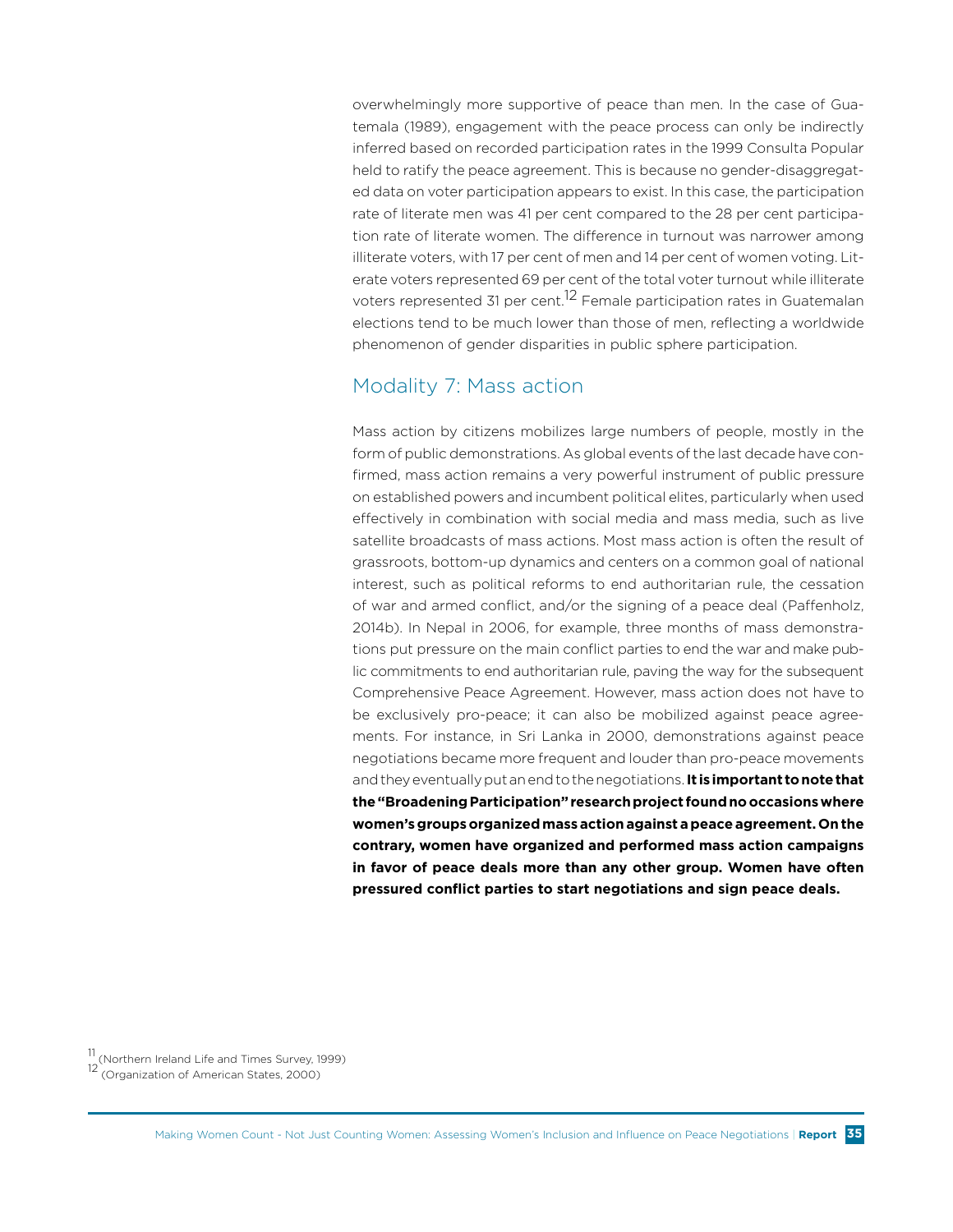On a few occasions, women's groups effectively utilized mass action to pressure mediators and negotiation parties into granting them greater formal participation. In the case of Liberia, extensive demonstrations at key venues by the Women in Peacebuilding Network (WIPNET) directly led to an invitation to the formal negotiations as observers. Whilst WIPNET ultimately turned this invitation down, it still increased their ability to influence the peace negotiations as they proceeded. Similarly, in Somaliland (1991), women's groups regularly organized demonstrations at the negotiation venues. These actions by women's groups brought them exposure and affected decisions to include them as observers in the eventual Boroma conference. Additionally, these actions helped them successfully voice demands that were substantially acknowledged in the creation of a national Guurtii (conference), which was then formalized in a national charter. The case of Northern Ireland (see Box 6.9: Preparing for the Referendum: the Northern Ireland Women's Coalition 9) illustrates how mass mobilization by women led to a positive outcome at the ballot boxes for the ratification of the peace agreement.

# Box 5.3: Examples of Women Exerting Pressure on Men to Sign Peace Agreements

Women are often credited with bringing about peace agreements and ensuring negotiations continue independent of specific agenda points. In a number of cases analyzed by the "Broader Participation" project, women have pushed for starting peace negotiations or for signing peace agreements. Our research shows show that, in most cases with strong women's involvement (15 out of 40), women specifically and successfully pushed for and supported the peace process. In particular, women's participation through modalities 1 (direct representation), 2 (observer status), and 7 (mass action) seem to provide the most favorable entry points for their pro-peace activities.

•••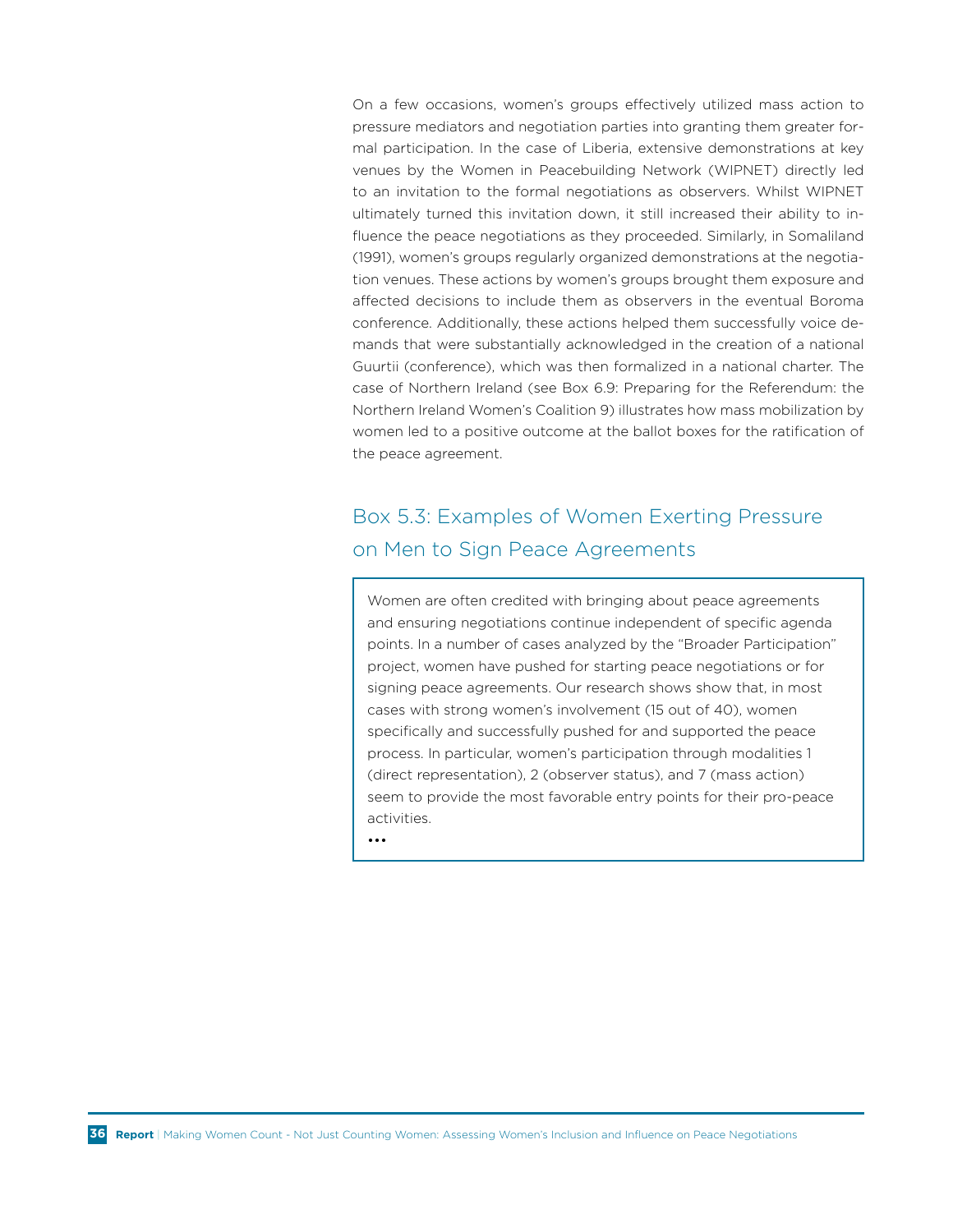#### •••

For example, in the **DRC** (modality 1), the 40 female delegates in Sun City ensured that the agreement was signed by forming a human chain to block the exits to the committee room. They insisted that the men would not leave until the signing of the agreement. In the 1993 Conference of National Reconciliation in **Somalia**, some of the women observers (modality 2) at the conference decided to publicly pressure faction leaders by fasting until an agreement was reached. The men produced a peace plan 24 hours later. In **Somaliland** during the post-independence violence negotiations (1991-1994), women's groups with observer status (modality 2) were highly influential in forcing the conflict parties to the table, and in keeping them there until concrete progress had been made. They also acted as de facto mediators and communicators. Because they were widely perceived as being more impartial than male colleagues, this trust allowed these observers to help facilitate the smooth progress of negotiations. Similarly, in **Liberia** and **Somaliland** (modality 7), women outside the negotiation venue pressured the men to sign the agreement by threatening to publically undress themselves in full view of the negotiators. For a son to see his mother naked is especially inappropriate in that cultural context, and these women used and instrumentalized status quo gendered roles to advocate for peace. While these cases illustrate possibilities entailing direct physical proximity and access to negotiation venues, the case of Northern Ireland shows how women can also successfully mobilize for peace through a mass campaign (modality 7) that is much broader and all-encompassing in scope.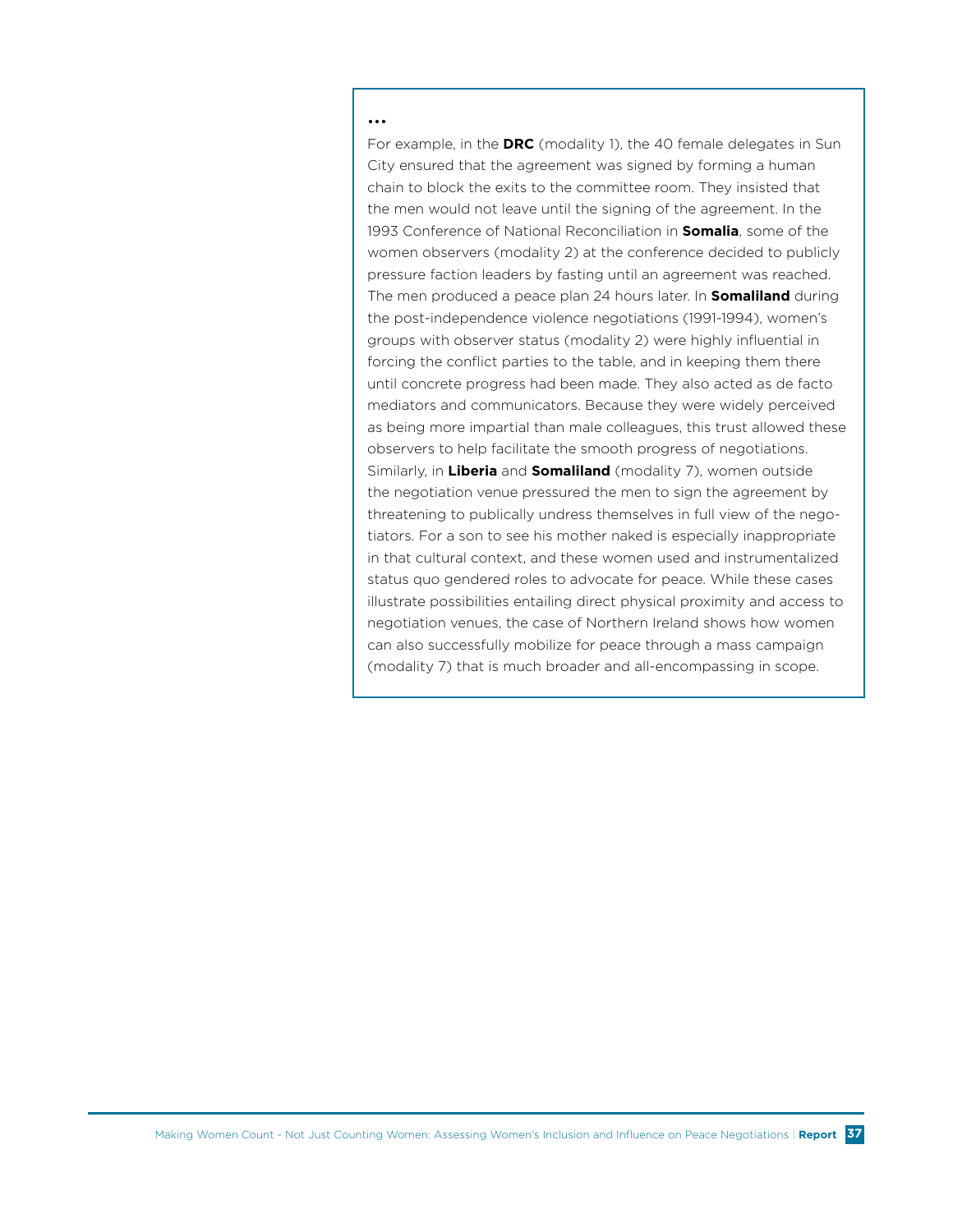# **|** 6. Factors Enabling or Constraining Women's Participation and Influence

There are a number of factors that may either enable or constrain the influence of women on peace and transition processes. These factors explain why or not women in past processes were able to assert influence on peace negotiations and their implementation. Maximizing those factors that enable, and overcoming those that constrain, is necessary to establish the conditions most conducive to facilitating meaningful participation by women's groups and to achieving success in the peace process as a whole.

Overall, the "Broadening Participation" research project has identified two sets of factors: process and context factors. The first set of factors is related to how the process of inclusion is designed, while the second set of factors is related to the context in which this inclusion takes place.

This chapter first introduces and summarizes the nine process factors, and identifies their patterns across all seven inclusion modalities. Second, this chapter examines the context factors that not only have the potential to enable or constrain women's participation, but also to influence whether a peace agreement itself is accepted and successfully implemented. Both sets of factors are equally important when addressing women's inclusion: even a perfectly designed process can fail because contextual issues have not been properly addressed. Therefore, protecting the entire peace process as such becomes an important part of inclusive politics for peace.

#### Process factors

The nine most prominent process design factors affecting the ability of women to participate and influence peace negotiation processes are listed below in order of importance:

- **1 | Selection criteria and procedures** that include gender criteria;
- **2 | Decision-making procedures** that allow women to make use of their presence;
- **3 | Coalitions and joint positions** among participating women that enhance their influence;
- **4 | Transfer strategies** that allow women's positions and inputs to reach the negotiation table, in particular in inclusion modalities farther from the table;
- **5 | Conflict parties and mediators** that are friendly to the inclusion of women;
- **6 | Early involvement of women in the process;**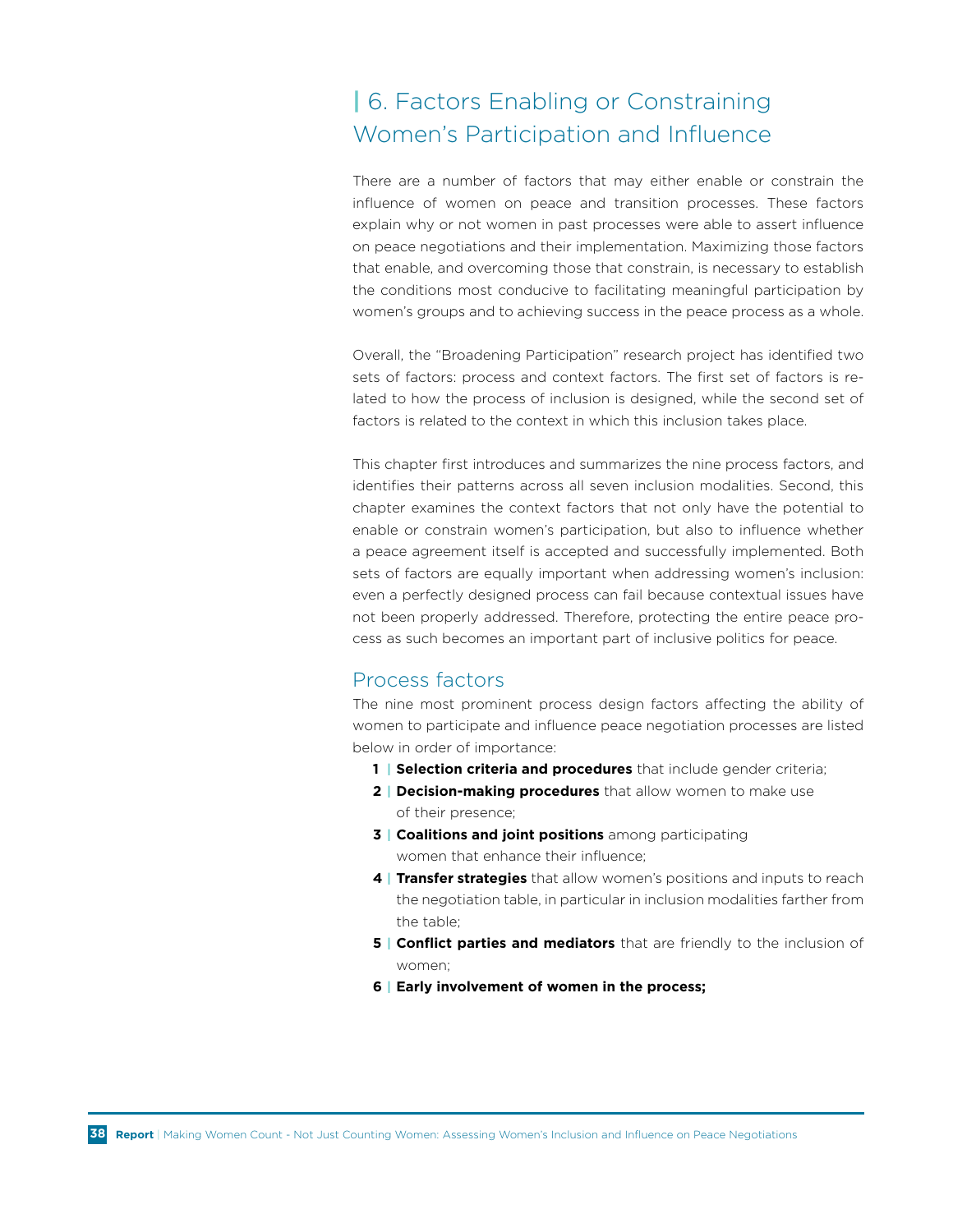- **7 | Support structure for women** prior to and during negotiations as well as for the implementation process;
- **8 | Monitoring of women and gender provisions** during implementation as well as monitoring of major gains in the peace process; and
- **9 | Funding.**

#### 1. Selection criteria and procedures

Selection criteria and procedures are crucial to make all the phases of a peace process effective and legitimate. Not only do the selection criteria and procedures set the parameters of which actors are eligible to participate, they also provide details about the way the eligible actor will be chosen. They are one of the main determinants for ensuring women's participation and constitute the pre-condition for participation in any of the inclusion modalities, especially at the negotiation table, when granted observer status, and in any formal or informal consultations and commissions. While 'selection criteria' define who is eligible to be included in a peace or transition process, 'selection procedures' refer to how eligible actors (i.e. actors qualified to participate on the basis of selection criteria) will then be chosen.

In principle, since both selection criteria and procedures determine who can participate in all relevant modalities, they are directly related to women's inclusion in different peace process modalities throughout all phases. The "Broadening Participation" research project indicates that well-designed selection criteria and procedures are directly linked to the representativeness of participants, and particularly to the level of women's influence in practice.

Those holding the power to nominate or invite participants often have the final say about women's participation. Hence, women have been included in the different process modalities by different means, some more efficiently than others. For instance, at the negotiation table (where the power of conflict parties to select those allowed at the table is often problematic) women have gotten involved in official negotiations either as powerful members of their parties, such as prominent female politicians or military leaders, or more likely through gender-based quotas. Another example is when women acted as observers. During most peace processes, only conflict parties and mediators can nominate official observers. Hence, there often exist close ties between observers and the negotiating parties. This is the reason why some Liberian women during the 2003 peace process actively refused to participate as observers. Some women included as observers were the wives of generals, and were therefore accused of representing their respective parties' interests rather than those of women at large. Meanwhile, in the case of consultations, the allocation of quotas has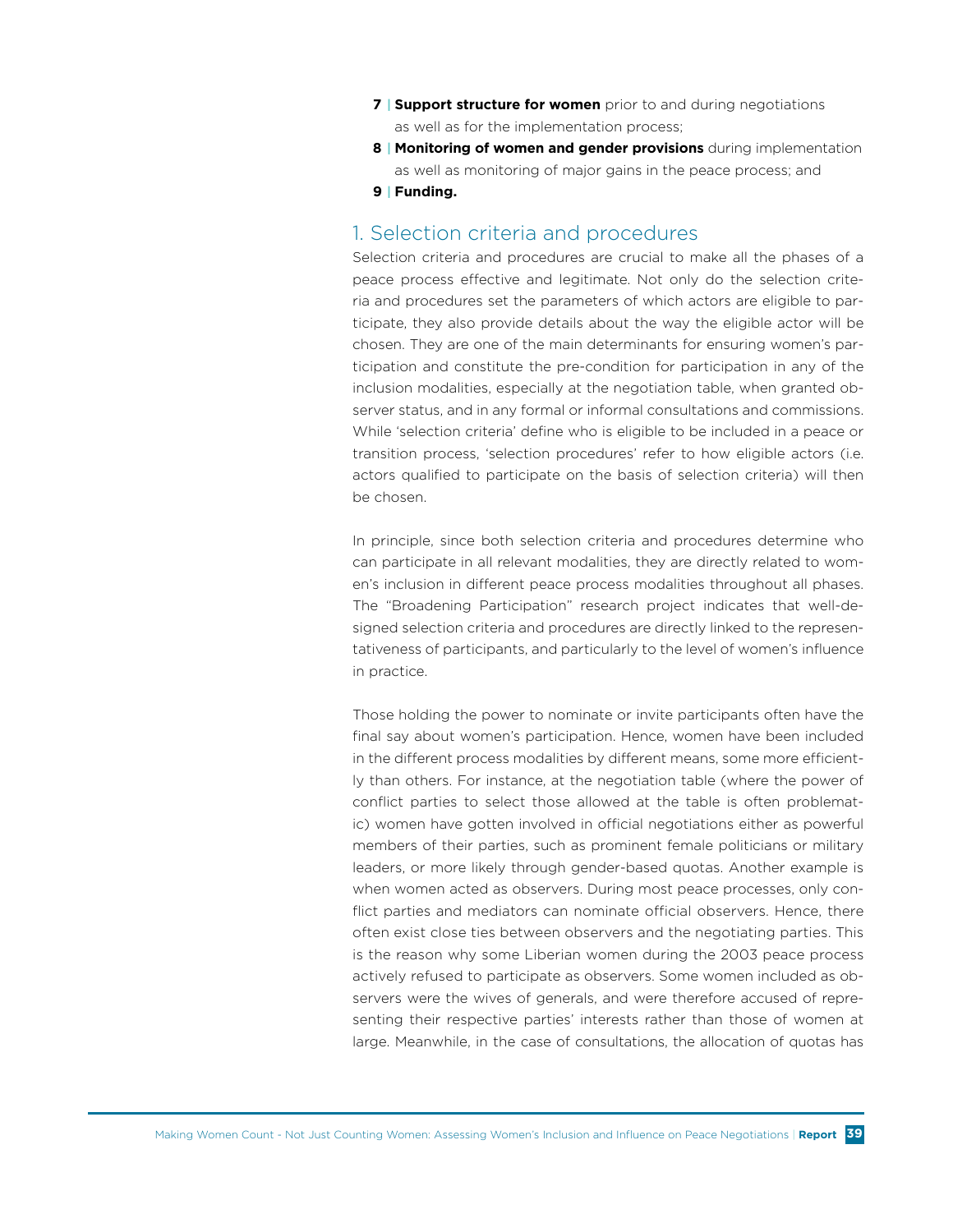proven critical to ensure women's involvement. In fact, women who made their way into consultative forums through quotas have shown to have a positive effect on the process (see

Box 6.1: Women Successfully Pushed for a Quota ).

### Box 6.1: Women Successfully Pushed for a Quota

### Afghanistan Consultative Forum in Bonn, 2001

In parallel to the 2001 Afghanistan negotiations held in Bonn, Germany, the UN in cooperation with two research institutions set up an official consultative forum. It comprised 35 per cent female delegates because the organizers pushed for it. The negotiations only lasted a week, meaning the Forum had to be prepared and conducted very quickly. This made it difficult for the diverse groups represented to arrive at a joint list of recommendations. However, the presence of so many women set a precedent for the process to come. The women present, among them strong youth group representatives, pushed successfully for the inclusion of a legislative gender quota and for women's rights to be part of the agreement and the implementation process. This was crucial, as women's representation was to be continuously challenged in the ensuing process. Being able to point to the explicit provisions in the Bonn agreement greatly supported women's groups in their cause from agreement to implementation.

Some selection criteria can also be detrimental to women's participation. For example, women are under-represented in problem-solving workshops, possibly because the main selection criterion for these workshops is often 'closeness to decision makers.' The Congolese women-only problem-solving workshop was an exception, but served a different purpose of ironing out differences between women's groups.

#### 2. Decision-making

Decision-making has direct implications on the ability of women to exert influence. Decision-making procedures can make the crucial difference between nominal and meaningful participation and they are relevant across all seven modalities. **In fact, even if women are included at the negotiation table in large numbers, without any explicit procedures authorizing them to influence the decision-making process, their opportunity to make an impact can be limited.** For example, in the 15 out of 16 cases examined of national dialogue processes, the practice of widespread consultation with women's groups frequently required the authorization of powerful, mainly male actors. Women (as well as many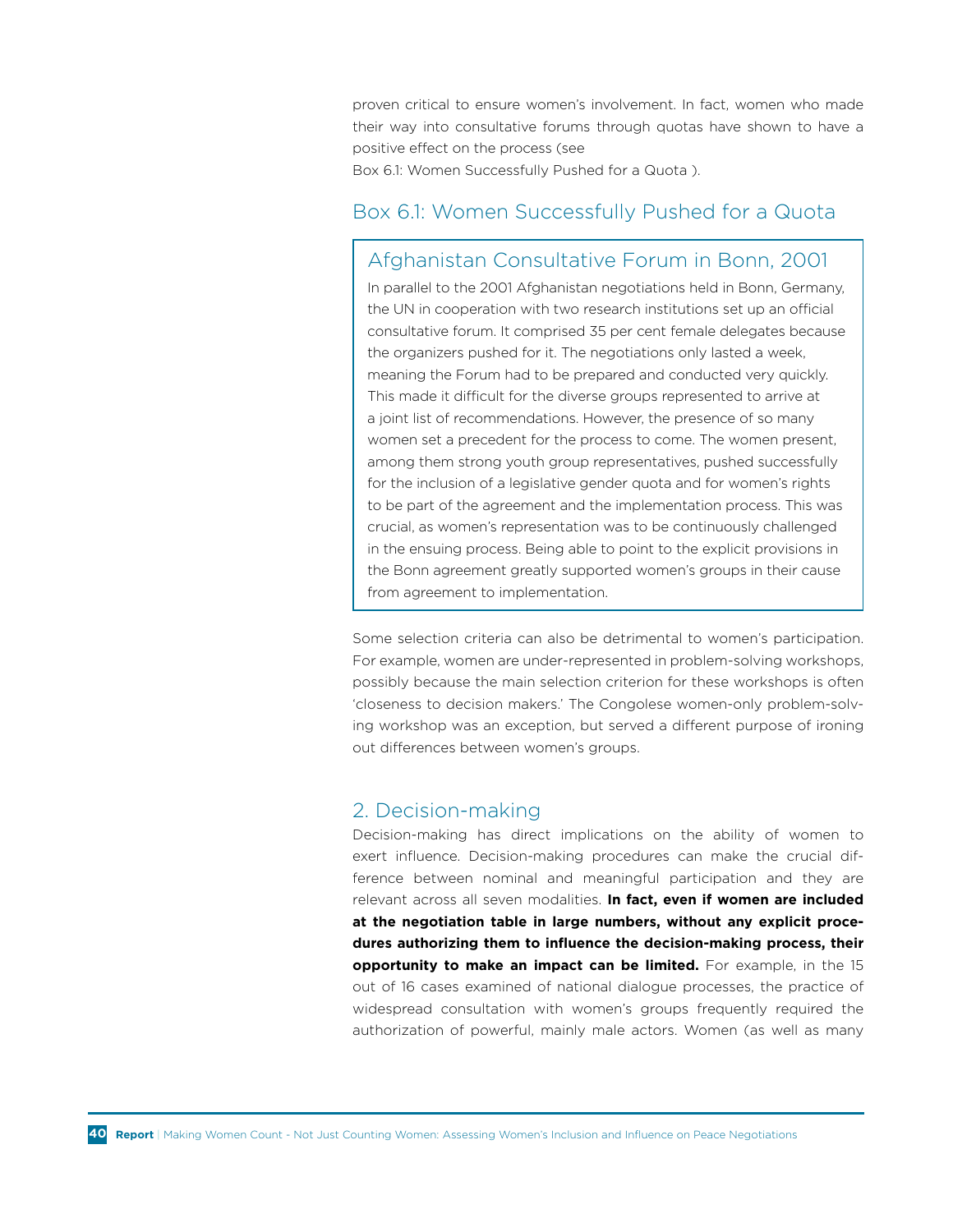civil society groups) were part of most working groups and sub-committees, but had little representation or power within the decision-making committees. Hence, being at the negotiation table is not enough to be able to exercise influence on the process. This is equally important in consultative forums and in post-agreement implementation commissions.

### Box 6.2: A High Women's Quota but a Limited Decision-Making Power

### Constitutional Assembly in Nepal, 2008-2012

During the Constitutional Assembly (CA) in Nepal, despite a 33 per cent female quota, women were mostly excluded from decisionmaking processes. Decisions were made either under a majority-voting basis or behind closed doors. Senior political leaders used a lack of agreement in some of the crucial committees to justify overtaking the decision-making.

The reports of contentious CA committees were forwarded to the Constitutional Committee within the CA. This meant there were no plenary discussions and none of the issues raised in the reports was voted on within the CA. Instead of discussing these options in plenary, they were discussed and decided on behind closed doors in high-level political meetings which were often kept secret even from fellow party members. Therefore, despite the unprecedented presence of women in the CA, they were not given the same opportunities as other constituencies in decision-making and therefore, saw the influence they exerted on the process limited.

#### 3. Women's Coalitions

Coalitions can take various forms, such as women's groups cooperating under a unified representative banner or umbrella (such as in Liberia [2003], South Africa [1990], Kenya [2008], and Yemen [2013]), a separate group or clan (such as the "sixth clan" in Somalia, 1999) a political party (such as in Northern Ireland, 1994), or an organized block across delegations during negotiations (DRC, 1999).

**When women have formed coalitions, mobilized around common issues, and appeared at the negotiation stage as a unified group, there was much greater chance of their voice being heard and acknowledged.** To achieve such cohesion, women inevitably had to overcome their differences, which was not unusual given that diverse women's groups often held nuanced and differentiated political preferences. The process of building coalitions and over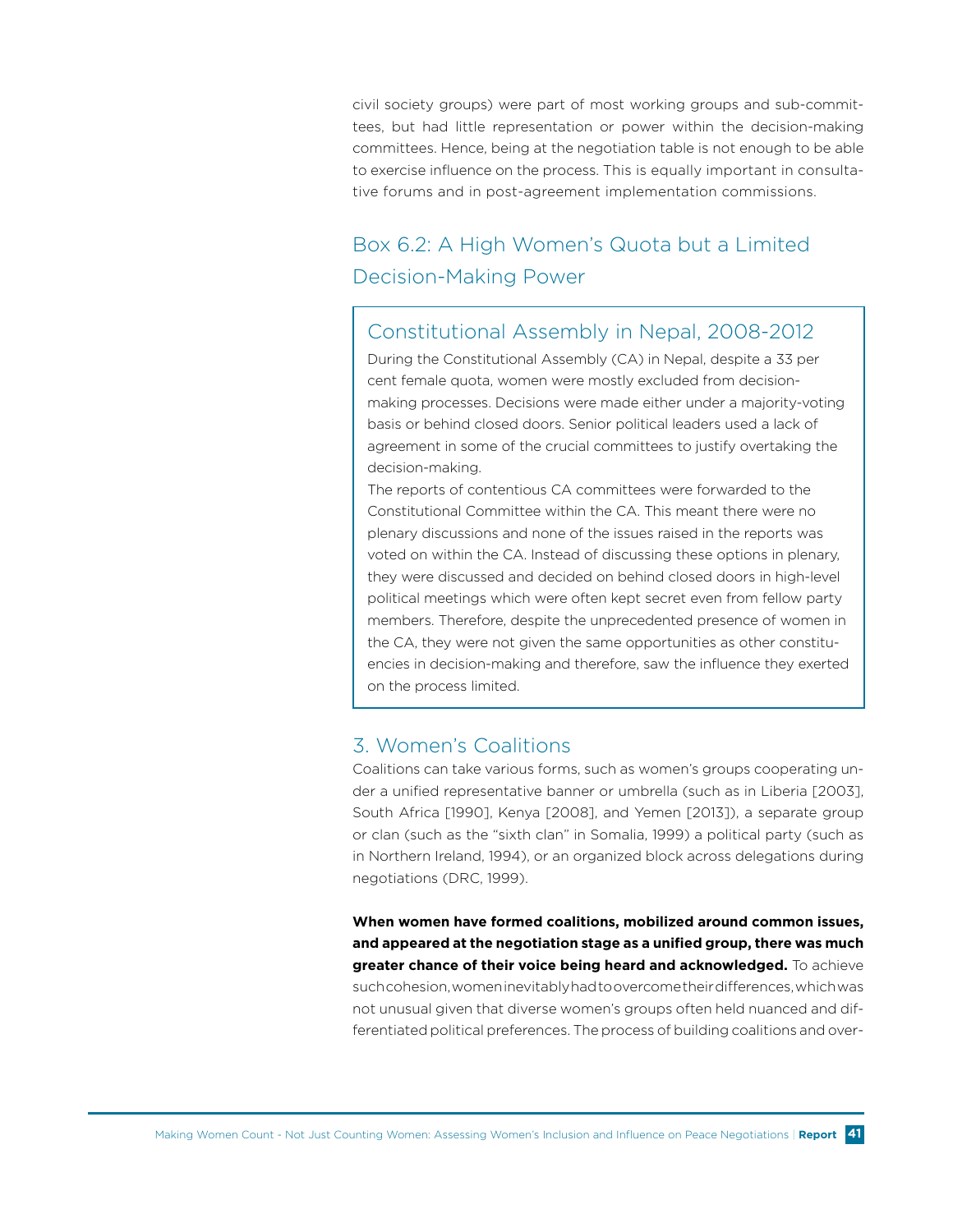coming dividing grievances was sometimes supported by strong, respected women leaders from within the country, but more often from outside, in particular strong women mediators. Problem-solving workshops and other preparatory meetings also helped women to find joint positions (see Box 6.3: Problem-Solving Workshop to Prepare Women for the Inter-Congolese Dialogue). Women's coalitions therefore, were able to make concise demands and concrete proposals, the majority of which were consequently incorporated into final agreements.

### Box 6.3: Problem-Solving Workshop to Prepare Women for the Inter-Congolese Dialogue

#### The Democratic Republic of Congo, 2002

The problem-solving workshop exclusively organized for women at the beginning of the Inter-Congolese Political Negotiations in the DRC in February 2002 provides an excellent example of how effective such workshops potentially can be. The workshop facilitated and organized by UNIFEM and local NGOs such as Femmes Africa Solidarité (Women as Partners for Peace in Africa) prepared 64 women for direct participation (modality 1, direct representation) at the peace talks in Sun City in South Africa. During this workshop where UNIFEM held crucial sessions on gender dimensions of reforms and effective participation, women agreed on a declaration and a plan of action. This also led to an increase in the number of women delegates.

The visibility of a unified women's movement also facilitated meaningful contact and cooperation with formal mediation teams. When women jointly pushed for the commencement of negotiations or the signing of agreements they had a very high success rate, as seen prominently in the DRC, Liberia, Somalia, Northern Ireland, and Papua New Guinea/Bougainville (see Box 6.4: Unified Women or Heterogeneous Groups?)

**Significantly, the "Broadening Participation" research project found that women's coalitions have pushed for agreements to be signed more often than any other group of actors. Women's coalitions or networks have also been successful at strategically sending their representatives as delegates within other delegations.**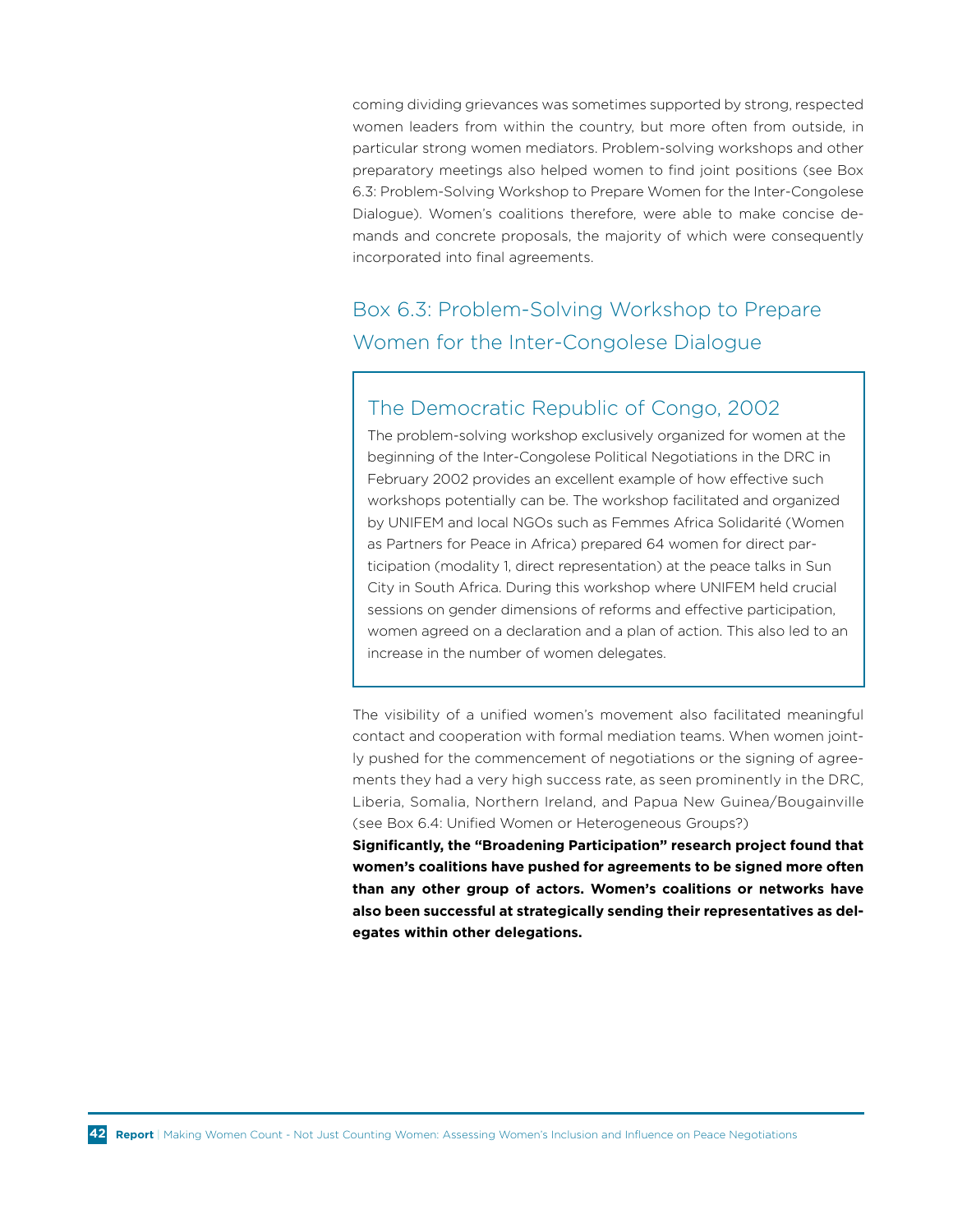#### Box 6.4: Unified Women or Heterogeneous Groups?

### The DRC (1999-2003), Yemen (2013-2014), and Somalia (1999)

Although from very different backgrounds, women delegates in the **DRC** managed to overcome their differences. They formed a women's caucus, agreed on issues they all cared about and produced a comprehensive joint document (The Nairobi Declaration and Plan of Action). This document presented statements and demands for all women. Thereafter, the women sent their delegates into each commission like the other parties. At the time of the signing of the Final Act in Sun City in April 2003, there were 40 women delegates (out of 340). Although it was a very small group of decision-makers in the end, it was the women who made sure that the agreement was signed at all. As mentioned above, the female delegates formed a human chain, blocking the exits of the committee room until the men signed the agreement.

In **Yemen**, on the other hand, the women technically had an immense veto power thanks to the 30 per cent quota applied throughout the 2013 National Dialogue Conference, and the 40 guaranteed seats out of 565 for women as an independent constituency. However, they did not form a unified group and voted rarely as a block. They hardly ever rallied together around issues that affected them as a whole group (such as the issue of child brides) and therefore did not really make use of their veto power.

The 1999 **Somalia** peace negotiations in Djibouti were organized on the basis of a clan system, with decision-making power distributed according to the country's clan structure. Arranged in this way, the negotiations effectively excluded the concerns and voices of any actor or group not representing clan interests. Recognizing this exclusion and its potential harm to the peace process and Somali society, 92 of the 100 women present unilaterally formed an alternative coalition and broke away from clan lines. Agreeing to vote as a single block not in the interests of their respective clans, this self-proclaimed women's 'sixth clan' introduced an entirely novel and gender-based aspect to the negotiations. This action led to the unprecedented 10 per cent women's quota in the Transitional National Assembly.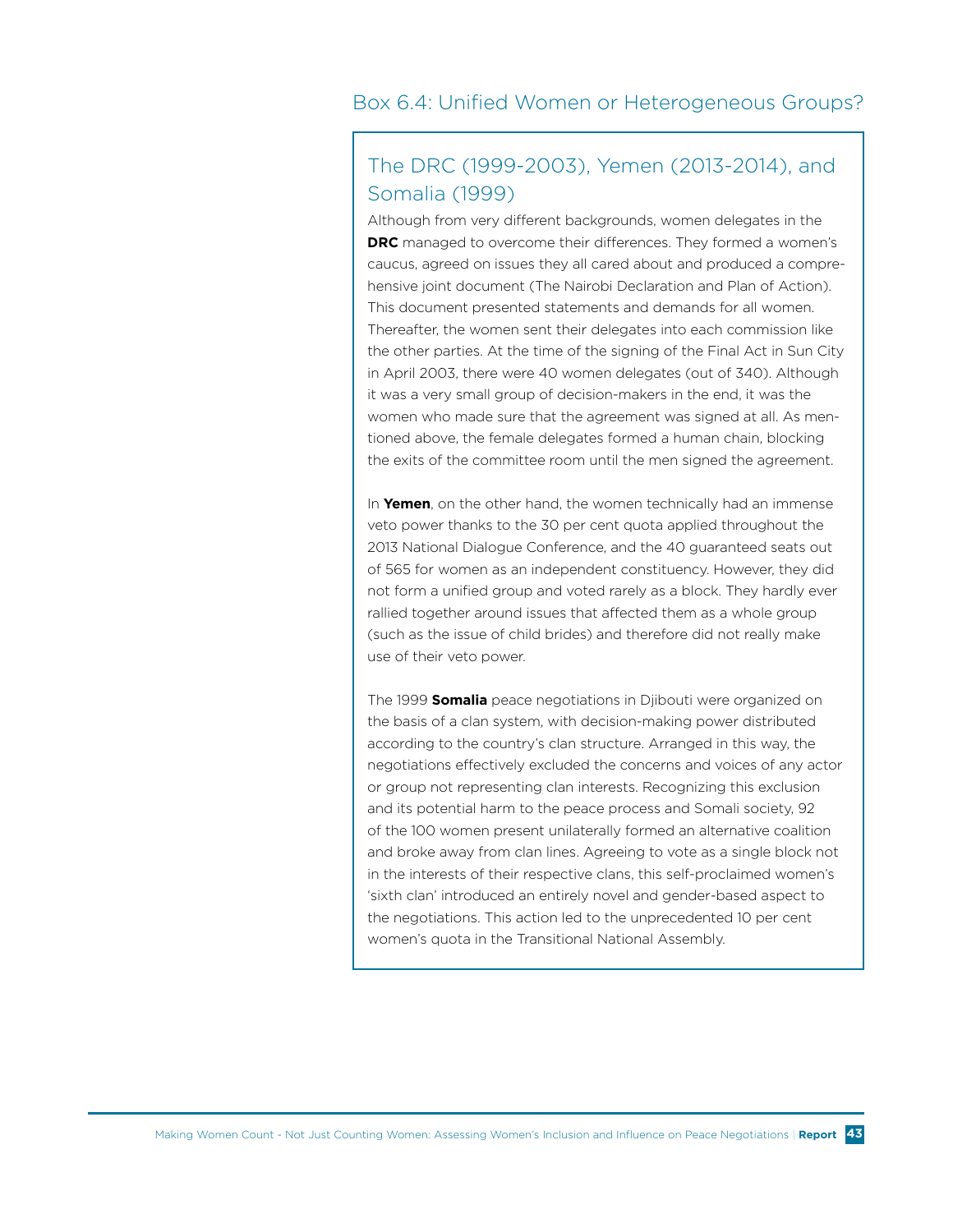In addition, women's groups as observers have used their presence inside the negotiations to inform women outside of the negotiation. This cooperation pushed the signing of the peace agreement as it can be seen in the case of Liberia 2003-2011 (see Box 6.5).

### Box 6.5: Effective Women's Cooperation in Observer Roles

### Liberia, 2003 - 2011

In the 2003 – 2011 peace process in Liberia, women's groups employed cooperation to great effect, enhancing the role of women as observers, but also across other modalities. Two prominent women's groups, the Mano River Women's Peace Network (MARWOPNET) and the Women in Peacebuilding Network (WIPNET) were both highly active during the process. Charles Taylor authorized the participation of MARWOPNET, and thus they were included at the table, but suffered from accusations of being partial. WIPNET, on the other hand, were largely seen as independent and conducted a number of high profile, effective, and influential actions away from the table. Indeed, such was WIPNET's influence that they were later invited to become official observers. Wishing to keep their options open and remain clear of the accusations leveled at MARWOPNET, WIPNET declined the invitation and continued campaigning via other modalities. Importantly, despite different sites and modalities of inclusion, the two groups coordinated to push unified aims. Thus, there was a largely unified women's agenda able to reap the benefits of combined insider and outsider status.

#### 4. Transfer strategies

Transfer strategies play an essential role in ensuring that women's inputs find their way into agreements and peace processes as a whole. Generally speaking, transfer is particularly important when it comes to modalities further away from the negotiation table, such as consultations, commissions, or informal problem-solving workshops. In practice, such modalities rely heavily on transfer strategies to influence the negotiations.

Transfer mechanisms may take the form of either insider or outsider strategies. *Insider strategies* include handing over reports and non-papers to negotiators or mediators; direct exchange with mediators, advisors, and negotiators; the participation of mediators in consultations or problem-solving workshops. *Outsider strategies* include public reports or declarations; media outreach; public statements; press releases; visible peace messages; and lobbying for international or regional community attention.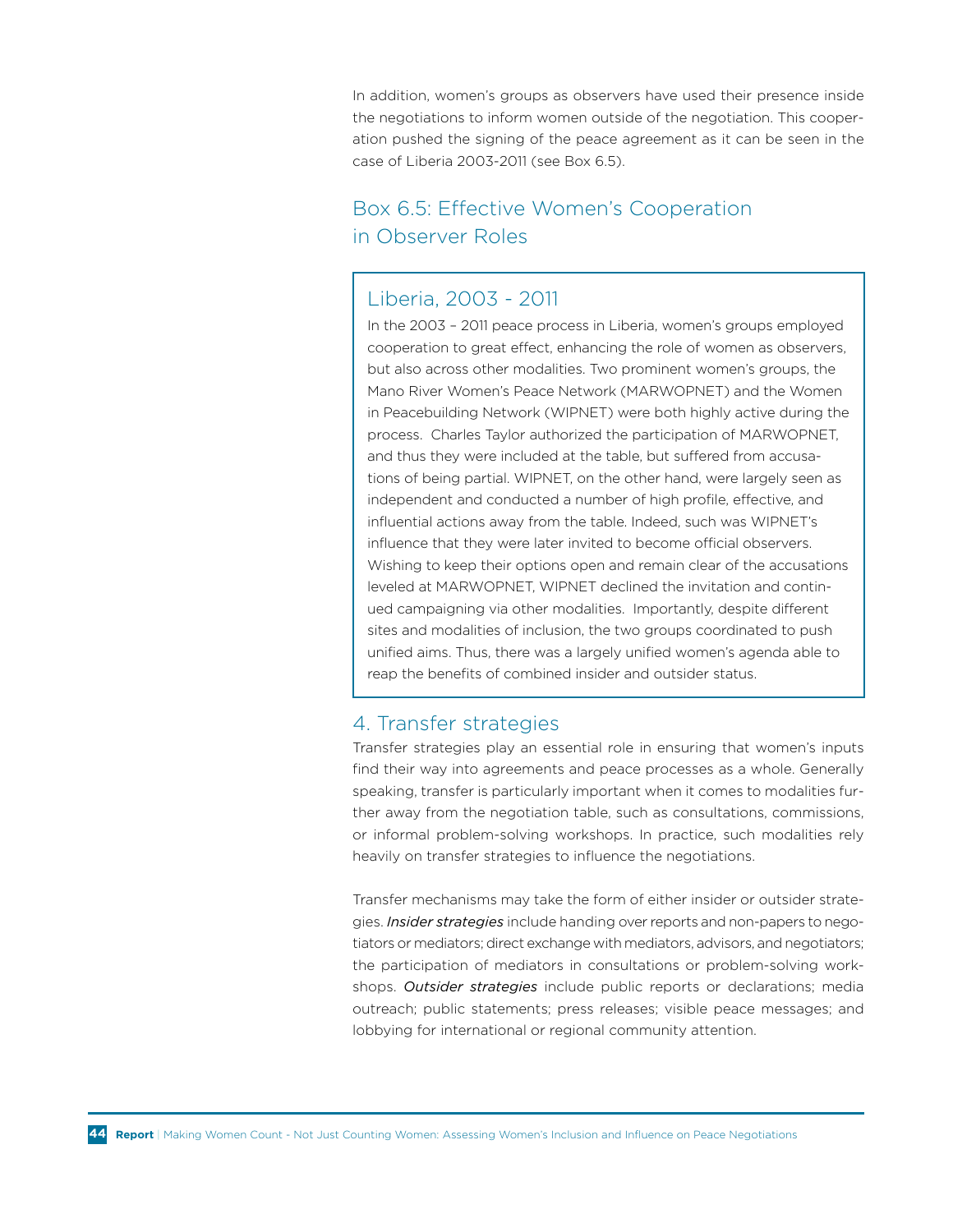The "Broadening Participation" research project found that there were several key transfer strategies particularly utilized by women. In the cases of the DRC (1999), Kenya (2008), Liberia (2003), and Somalia (1999), unofficial or semi-formal meetings with mediators and facilitators were employed. Women's groups also often raised awareness for their issues through public announcements, mass action and media attention, as was the case in Guatemala (1989), Liberia (2003), Mexico (1994), Northern Ireland (1994), Somaliland (1991), Somalia (1999 & 2001), and Yemen (2013).

**Comparative research highlighted that the creation of a common document was an especially successful transfer strategy in gaining influence. Particularly when used in conjunction with public outreach campaigns, the existence of a physical written document enhanced the influence of women in peace processes.** In all cases, the content of these documents addressed the roots of the conflict and also made specific demands for women's rights and gender provisions to be included in the final agreement or constitution. Women in Burundi (1996), DRC (1999), Guatemala (1989), Kenya (2008), Mexico (1994), Liberia (2003), and Somalia (2001) all submitted documents containing concrete requests and clear recommendations for gender-sensitive implementation processes or women-specific issues to be included in the peace agreement.

Overall, in all cases where agreements were reached and women had a significant role in this outcome, a mix of insider and outsider transfer strategies was applied.

#### Box 6.6: Examples of Joint Women's Declarations

A successful transfer strategy used by women's networks and coalitions is the creation of a common document expressing a unified position that can be handed to the mediation and negotiation teams. In the **DRC** (1999), women's groups drafted a declaration and an associated plan of action that was handed to the facilitator. In **Kenya** (2008), a women's memorandum was also handed to the African Union panel and most of its provisions found their way into the final agreement. Similarly, in **Liberia** (2003), women wrote the so-called 'Golden Tulip Declaration' to publicize and push their position. In **South Africa** (1990), the National Women's Coalition after extensive research produced the Women's Charter for Effective Equality, which had significant influence on the content of the constitution, law and policy. In all these cases, the content of the documents addressed the roots of the conflict, but also made specific reference to gender provisions and women's rights. Most of the provisions in those documents were transferred in some form into the final act, agreement, or constitution.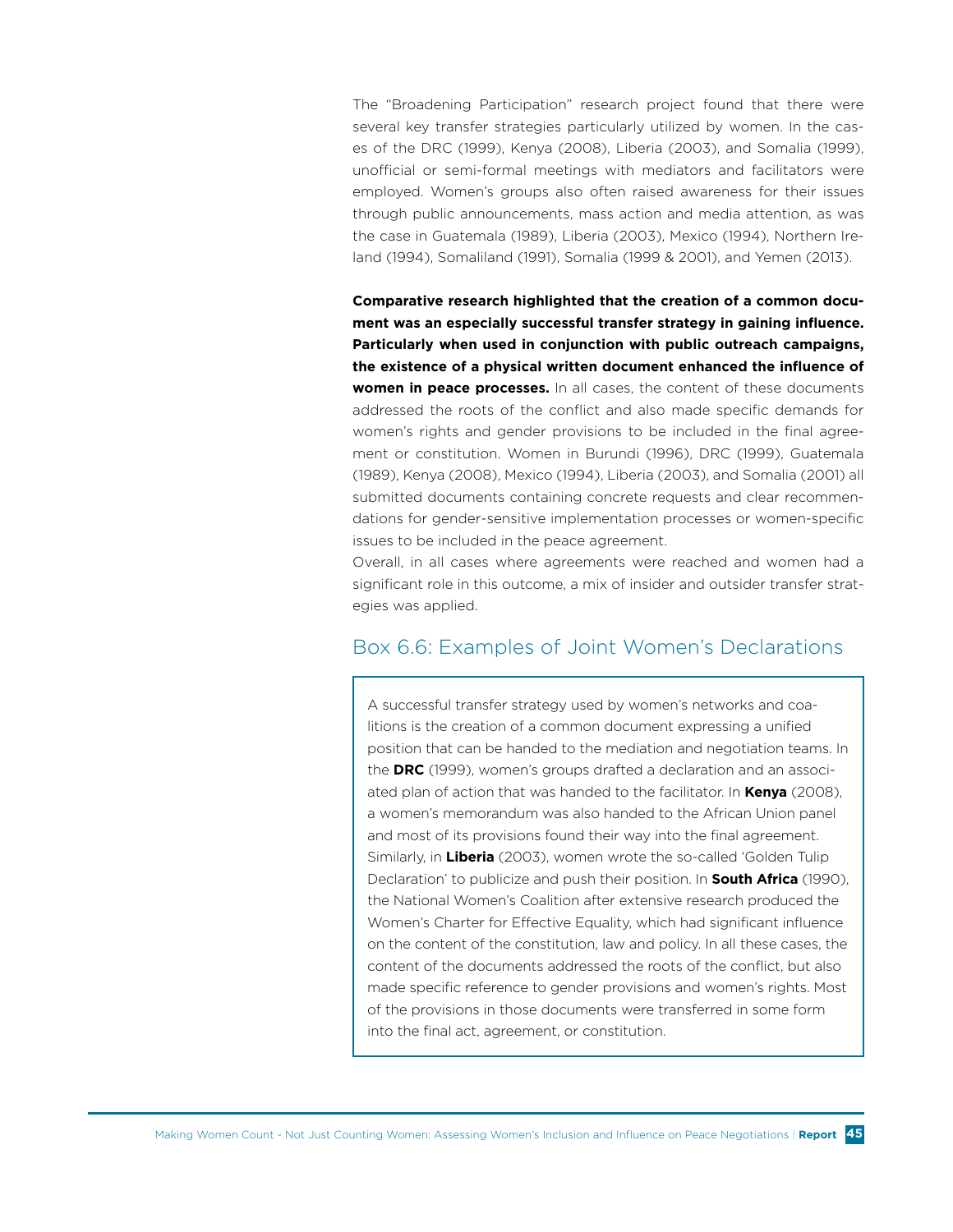### 5. Attitude of conflict parties and mediators

Conflict parties and mediators friendly to women's inclusion were found to be a major enabling factor for women's inclusion. Overall, the disposition and capability of mediators—including having a good understanding of the function and importance of women, gender concerns and broader inclusion—can significantly affect women's inclusion, both in terms of enabling and supporting their presence and influence. Conversely, inexperience, resistance, or indifference on the part of mediators and leaders was found to constrain the presence and influence possibilities of women. A mediator can strategically use his or her role by displaying flexibility, being open for inclusion, and finding alternative ways to channel the voices of included actors into a process.

The research project also found that experienced senior women mediators with a strong understanding of gender can be very effective in support of women as seen with Graça Machel in the 2008 Kenyan negotiations (see Box 6.7: The Role of Graça Machel in Pushing for Women's Influence). Strong and supportive guidance by these female mediators and women leaders also played a decisive role in supporting women during peace processes. **However, despite the importance of female mediators in initiating and supporting women's inclusion, the international community still consistently selects men for mediation positions.** Of all the chief mediators selected in contemporary peace processes, only 2.4 per cent of them have been female (UN WOMEN 2012:b). Nevertheless, male mediators have also pushed for the inclusion of women in previous cases, as seen in Yemen, Darfur, Guatemala, and the DRC.

### Box 6.7: The Role of Graça Machel in Pushing for Women's Influence

#### Kenya, 2007

When violence broke out after contested election results at the end of 2007, a number of Nairobi-based female professionals from all different political and geographical areas working in peace, human rights, development and humanitarian organizations came together to assess potential areas of contribution for women to address the crisis. A core group of three women sent out invitations to all women's organizations in the country. Different meetings and consultations were held comprised of between 10 and 200 women. Graça Machel's presence as mediator next to Kofi Annan in the African Union (AU) Panel was crucial for the women. It required the impetus of Graça Machel for women to overcome their own differences and divisions in order to work together to press for greater focus on women's issues in the process. •••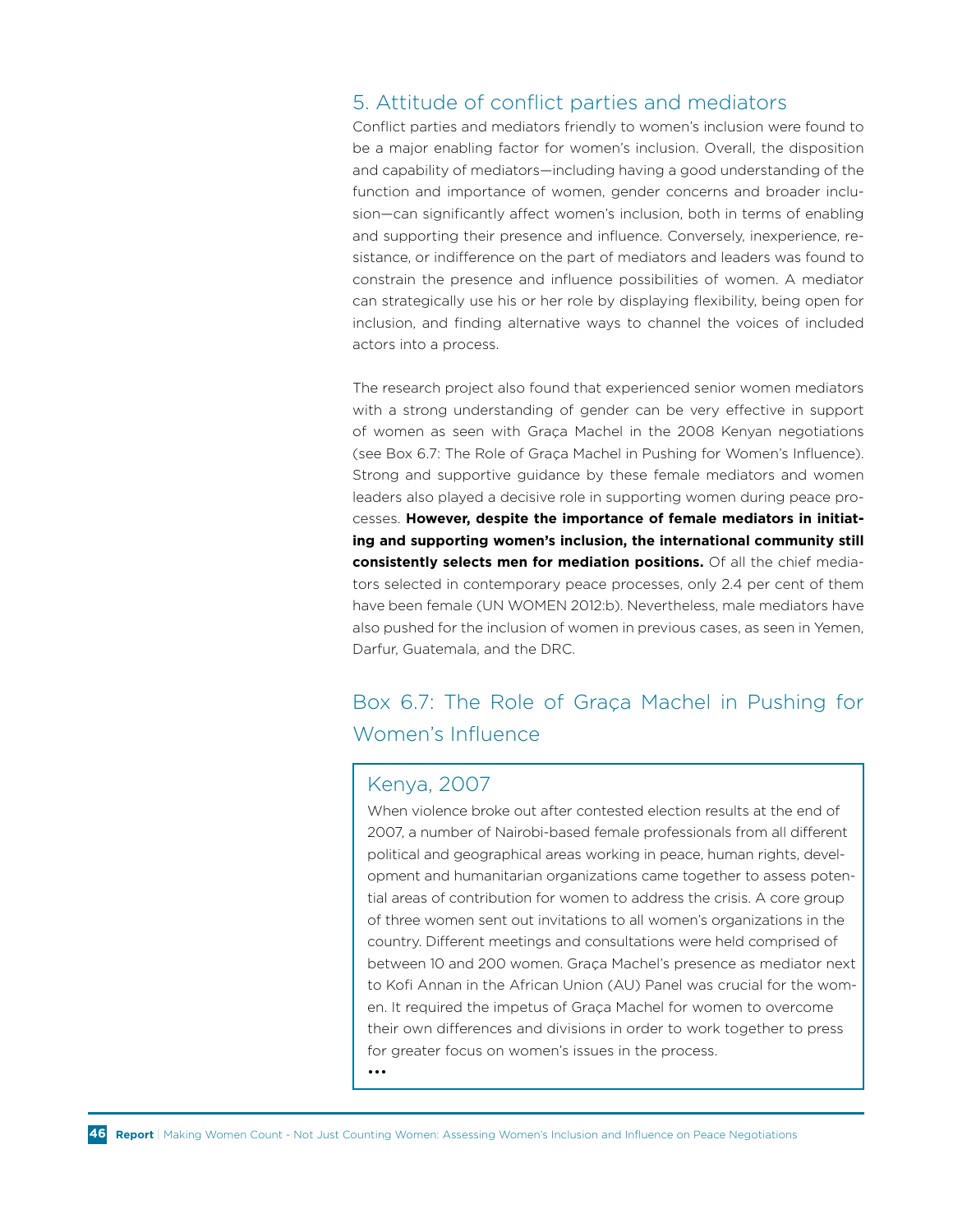#### •••

Graça Machel advised the group to unite on common grounds, put aside political differences, and come up with a memorandum to the African Union Panel with women's concerns and recommendations. Their recommendations resonated with critical issues for all of society at large. A team of 12 women presented the Women's Memorandum to the AU Panel. Kofi Annan invited the women to a feedback session after the first peace agreement was signed and asked them what other issues needed to be addressed in the next round of negotiations and in the next agreements. The women had also prepared a second memorandum for this feedback session. Informal exchanges between the women and the mediation team continued thereafter.

Key peacemakers were not necessarily members of mediation teams. In several cases these were strong, well-known and well-established women leaders who not only pushed for women's inclusion but also helped women to overcome differences and form a coalition or network with a unifying program. In the Papua New Guinea-Bougainville peace negotiations, Sister Loraine Garasu played a crucial role as the main face and voice of the "Women of Bougainville". In the DRC, Ruth Perry, the former President of Liberia (1996-1997), pushed women to come up with a joint document and Ellen Johnson Sirleaf played an important role by leading the social, cultural, and humanitarian commission. In Kenya (2008), Florence Mpaai, an experienced peacemaker in other African countries and the then Director of Nairobi Peace Initiative, was among the key initiators of the women's coalition. In general, these women seemed to have relevant experience either from other peace processes or from long term experience in dispute resolution in their respective country context.

#### 6. Early involvement of women in the process

The research project found that when women were involved early in the process, a precedent was set for the inclusion of women that continued throughout the entire negotiation and implementation process. It also increased their ability to make substantive contributions. **Women included during the pre-negotiation and the actual negotiation phase (often through quotas) found that their participation was also sustained during the implementation phase and even in post-agreement political institutions.** Further and more specifically, whenever women's participation was already mentioned in a ceasefire or in a previous agreement, this helped to have them included in the main peace negotiations or political transition negotiations. However, when there was no explicit mentioning of their par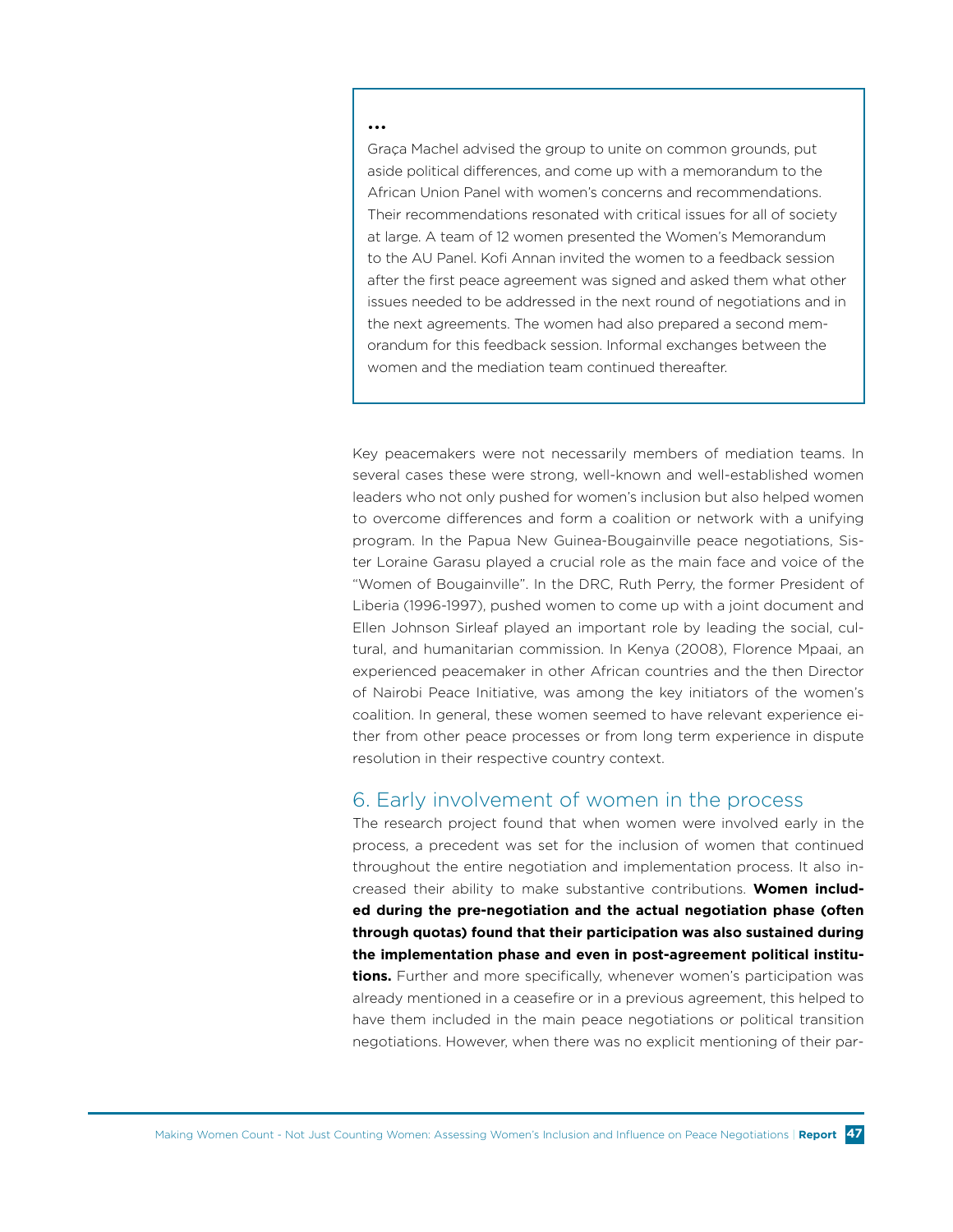ticipation in earlier agreements, they had to intensify their lobbying efforts drastically in order to be accepted as participants.

#### 7. Support structures for women

The "Broadening Participation" research project found that support structures allowed women to be more effective in making differentiated and quality contributions, and strengthened their role and influence during negotiations or implementation. These structures can be built into the negotiation process, provided through outside-facilitated arrangements, or both. **Overall, the findings show that women benefitted more from targeted support structures than other included actors, and such support structures prior to, during, and after negotiations were found to substantially enhance their influence.**

Key structures for women were resource centers established during negotiations offering technical support like computers and internet access, and providing gender and other content-specific expertise (See Box 6.8: Women's Support Center). Other support structures were workshops, and training sessions that addressed specific issues needed during the talks. Not only did these structures increase the overall preparedness of women, they often contributed to women's pushing for more gender-specific goals.

#### Box 6.8: Women's Support Center

#### Somalia Peace Talks, 2001

During the 2001 – 2005 Kenyan-led Somali peace negotiations, women benefitted from a number of support structures sponsored by international organizations. Key among these was a resource center supported by UN Women, fully equipped with computers, photocopiers, printers, and internet access. This center helped women publish materials supporting their position, which they provided to delegates, the mediator, and other key individuals. As one of the few locations available with adequate equipment for the negotiation proceedings, the center provided women's groups with direct lobbying access to influential figures that were forced to use its equipment. Bolstered by these support structures, women's groups lobbied for and achieved the successful introduction of human rights and gender-sensitive language into the agreement as well as a 12 per cent women quota in the transitional parliament.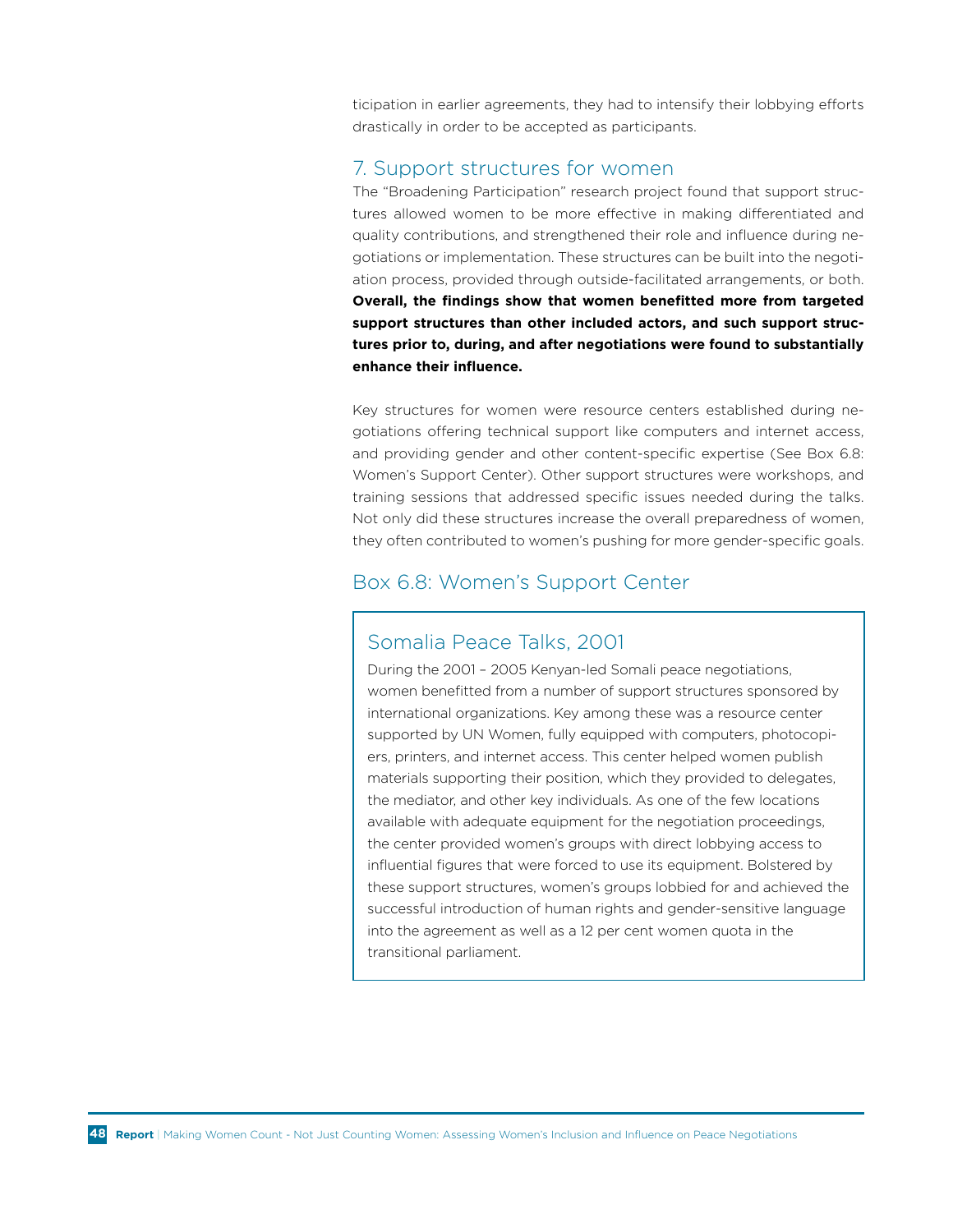#### 8. Monitoring

The implementation of peace process decisions and peace agreement provisions cannot be taken for granted. Monitoring was found to be critical, but was also ultimately found to be weak. Even in the strong cases (i.e. when women had a lot of influence in the peace agreement and were able to include many provisions and secure a gender quota for key implementation bodies), monitoring of the implementation of these achievements was rarely conducted. Internationally, there is also a crucial lack of systematic data available. **While the UN has monitored the number of women mediators and negotiators as well as the amount of gender provisions in peace agreements for some years now, there remains no monitoring on the implementation of these provisions. There is also little funding provided to women's groups earmarked for the monitoring of peace agreement implementation in general, and on women and gender provisions in particular.** Moreover, women's coalitions often dissolve, become inactive, or become service-provider NGOs after peace agreements are signed. As a consequence, it is often hard to mobilize women to effectively respond if the major reforms and gains of the peace agreement are not properly implemented.

#### 9. Funding

Funding is a means to facilitate action. It matters for all inclusion modalities and all phases of the peace process, but becomes particularly problematic for informal inclusion modalities. Funding can support the preparedness of women, provide beneficial support structures, and allow them to act flexibly and independently. Funding is vital for the basic preconditions of participation. For instance, with peace processes often taking place in varied and distant venues, it can be difficult or impossible to physically reach the locations of negotiations or lobby the process in person without proper financial means.

Funding for informal consultation modalities is more of a problem compared to other forms of consultations or modalities. For example, in the Somalia peace negotiations in the early 1990s, the Swedish Life and Peace Institute provided financial and logistical support to local and diaspora women's groups to be able to attend important meetings and be present during the negotiations. This allowed women's voices to be heard and to lobby for their inclusion. An almost identical example can be found in the Liberian peace process at the negotiations on the Accra Comprehensive Peace Agreement (2003). The Women in Peacebuilding Network (WIPNET) were constrained by lack of funds and were unable to mobilize campaigns abroad, until they managed to secure additional funding from the West Africa Network for Peace Building (WANEP), a regional peace network, which in turn allowed them to maintain presence and pressure on the process.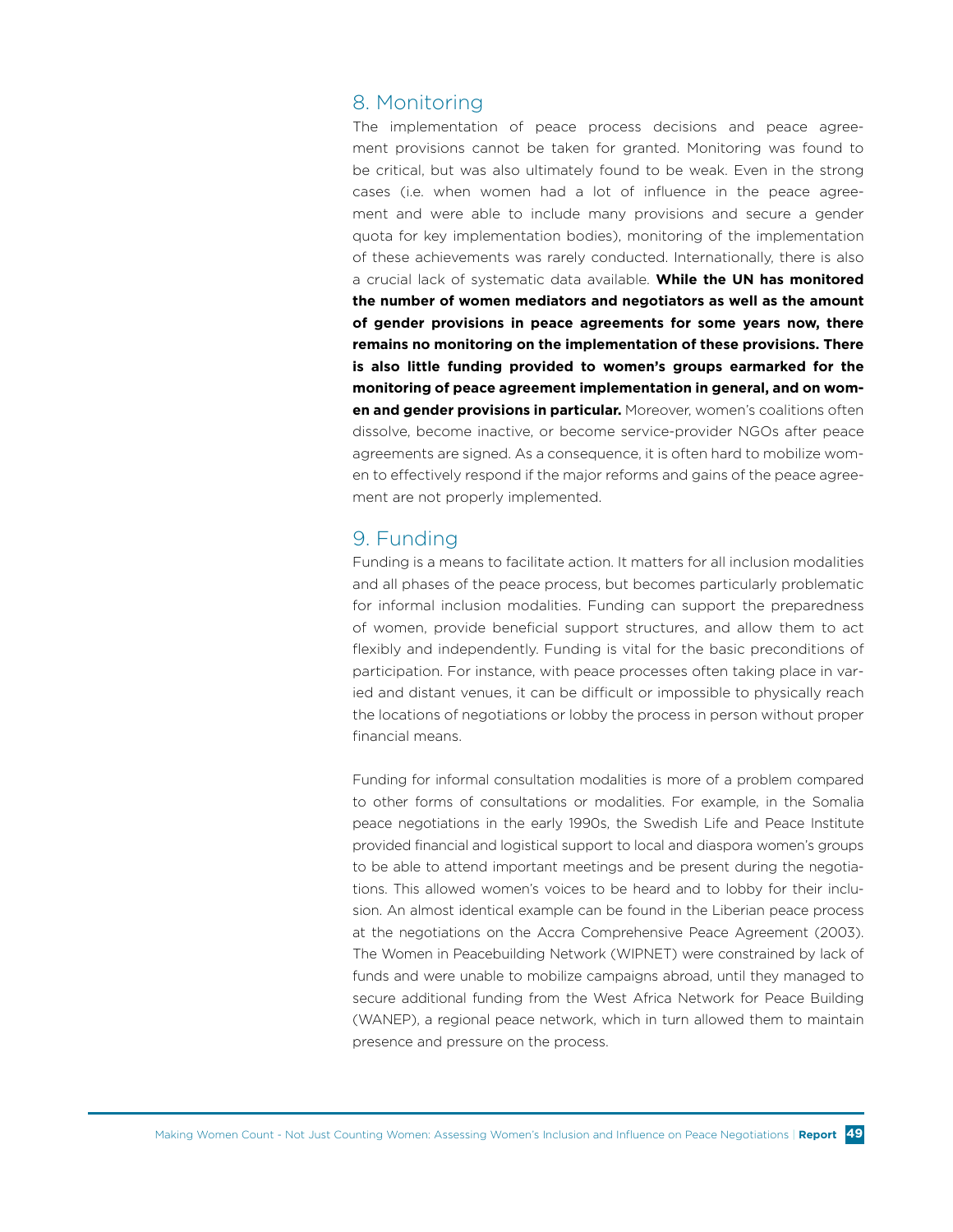### Context Factors

This section highlights the nine context factors identified in the "Broadening Participation" research project that enable or constrain women's inclusion, but also protect or threaten the peace process writ large. Of the context factors listed below, the first three are crucial political context factors, relevant in protecting the entire peace process and affecting all actors, while the remaining six are specific to women.

- 1 **|** Elite resistance or support
- 2 **|** Public buy-in
- 3 **|** Regional and international actors' influence on peace processes
- 4 **|** Presence of strong women's groups
- 5 **|** Preparedness of women
- 6 **|** Heterogeneity of women's identities
- 7 **|** Attitudes and expectations surrounding societal gender roles
- 8 **|** Regional and international women's networks
- 9 **|** Existence of prior commitments or gender provisions

#### Elite resistance or support

Elite resistance or support is one the most decisive factors in determining the outcomes of a peace process. Inclusive peace processes challenge established power structures and threaten to undermine the access of elites and conflict parties to future governance. Accordingly, the resistance of these actors towards processes of change was found to be considerable, varying from open to more tacit forms of resistance.

Elites are often close to the government, as economic and political power is closely intertwined. In such cases, the resistance of elites is particularly problematic when negotiations aim at achieving a political transition. Indeed, elites would be likely to fight any changes in their status and in the composition of the government and of society more generally. For example, in almost all cases featuring military governments, inclusive constitution-making and other political reform processes were suspended or halted when the outcome of these processes did not match the interests of the government. Togo (1990) presents a clear example of this phenomenon, where the then-dictator Eyadéma was forced by mounting public pressure to agree to a national dialogue process and a new constitution. Although he made these concessions, Eyadéma ultimately cancelled the entire political reform process when it became clear that the outcomes would challenge his rule. Similar examples can be found in Fiji, Egypt, and Eritrea.

Civilian governments were less open in their resistance to major changes presented by peace process agreements, but it was still not uncommon for them to undermine major peace process gains, by for example, not implementing substantial provisions of the agreement, or simply not nominating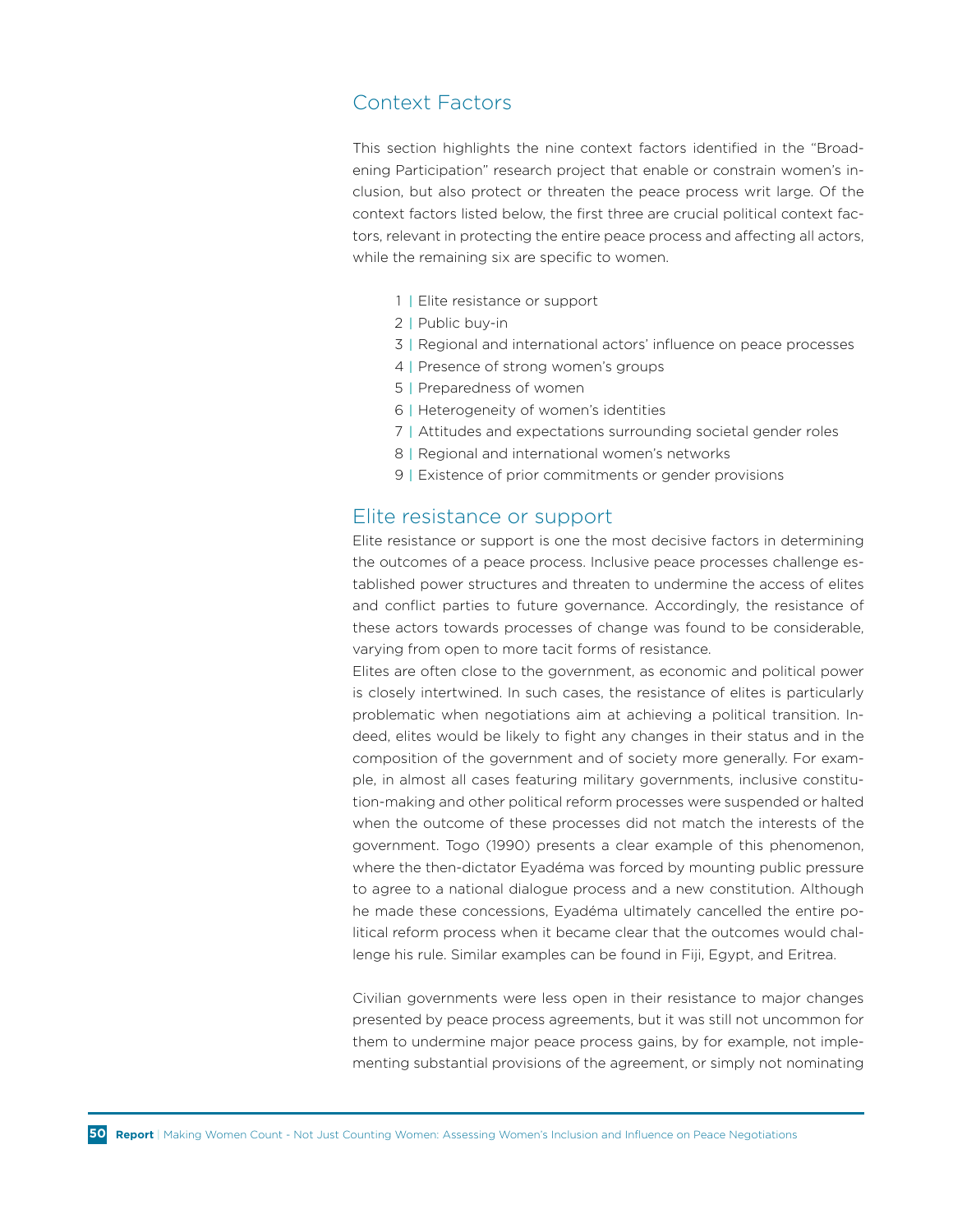commissioners to important post-agreement bodies. In contrast, when incumbent political elites are supportive of peace processes, major reforms can be more easily pushed through and sustained over time.

Elite support or resistance also plays a role when it comes to broader inclusion and to women's inclusion in particular. The research project found that conflict parties and other elites were highly likely to attempt to 'capture' selection criteria and decision-making procedures in order to enhance their own positions and negate the positions of other groups.

#### Public buy-in

The level of public buy-in for a peace process—and any subsequent negotiated peace agreement or new constitution—is an essential determinant of success or failure of the entire peace process. Research found that a lack of public support makes it very difficult to implement an agreement. This factor is generally influenced by the political climate in a country and the extent to which powerful actors support the peace process. However, public buy-in can also be created, and actors can devise strategies to enhance public support and generate momentum behind their preferences. This was the case in Northern Ireland where, in the run up to the referendum over the Good Friday Peace Agreement (1998), a massive civil society campaign managed to push for a positive outcome of the referendum. The Northern Ireland Women's Coalition was in the forefront supporting this campaign (see Box 6.9: Preparing for the Referendum: the Northern Ireland Women's Coalition ).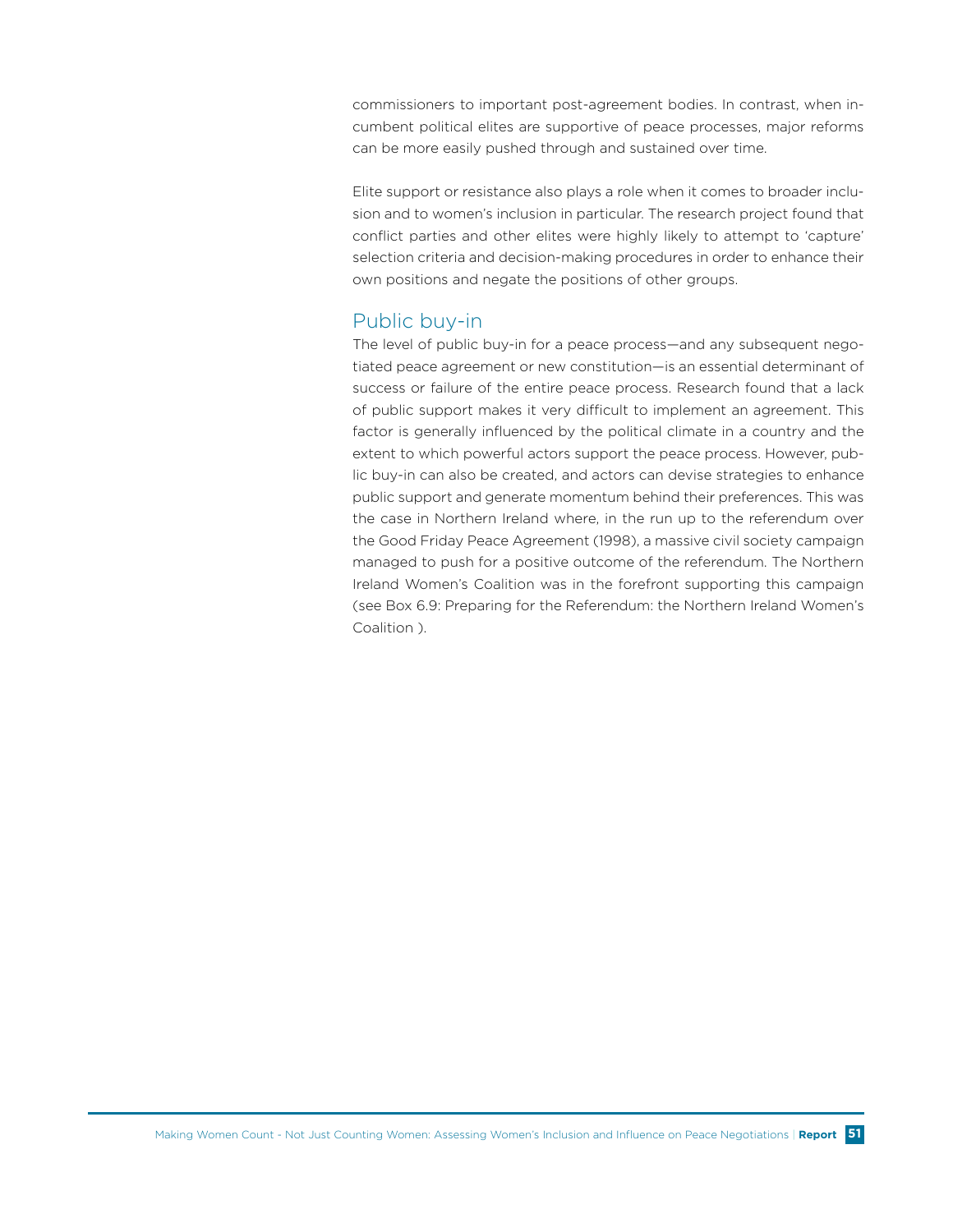Box 6.9: Preparing for the Referendum: the Northern Ireland Women's Coalition

### Northern Ireland Good Friday Agreement

In 1996, the negotiators of the Northern Ireland Good Friday Agreement (GFA) invited the top ten political parties to the negotiating table. None of them had female representation. When they realized this, Monica McWilliams and May Blood formed the Northern Ireland Women's Coalition (NIWC) and managed to secure the 10,000 signatures required to form a political party, thus gaining a seat for women at the negotiation table.

The position presented by the NIWC during the negotiations emphasized that the solutions to Northern Ireland's problems lay in collective and shared approaches. The NIWC therefore built bridges between the Protestant and Catholic communities, and they believed that the ownership of the terms of any agreement should not be solely in the hands of those sitting around the table. Rather, these terms also needed to be communicated to and owned by those excluded from, or on the margins of, the political process.

The NIWC were highly involved in the drafting of the GFA and had a strong popular mandate. Their stance on the need for participatory and inclusive politics shaped their active participation during the referendum on the GFA, and they are widely credited with playing a critical role in the promotion of the YES campaign before the referendum. They were able to successfully mobilize people, and frame a YES vote as a sign of progress, as opposed to backwardness signaled by voting NO. According to many observers, the success of the campaign and outcome of the referendum can be directly attributed to the persistent efforts and proactive nature of the NIWC.

#### Regional and international actors' influence

The influence of powerful regional actors is decisive for peace and transition processes and has often been more important than the role of international actors. For example, the role of the European Union (EU) in the Cyprus conflict was more important than the UN peace plan. Likewise, the role of India in the Nepali conflict was exceedingly influential—the withdrawal of Indian support for the Nepalese government was a decisive factor enabling the civil society movement to have greater impact. Dependent on the context, regional actors in peace processes—be it as mediators, groups of friends, observers, or even parties to the negotiations—can be highly relevant to ensuring participation of women.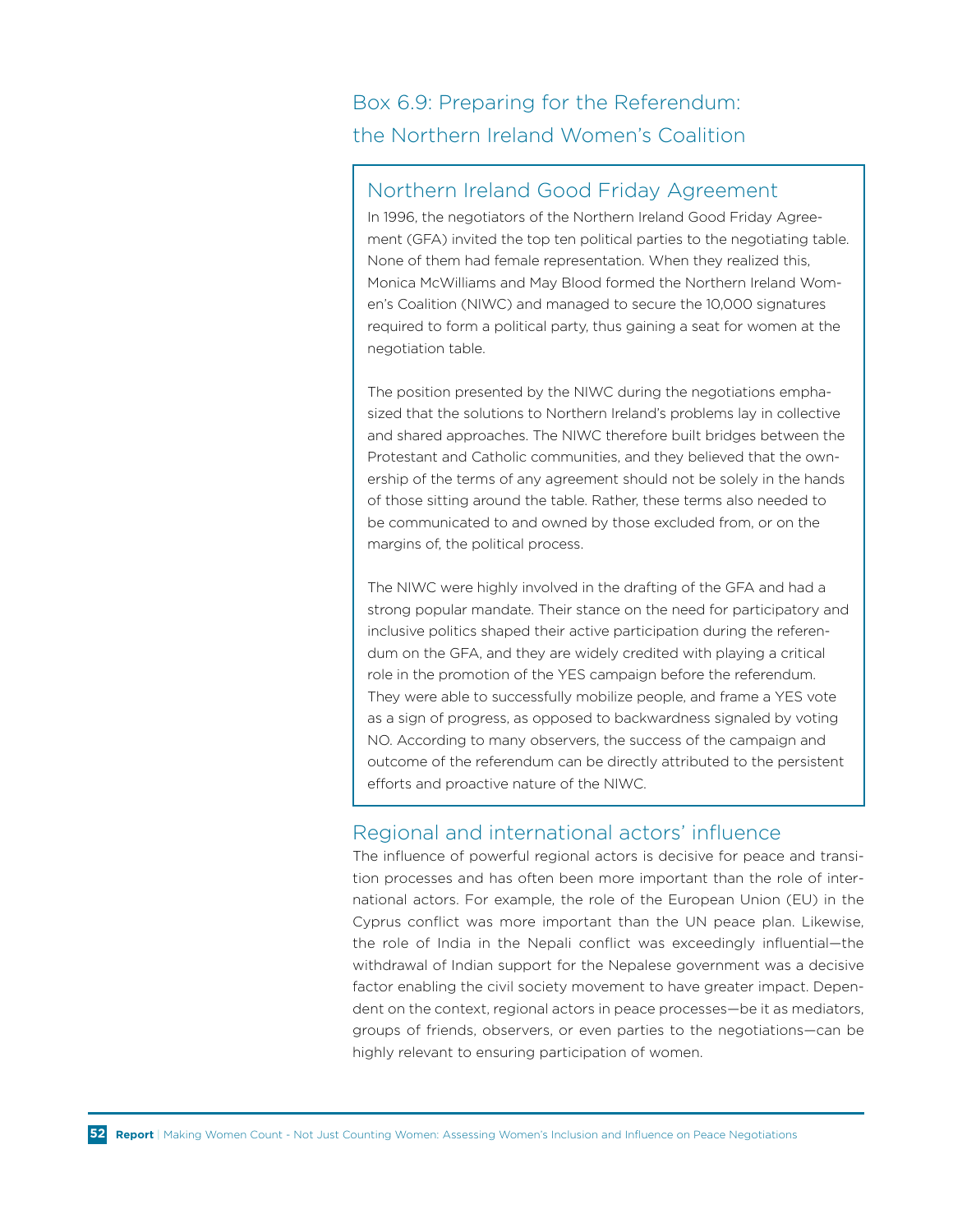#### Presence of strong women's groups

When strong women's groups, networks, or movements are already active in a country prior to negotiations, this can enhance women's influence during a process. Pre-existing groups, networks, and movements resulted in women being able to draw upon existing experience and resources to push for women's inclusion through mass action, facilitate the start of negotiations, and raise the funds necessary for continued involvement. The strength of women's groups can also be increased through regional and international women's networks.

#### Strength of existing women's civil society organizations

In cases where women's groups already had significant experience and substantive expertise, where they were previously capable of efficient organization and mobilization, it was found that these groups exerted more influence on the process. This was related to previous organizational experience of involved women's groups, and the existence of a general culture or tradition of strong civil society organizations in a specific national context. A good example of this is found in South Africa where the first women's organization was established as early 1911 and where, through the 1980s, a rise of unifying, non-racial women's organizations formed to work against apartheid.

#### Heterogeneity of women's identities

The heterogeneity of women's identities often helped women to influence processes, but was also found to sometimes work against them. Gender is only one of a range of salient identity characteristics, though it intersects with and thus shapes other identities as well. For example, a woman participating in a national dialogue in her capacity as a young person may also represent a faith, a regional grouping, or a political party. This can lead to a problematic perception that actors included under one identity are being used to stack the negotiations with supporters of a particular constituency. However, including women is not a synonym for gender or one axis of identity. Overcoming divisions can be assisted by the following process factors: coalition building, role of mediators, and availability of adequate support structures.

#### Attitudes and expectations surrounding societal gender roles

Social attitudes and expectations surrounding gender roles can influence how difficult or easy it is to achieve women's inclusion. In cases where women had a recognized mediation role in society, like in Papua New Guinea/ Bougainville (1997), they were invited to participate and could more easily assert influence. In Yemen, women's political participation was a very con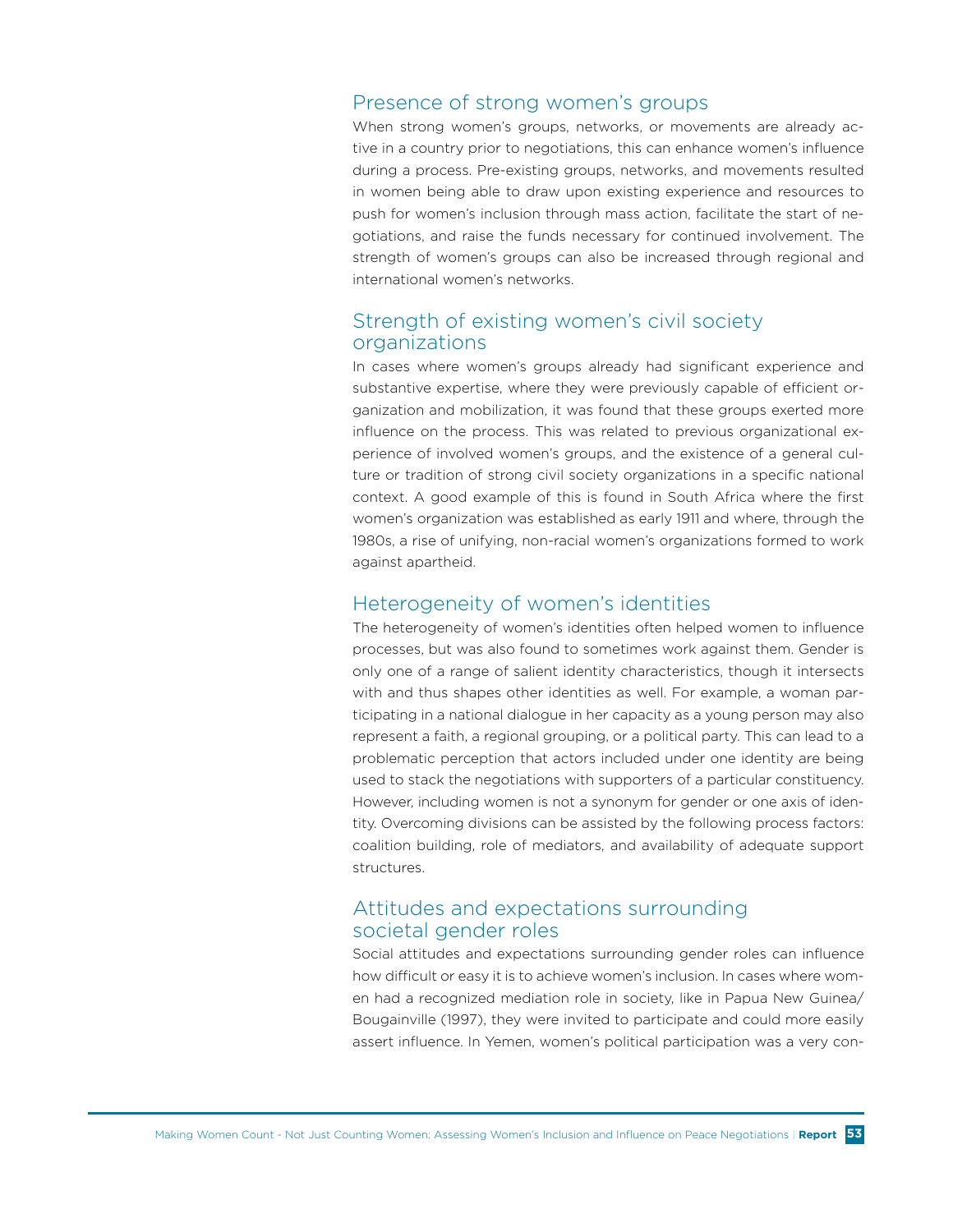tentious issue and the fundamentalist movements against women's rights were fairly strong. Consequently, female participants were threatened, sexually harassed and assaulted for participating in the national dialogue process that began in 2013. Similarly, in the DRC (1999) and Afghanistan (2001), female delegates were intimidated and harassed by the main conflict parties. These parties questioned the legitimacy of the women participating. In South Africa (1990), social attitudes towards gender roles underpinned why traditional leaders were against equality provisions in the Bill of Rights resulting from the political transition process.

#### Regional and international women's networks

When regional and international women's networks supported local groups, it had a positive effect on enabling and strengthening these groups. For example, in the 2003-2011 Liberian peace process, women's networks were able to organize a mass mobilization outside of the peace negotiations in neighboring Sierra Leone, primarily due to the support of a regional women's network also active in Sierra Leone. Members of the network hosted the Liberian women and provided logistical and other forms of support. As noted above, such networks can increase the strength of domestic women's groups.

#### Existence of prior commitments or gender provisions

The existence of prior commitments on the inclusion of women turned out to be a strong factor determining future involvement of women's groups. The fact that these provisions existed gave women a claim to the process, and made it harder for other actors to exclude them entirely. For example, the transitional governance agreement for Yemen brokered by the Gulf Cooperation Council (GCC) in November 2011 already announced that women were to be part of the upcoming National Dialogue Conference (2013-2014). Similarly, the 2001 Bonn Afghanistan peace agreement explicitly mentioned the participation of women in the constitution-making process set to follow the agreement. In the constitution-making processes in South Africa, Nepal and Yemen, strict women quotas were established for participating delegations prior to the start of the Dialogues. The 2008 Kenyan and the 2003-2011 Liberian peace agreements were also very specific about the gender-balanced composition of post-agreement implementation commissions.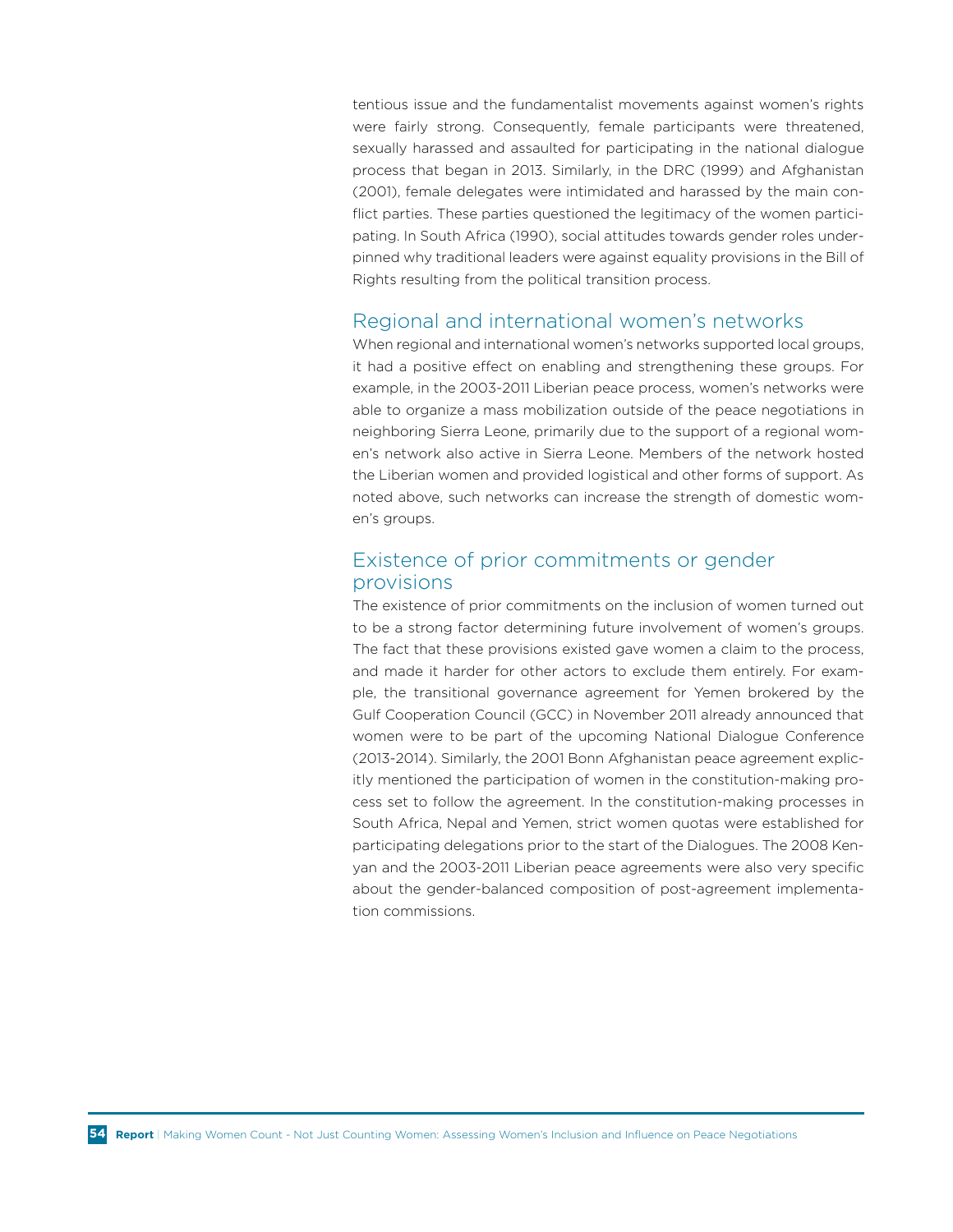# **|** 7. Conclusions

Overall, the "Broadening Participation" research project's results show that even if women's inclusion is still challenged or met with indifference by many negotiation parties and mediators, women have managed to make substantial contributions to peacemaking and constitution-making negotiations, and to the eventual implementation of negotiated agreements. However, more importantly, examination of the case studies reveals that a strong presence of women, even directly at the negotiation table, does not automatically translate into their ability to assert a strong influence. It is the level of influence that women can assert on the process that makes a difference, not only their presence by numbers.

This research project found that where women were able to exercise strong influence on a negotiation process, the chances of agreements being reached and implemented were much higher than when women's groups exercised moderate, weak, or no influence. Most importantly, this research project identified a number of key process and context factors that enable or constrain the inclusion of women, as well as their ability to exercise influence in all inclusion modalities across tracks and phases of a peace process (see chapter 6).

The research project also found that there is an over-focus on women's inclusion into official negotiation delegations during peace talks. This obscures the fact that early women's involvement, preferably already in the pre-negotiation phase, has often paved the way for sustained women's inclusion throughout the negotiations and the implementation process. This finding echoes UN Security Council Resolution 1889 (2009) and its emphasis on including women in decision-making at the earliest stages in peace and post-conflict processes (SCR 1889 [2009] preamble, para 1, para 15).

Despite the findings on the importance of women's inclusion, women are still underrepresented in peace processes. Women's inclusion is still only seen as a normative obligation, rather than a beneficial or necessary feature of peace processes. Women and their international supporters are often required to lobby hard for women's inclusion. Furthermore, women's inclusion is not just limited to the negotiation table. Women's groups have not only successfully influenced peace agreements at the negotiation table, they have also done so through consultations prior to and during negotiations, and often very effectively through mass action. In all cases where an agreement was reached and implemented, and where women wielded significant influence, this was exercised across different modalities and tracks, and was directly related to bringing about successful outcomes in the process.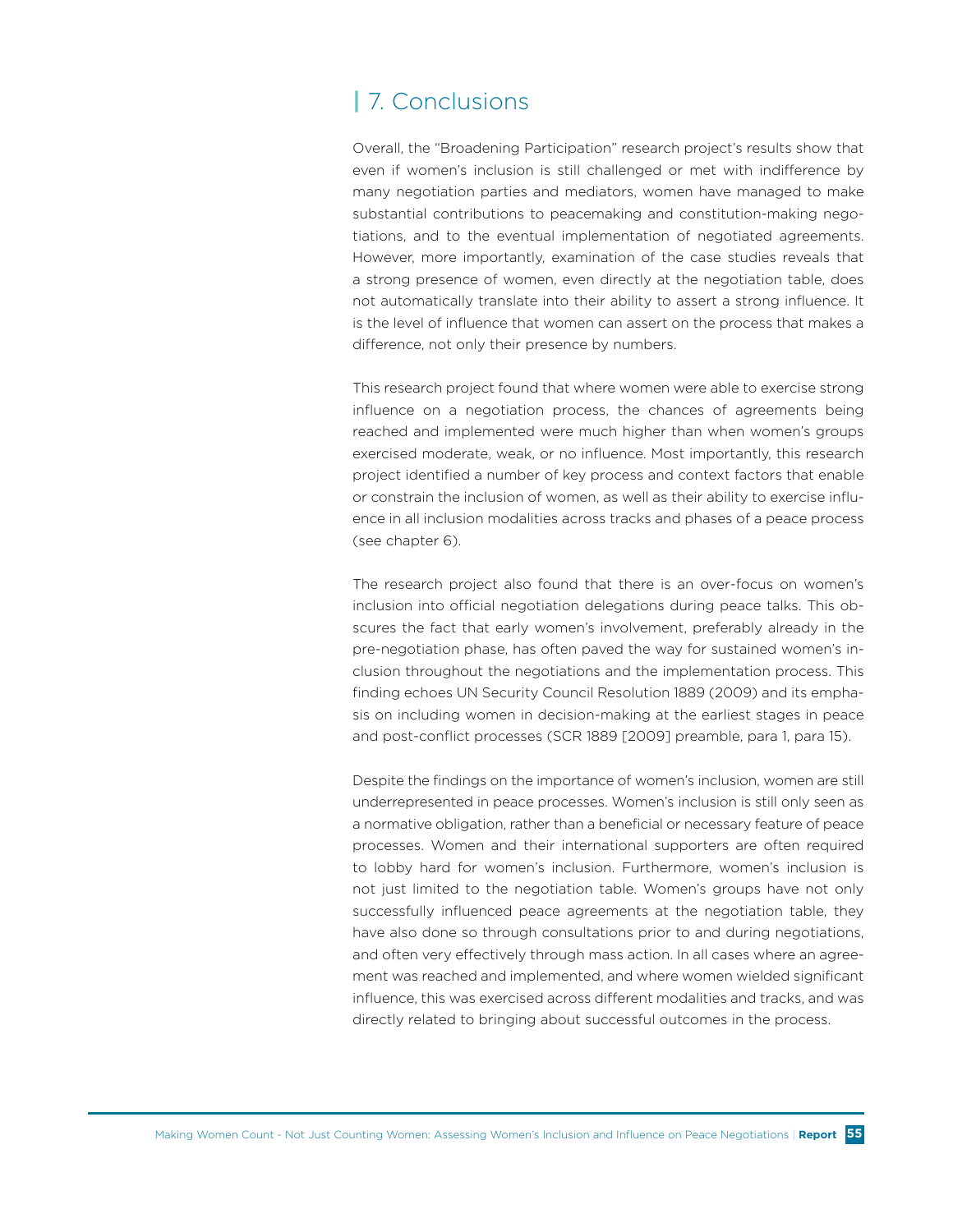In relation to *women's direct representation at the negotiation table*, women-only delegations had greater overall influence on the process than individual women *within* other official negotiation delegations—even when they *constituted a significant part of that delegation.* In many cases where women were represented in high numbers across negotiation delegations, they could only make effective use of their relatively high presence by transcending the lines of their respective delegations and forming coalitions for the attainment of common interests. This mostly occurred when women jointly pressured inside or/and outside of the negotiations for the signing of an agreement.

When women had observer status, they rarely had influence when they were closely connected to and had influence on conflict parties. At the same time, such close affiliation often challenged their legitimacy.

Women have also been influential outside of formal negotiations. *In consultations*, women were influential mostly when they were able to formulate a joint women's position, commonly presented in concise documents spelling out women's demands. Such documents were often instrumental in transferring demands onto the negotiation table and into agreements. Facilitation by strong and individually influential women from inside or outside of the country often helped women overcome differences and reach joint positions (this also holds true for women at the table). In addition, successful transfer from consultations to the table was most effective when supported by combining supplementary factors and strategies, such as close cooperation with mediators and negotiation delegations, lobbying with regional and international actors and organizations, and targeted media outreach and public campaigns (see the discussion of transfer strategies, Chapter 6).

The presence of women in *post-agreement commissions* took place mostly due to gender- sensitive provisions already written into the peace agreement. The more explicit these provisions for gender equality, the higher the likelihood of future women's presence in later commissions and mechanisms, especially when there were multiple selection criteria in addition to gender quotas, such as ethnicity, geography, religious affiliation, expertise in one subject matter, among others. In addition, these expanded criteria also enabled the greater inclusion of highly qualified women in the process. However, the pro-gender results of many commissions often went unimplemented as they were frequently dependent on the support of (unsympathetic) political elites. Women and their supporters—like other actors such as civil society groups—have not paid sufficient attention to the political context of the work of these highly important commissions. Again, this has also been due to a lack of adequate monitoring.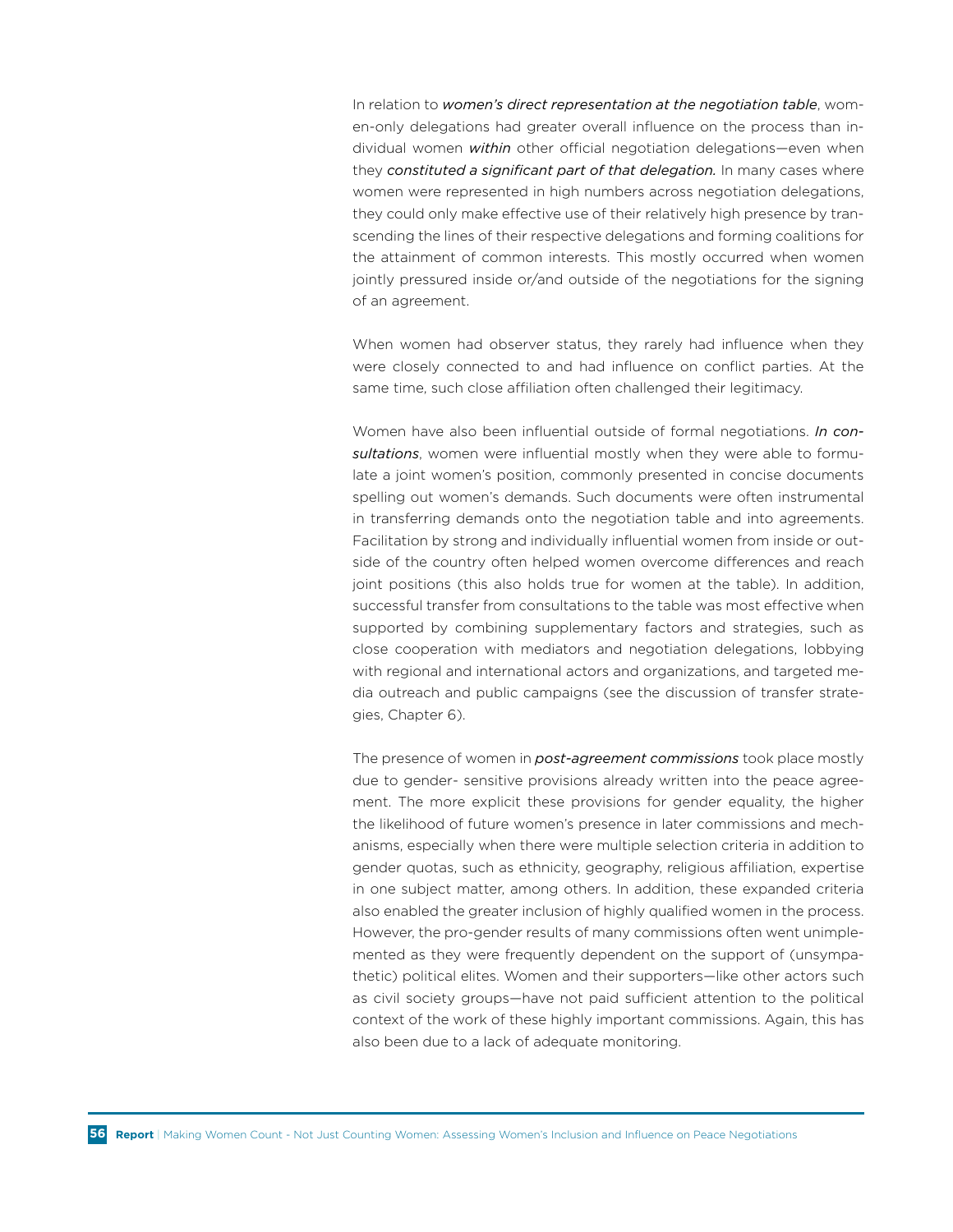In *High-Level Problem-Solving Workshops* (Track 1.5) women were highly underrepresented overall. This differed only when these workshops were specifically designed for women as a means to overcome their tensions and grievances and develop joint positions. These consequent joint women's statements were able to influence negotiations when the transfer was organized strategically in the same fashion as for consultations. These workshops had sometimes a direct enabling effect on women participating in the negotiations, or even enabled greater women's inclusion.

In relation to *public decision-making*, voting patterns of women (where available) have not been hugely different from those of men. In the case of referendums designed to ratify agreements, there is not an automatic public dispensation in favor of peace agreements. However, as the case of Northern Ireland demonstrates, women have been successful in launching public campaigns in favor of approving a peace deal.

Women excel in *mass action*. Women are often credited for bringing about peace agreements and ensuring the continuation of negotiations independent of specific agenda points. The case studies demonstrate that women have – more than any other group – performed mass action in favor of peace deals. In fact, the cases where women performed joint civil resistance and mass action encouraging men to start negotiations or sign peace agreements demonstrate that pushing for peace has been the big uniting factor for otherwise divided women. Mass action thereby supported women's action in other inclusion modalities. In most case studies featuring strong women's involvement (13 out of 40), women specifically and successfully pushed for peace and the signature of a peace agreement in particular. However, there has not been a single case of women (or other) mass action during implementation when important reforms initiated by the peace agreement were not implemented. Mass mobilization and mass action by women before and during negotiations can also serve as a direct legitimizing factor leading to women being subsequently invited to participate in the official process.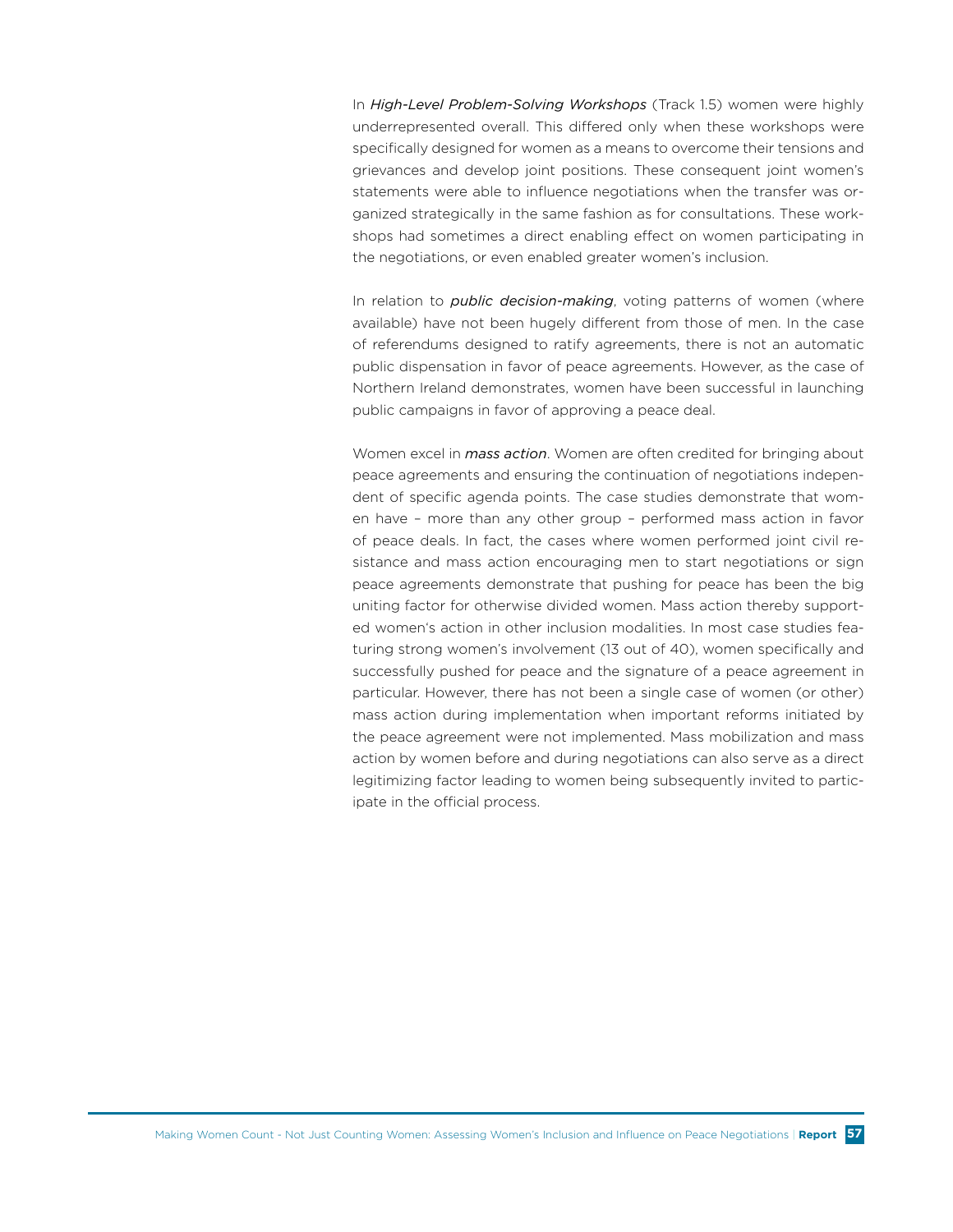### Annex 1: List of Case Studies

| 1   Aceh Peace Negotiation 1999 2003                                | 21   Mali Political Transition 1990-1992                                             |  |
|---------------------------------------------------------------------|--------------------------------------------------------------------------------------|--|
| 2   Afghanistan Negotiations and Political<br>Transition 2001-2005  | 22   Northern Mali peace negotiation 1990-1996                                       |  |
| 3   Benin political transition 1990-2011                            | 23   Mexico Chiapas uprising and peace process<br>1994-1997                          |  |
| 4   Burundi peace negotiations and impl. 1996-2013                  | 24   Moldova-Transnistria negotiations 1992-2005                                     |  |
| 5   Colombia Peace Negotiations 1998-2002                           | 25   Nepal Peace Agreement and CM 2005-2012                                          |  |
| 6   Cyprus Negotiations 1999-2004                                   | 26   Northern Ireland Good Friday. 2001 2013                                         |  |
| 7   Darfur Peace Negotiations 2009-2013                             | 27   PNG Bougainville Peace Negotiations<br>1997-2005                                |  |
| 8   Democratic Republic Congo<br>Inter-Congolese Dialogue 1999-2003 | 28   Rwanda Arusha Peace Accords 1992-1993                                           |  |
| 9   Egypt Political Transition 2011-2013                            | 29   Solomon Islands Townsville Peace Agreement<br>and Constitution Making 2000-2014 |  |
| 10   El Salvador Peace Negotiation<br>and Implementation 1990-1994  | 30   Somalia National Peace Conference 1992-1994                                     |  |
| 11   Eritrea Constitution Making 1993-1997                          | 31   Somalia National Peace Conference 2001-2005                                     |  |
| 12   Fiji Political Transition/Constitution making<br>2006-2013     | 32   Somalia Djibouti process 1999-2001                                              |  |
| 13   Georgia-Abkhazia UN Negotiations 1997-2007                     | 33   Somaliland Post-independence violence<br>negotiations 1991-1994                 |  |
| 14   Guatemala peace process 1989-1999                              | 34   South Africa Political Transition 1990 - 1997                                   |  |
| 15   Israel-Palestine Geneva Initiative 2003-2013                   | 35   Sri Lanka Ceasefire, Peace Negotiation and<br>Elections 2000-2004               |  |
| 16   Israel-Palestine Oslo   1991-1995                              | 36   Tajikistan peace negotiations and impl.<br>1993-2000                            |  |
| 17   Kenya Post-election violence 2008-2013                         | 37   Togo political transition 1990-2006                                             |  |
| 18   Kyrgyzstan political reforms 2013 - present                    | 38   Turkey Armenia protocols 2008-2011                                              |  |
| 19   Liberia Peace Agreement and Implementation<br>2003-2011        | 39   Turkish-Kurdish Peace Process 2009-2014                                         |  |
| 20   Macedonia Ohrid FA Peace Process 2001-2013                     | 40   Yemen Transition National Dialogue 2011-2014                                    |  |

**Report** | Making Women Count - Not Just Counting Women: Assessing Women's Inclusion and Influence on Peace Negotiations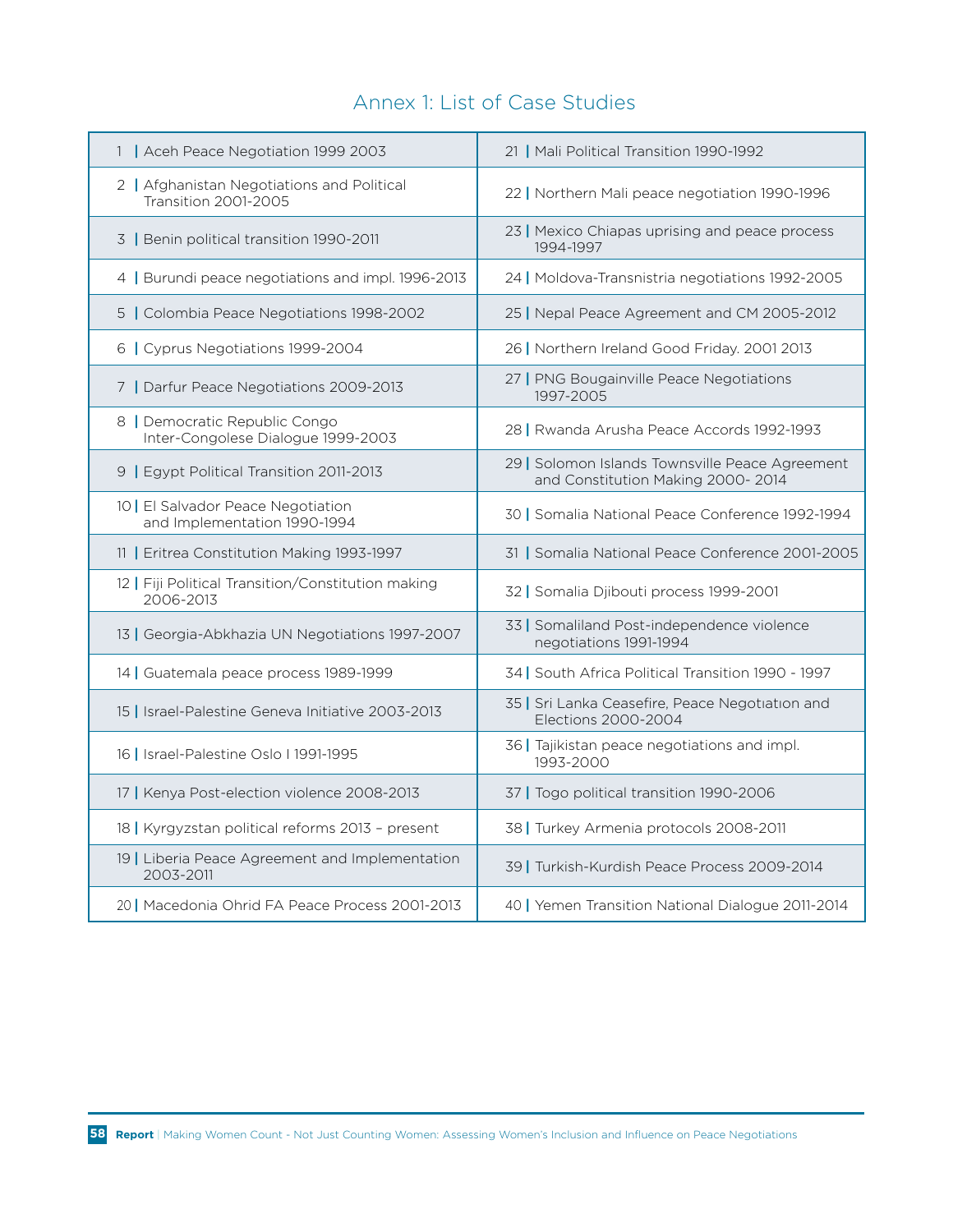# Annex 2: Broadening Participation Project Research Framework

The table below summarizes the Broadening Participation project research framework.

# Broadening Participation Project Research Framework

| Context                                                                                                                                                                                                                                                                                     | <b>Modalities</b>                                                                                                                                                                                                                                                                                                                                                                                      | Assessing<br>modalities<br>in 40 case<br>studies                                                                                                                                                                                                                     | Assessing<br>impact during<br>phases and level<br>of influence                                                                                                                                                                                                                                                                                                                                                                                                                                                                                                                                      | Analysing<br>Causation:<br>Enabling and<br>constraining<br>factors |
|---------------------------------------------------------------------------------------------------------------------------------------------------------------------------------------------------------------------------------------------------------------------------------------------|--------------------------------------------------------------------------------------------------------------------------------------------------------------------------------------------------------------------------------------------------------------------------------------------------------------------------------------------------------------------------------------------------------|----------------------------------------------------------------------------------------------------------------------------------------------------------------------------------------------------------------------------------------------------------------------|-----------------------------------------------------------------------------------------------------------------------------------------------------------------------------------------------------------------------------------------------------------------------------------------------------------------------------------------------------------------------------------------------------------------------------------------------------------------------------------------------------------------------------------------------------------------------------------------------------|--------------------------------------------------------------------|
| • History<br>· State-society<br>relations<br>• Political.<br>economic and<br>social context<br>• Military<br>· Women/gen-<br>der in society<br>• Role of media<br>$\cdot$ Conflicts +<br>causes<br>• Peace/Transi-<br>tion process<br>• Actors<br>(national,<br>regional,<br>international) | 1 Direct<br>representation<br>at the table<br>- Within delegations<br>- Enlarging the number<br>of delegations<br>- National Dialogues<br>2   Observer status<br>3   Consultations<br>4   Inclusive<br>commissions<br>- Post-agreement<br>- Pre- or during<br>negotiations<br>- Permanent bodies<br>5   High-level<br>problem-solving<br>workshops<br>6   Public<br>decision-making<br>7   Mass action | • Model frequency<br>• Duration<br>• Included actors<br>• Rationale<br>• Procedures.<br>including<br>decision-making<br>· Selection<br>• Transfer<br>• Initiation<br>• Mediators' role<br>• Role of other<br>actors<br>• Degree of<br>political support<br>• Funding | Phases/<br>categories<br>• Start of Negotiations<br>• Negotiation Agenda<br>• Negotiation Outcome<br>- Peace Agreement<br>- Constitution<br>- Political Reforms<br>· Implementation<br><b>Types of influence</b><br>· Influence of included<br>actors on the quality<br>of agreements<br>· Influence of included<br>actors on the<br>sustainability of<br>agreements<br>• Influence in pushing<br>for the commencement<br>of negotiations or the<br>signing of an agreement<br><b>Quantitative analysis</b><br>· Correlation between<br>types of influence and<br>outcomes.<br>• Frequency analyses | • Context related<br>• Process design<br>related                   |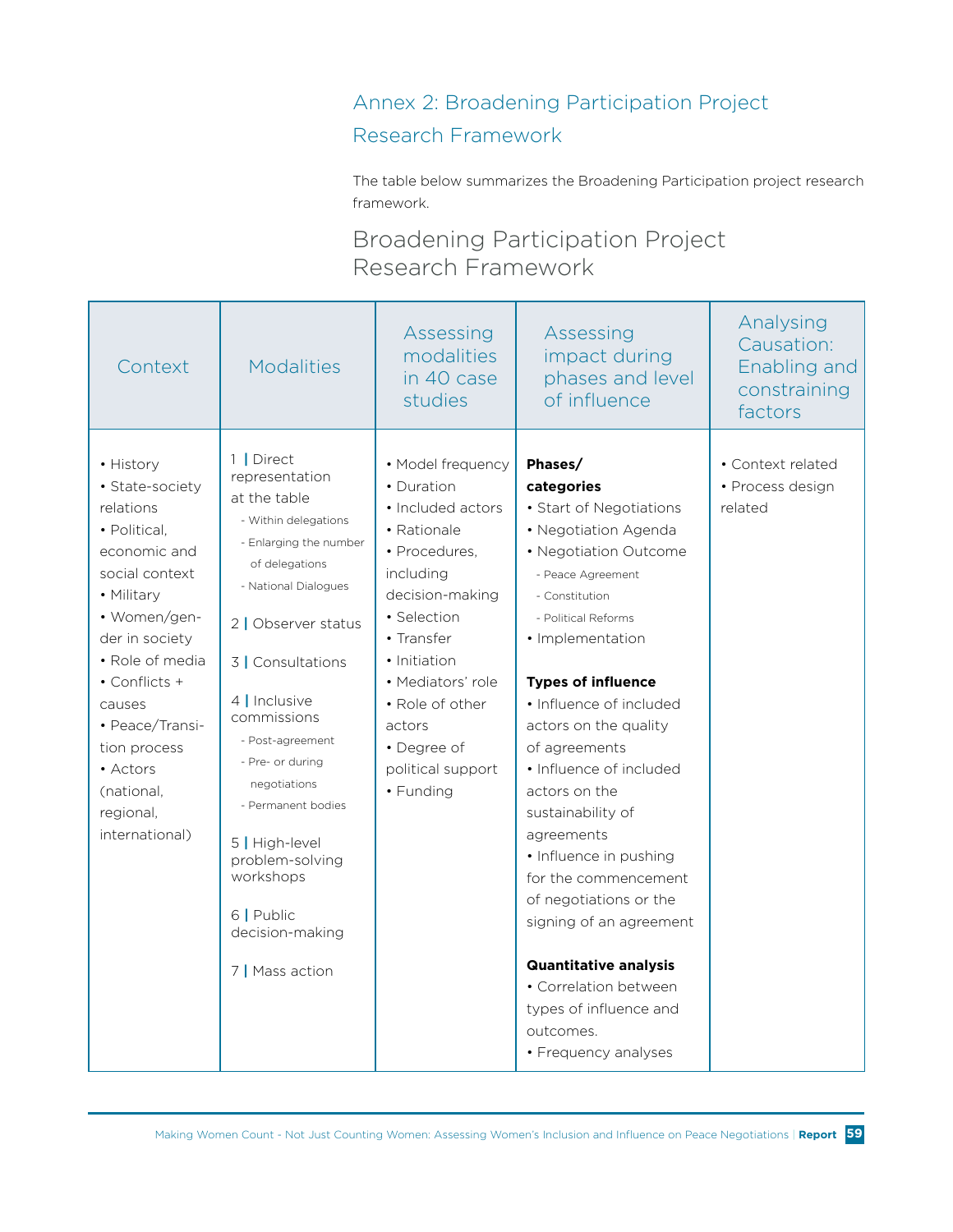# Annex 3: List of Participants Workshop January 2015

| Name                         | Organization                                                  | Position                                        |  |
|------------------------------|---------------------------------------------------------------|-------------------------------------------------|--|
| Danielle Goldberg            | Global Network of Women Peace<br>builders (GNWP)              | Program Officer                                 |  |
| Barbro Svedberg              | Women's International League for<br>Peace and Freedom (WILPF) | Project Manager                                 |  |
| Rachel Gasser<br>Amel Gorani | <b>Swiss Peace</b><br>HD Centre                               | Deputy Head, Mediation<br>Inclusion Coordinator |  |
| Madeline Koch                | International Civil Society Action<br>Network (ICAN)          | Programme Officer                               |  |
| Sanam Anderlini              | International Civil Society Action<br>Network (ICAN)          | Co-Founder, Director                            |  |
| Bandana Rana                 | Saathi                                                        | <b>Executive President</b>                      |  |
| Marie O'Reilly               | International Peace Institute (IPI)                           | <b>Editor and Research Fellow</b>               |  |
| Rina Amiri                   | United Nations Mediation Support<br>Unit, Standby Team        | Gender and Inclusion Expert                     |  |
| Isabelle Geuskens            | Women Peacemakers Programme                                   | <b>Executive Director</b>                       |  |
| Michelle Barsa               | Institute for Inclusive Security                              | Deputy Director                                 |  |
| Katarina Salmela             | UN Women                                                      | Policy Specialist                               |  |
| Cornelieke Keizer            | <b>CORDAID</b>                                                | Partnership Development Manager                 |  |
| Madeleine Rees               | Women's International League for<br>Peace and Freedom (WILPF) | Secretary General                               |  |
| Andrea O'Suilleabhain        | International Peace Institute (IPI)                           | Senior Policy Analyst                           |  |
| Kathrin Quesada              |                                                               | Researcher                                      |  |
| Jana Naujoks                 | International Alert                                           | Senior Programme Officer                        |  |
| Anna Wildt                   | Swiss MFA, Human Security Division                            | Gender Adviser                                  |  |
| Stefan Ott                   | Swiss MFA, Human Security Division                            | Intern                                          |  |
| Christine Bell               | Edinburgh Law School                                          | Professor of Constitutional Law                 |  |
| Thania Paffenholz            | Graduate Institute/CCDP                                       | Project Coordinator                             |  |
| Mireille Widmer              | Graduate Institute/CCDP                                       | Policy Officer                                  |  |
| Tuija Talvitie               | <b>CMI</b>                                                    | <b>Executive Director</b>                       |  |
| Antonia Potter Prentice      | <b>CMI</b>                                                    | Senior Manager                                  |  |
| Silja Grundström             | <b>CMI</b>                                                    | Project Officer                                 |  |

**60 Report** | Making Women Count - Not Just Counting Women: Assessing Women's Inclusion and Influence on Peace Negotiations